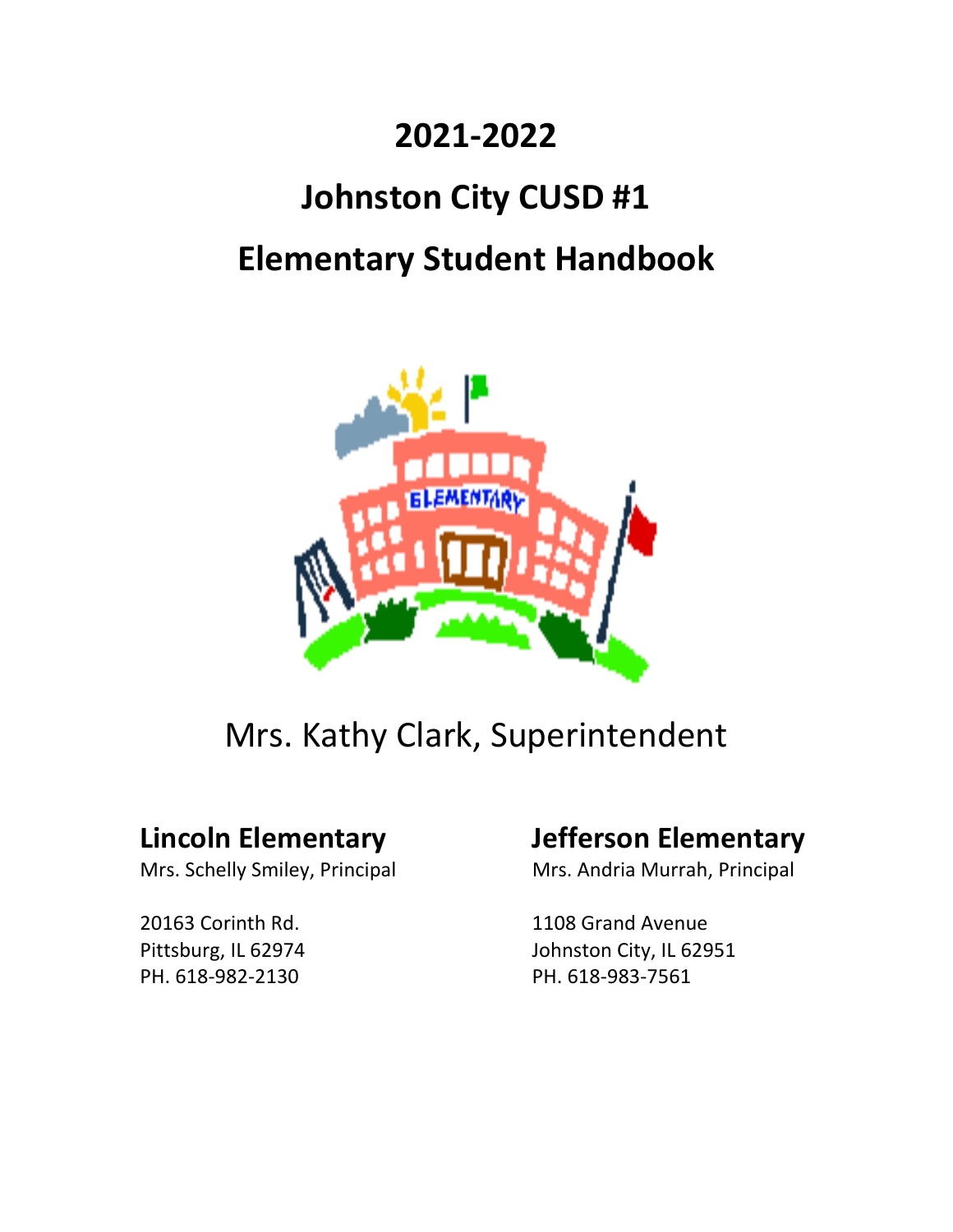| <b>Mission Statement</b>                              | 1                       |
|-------------------------------------------------------|-------------------------|
| School District Organizational Plan                   | 1                       |
| Board of Education                                    | 1                       |
| Discipline Policy and Handbook                        | $\overline{2}$          |
| Notice to Parents                                     | $\overline{c}$          |
| Absences                                              | $\mathfrak{Z}$          |
| Accidents and Incidents                               | 3                       |
| Accommodating Individuals with Disabilities           | $\overline{\mathbf{3}}$ |
| Acknowledgement of Mandated Reporter Status           | $\overline{4}$          |
| <b>Admission Requirement</b>                          | $\overline{4}$          |
| Annual Notice to Parents about Educational Technology | $4 - 5$                 |
| Asbestos Public Notification                          | 5                       |
| Assessment/Testing                                    | 5                       |
| Attendance                                            | 6                       |
| Backpacks                                             | 6                       |
| <b>Book Rental</b>                                    | $6 - 7$                 |
| Building and Playground Rules                         | 7                       |
| <b>Bullying</b>                                       | $8-9$                   |
| <b>Bus Transportation and Conduct</b>                 | $9-10$                  |
| Care of Students with Diabetes                        | 11                      |
| Community Use of Facilities                           | 11                      |
| Complaints                                            | 11                      |
| Custodial/Non-Custodial Parents                       | 11                      |
| Disaster Plan                                         | 12                      |
| Dress and Grooming                                    | 12                      |
| <b>Education of Students with Disabilities</b>        | 12                      |
| <b>Electronic Devices</b>                             | $12 - 13$               |
| Emergencies                                           | 13                      |
| <b>English Learners</b>                               | 13                      |
| <b>Equal Education Opportunities</b>                  | 13                      |
| Exemption from Physical Education Requirement K-8     | $13 - 14$               |
| Grading and Promotion                                 | 14                      |
| Homeless Child's Right to Education                   | $14 - 15$               |
| Homework Pick Up                                      | 15                      |
| Home and Hospital Instruction                         | 15                      |
| <b>Illness Reporting</b>                              | $15-16$                 |
| <b>Instructional Program</b>                          | 16                      |
| Internet Usage                                        | $16-18$                 |
| Latex, Peanut, and Tree Nut Free                      | 18                      |
| Lead Screening                                        | 19                      |
| Lice - Head or Body                                   | 19                      |
| Meals                                                 | 19                      |
| Miscellaneous                                         | 19-20                   |
| Nondiscrimination                                     | 20                      |
| <b>Pesticide Notification</b>                         | 20                      |
| Physical, Dental & Immunizations                      | $20 - 21$               |
| Release of Students during School Hours               | 21                      |
| <b>Report Cards</b>                                   | 21-22                   |
|                                                       |                         |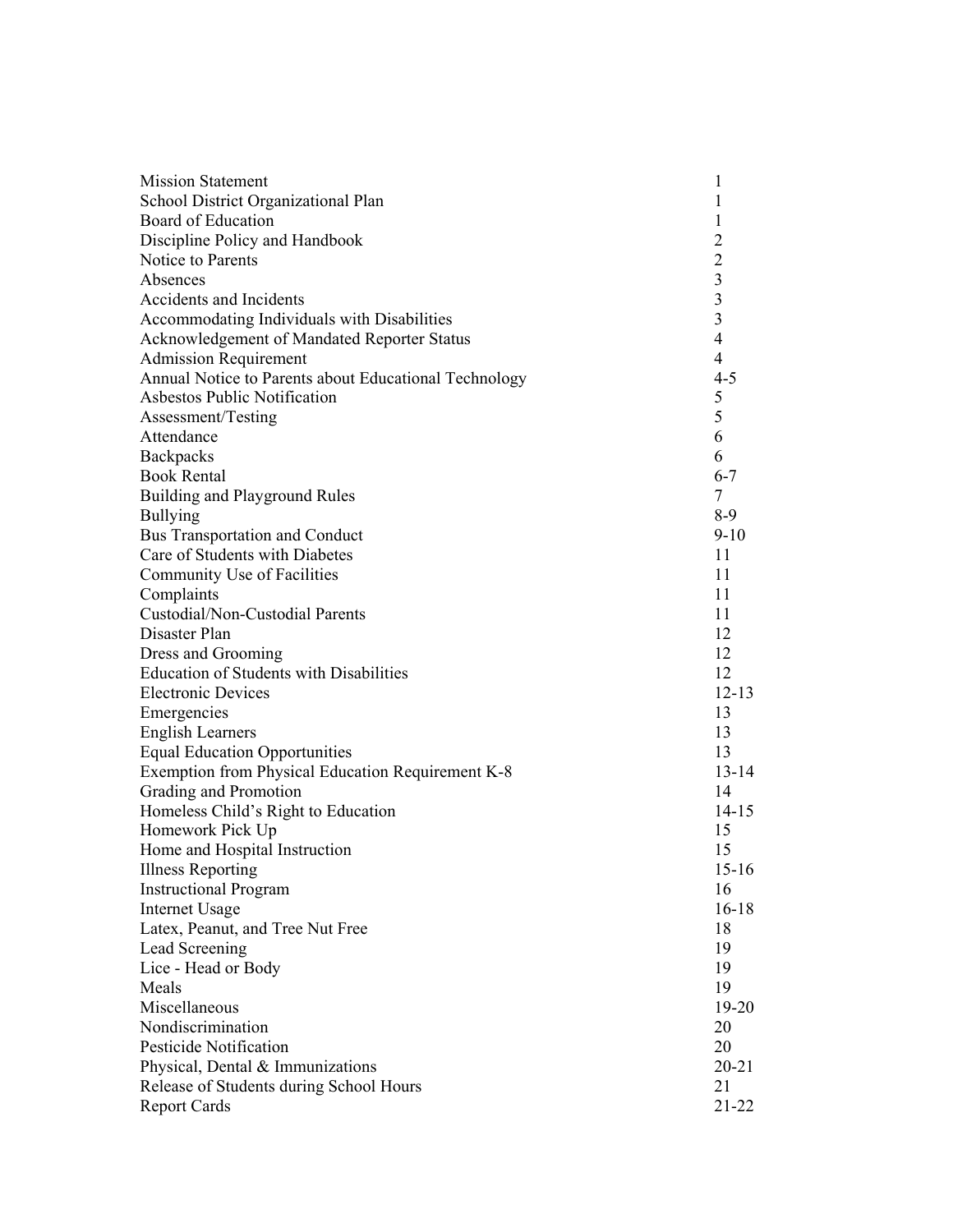| Safety Drill Procedure and Conduct                                        | 22        |
|---------------------------------------------------------------------------|-----------|
| <b>Safety Upgrades</b>                                                    | 22        |
| School Dismissal in Inclement Weather/Emergency Announcements             | 22        |
| School Operations during a Pandemic or Other Health Emergency             | $22 - 23$ |
| Search and Seizure                                                        | $23 - 24$ |
| Sexual Harassment                                                         | 24        |
| <b>Student Behavior</b>                                                   | 24-28     |
| <b>Student Medication</b>                                                 | 28-30     |
| <b>Student Privacy Protections</b>                                        | $30 - 31$ |
| <b>Student Records</b>                                                    | $31 - 33$ |
| <b>Student Related Service Logs</b>                                       | 33        |
| <b>Student Rights and Responsibilities</b>                                | 33        |
| <b>Students with Food Allergies</b>                                       | 33        |
| Suicide and Depression Awareness and Prevention                           | 34        |
| <b>Teacher Qualifications</b>                                             | 34        |
| Toys and Games                                                            | 34        |
| Treats & Snacks                                                           | 34        |
| Truancy                                                                   | 34-35     |
| <b>Unpaid Fees</b>                                                        | 36        |
| Vandalism                                                                 | 36        |
| Video Surveillance Policy                                                 | 36        |
| Violent Offender                                                          | 36        |
| <b>Visitors</b>                                                           | $36 - 37$ |
| <b>Visitation Rights</b>                                                  | 37        |
| Web Page                                                                  | 37        |
| Use of Technology – Chromebooks Procedures, Information,<br>and Agreement | 38-48     |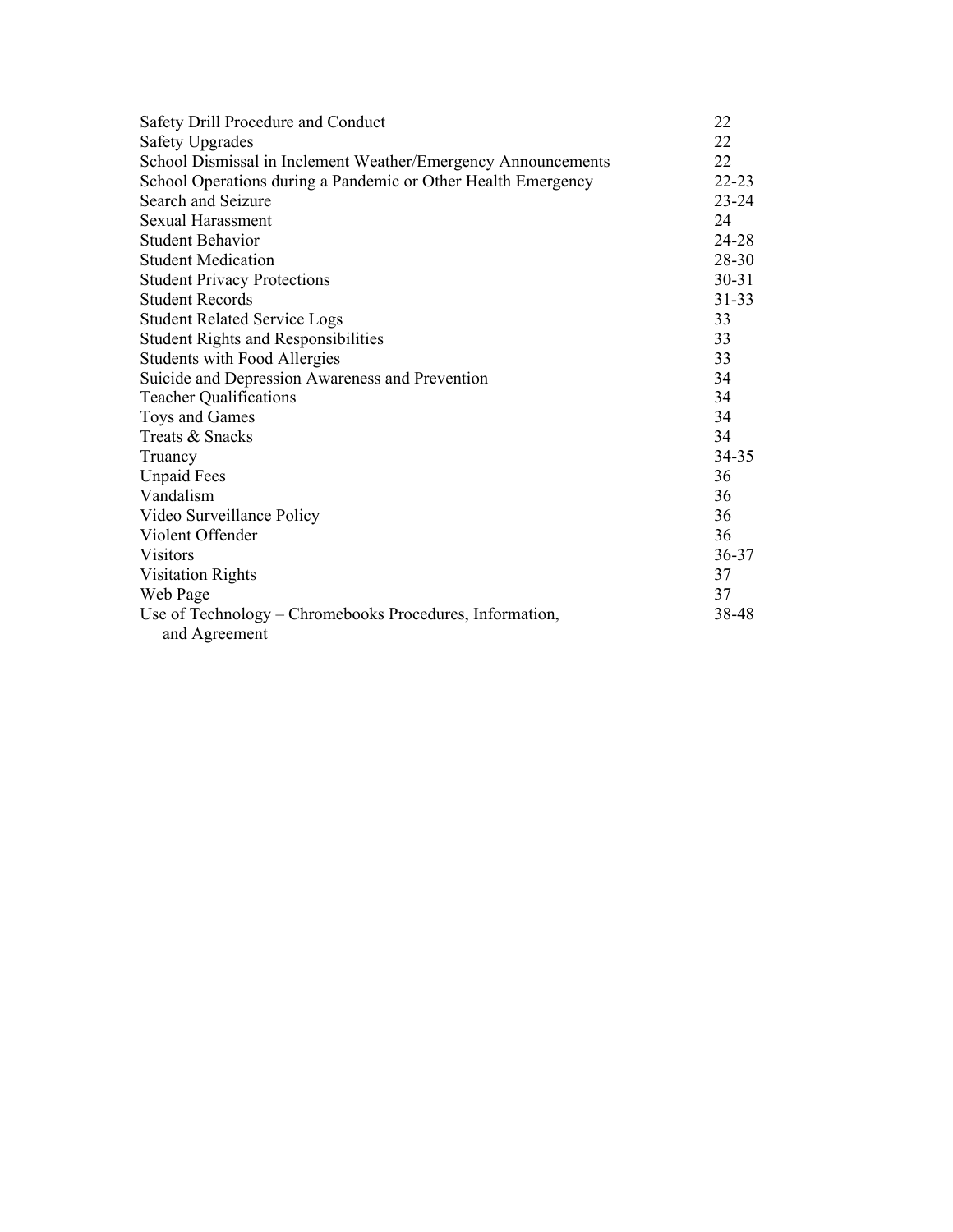#### MISSION STATEMENT

The mission of Johnston City Unit #1 Schools is to prepare 21<sup>st</sup> century citizens who will be oriented toward value development, directed in career preparations, competent in communicative skills, qualified in problem solving, skilled in creative and critical thinking, knowledgeable of technological tools, interdependent in a global multicultural society, and inspired as lifelong learners.

#### SCHOOL DISTRICT ORGANIZATIONAL PLAN

The instructional program shall be divided into three levels. The Elementary School shall include the following: Jefferson Elementary School - Grades Kindergarten through 2<sup>nd</sup> and Lincoln Elementary School - Grades 3<sup>rd</sup> and 4<sup>th</sup>. The Washington Middle School will include Grades 5<sup>th</sup> through 8<sup>th</sup> and the High School includes Grades 9<sup>th</sup> through 8th through 8th and the High School includes Grades 9<sup>th</sup> through 12th.

#### JOHNSTON CITY COMMUNITY UNIT SCHOOL DISTRICT NO. 1 BOARD OF EDUCATION

| <b>NAME</b>                    | <b>TOWNSHIP</b>   | <b>TERM EXPIRES</b> |
|--------------------------------|-------------------|---------------------|
| <b>CHAD BARRAS</b>             | <b>CORINTH</b>    | 2025                |
| <b>JIMMY DEAN</b>              | <b>LAKE CREEK</b> | 2023                |
| CHRIS CULLUM - PRESIDENT       | <b>HERRIN</b>     | 2023                |
| <b>RANDY MCINTOSH</b>          | <b>CORINTH</b>    | 2025                |
| PATTI MARTIN                   | <b>LAKE CREEK</b> | 2025                |
| <b>GREG SMILEY – SECRETARY</b> | <b>CORINTH</b>    | 2023                |
| KEVEN STROUD – VICE PRESIDENT  | <b>HERRIN</b>     | 2023                |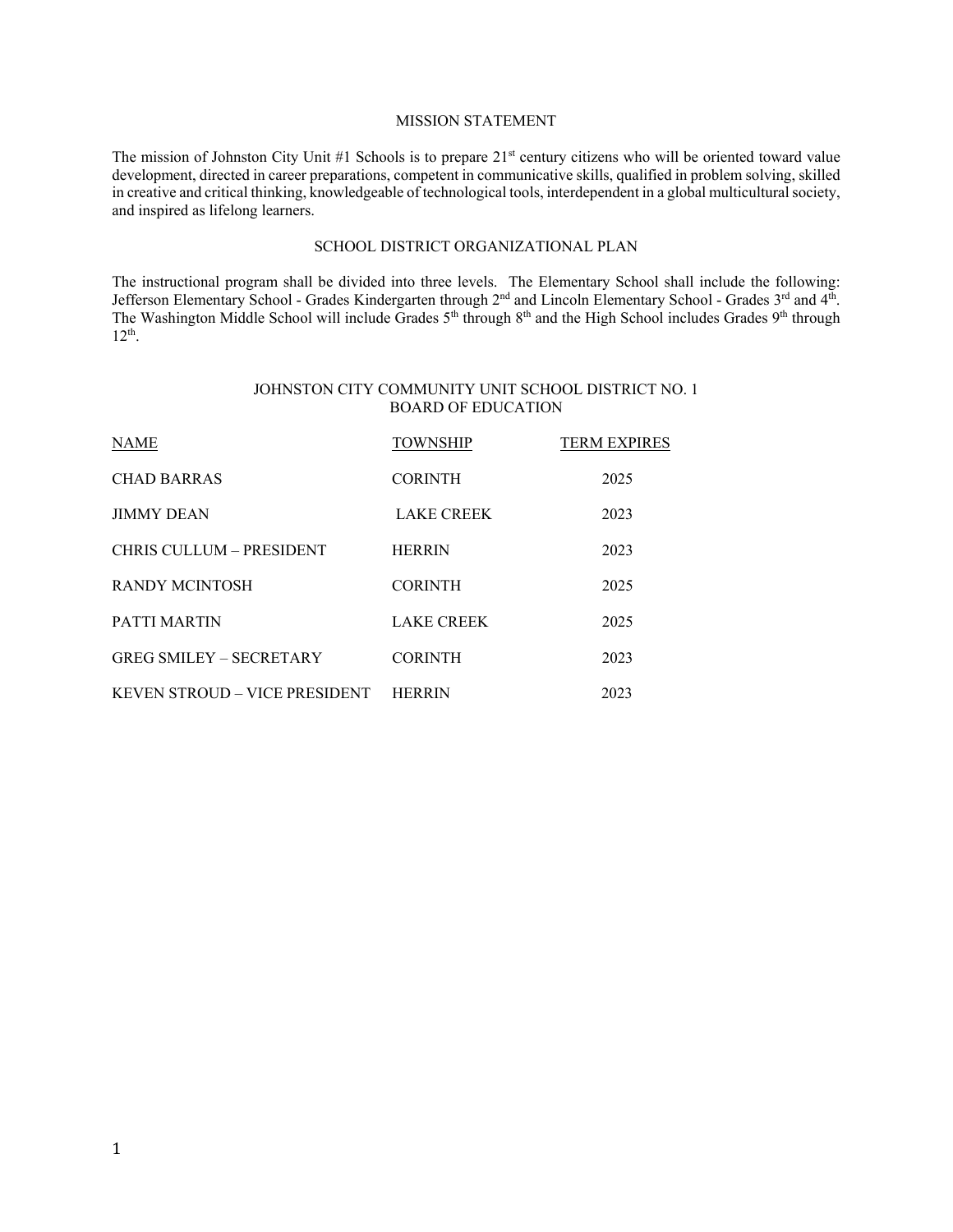#### General Handbook Information

#### DISCIPLINE POLICY AND HANDBOOK

This handbook is a summary of the school's rules and expectations, and is not a comprehensive statement of school procedures. The Board's comprehensive policy manual is available for public inspection through the District's website www.jcindians.org or at the Board office.

#### NOTICE TO PARENTS

While every effort is made to include all information needed for the students and parents, this handbook is not intended to cover every circumstance or event that may occur during the school year. For these special occurrences, the administration will handle the issues in a fair and just manner.

The provisions of this handbook are not to be considered as irrevocable contractual commitments between Johnston City Unit #1 and the students and their parents. Rather, the provisions reflect the status of the rules, practices, and procedures as currently practiced and are subject to change at any time as deemed appropriate and needed by the administration. Changes may have to be made throughout the year in order to secure a safe and orderly school environment in which all students have the opportunity to learn. In addition, each principal, within his or her school, may establish certain rules and regulations not inconsistent with those established by the Board of Education and Superintendent of Schools.

Within 15 days of the beginning of the school year, all students of the district will be provided access to an online copy of the student handbook and discipline policy for which they and their parent/guardian will be required to sign a receipt. A paper copy may be requested at any time.

During the first week of school, all teachers will take sufficient class time to explain the policies and answer questions from students.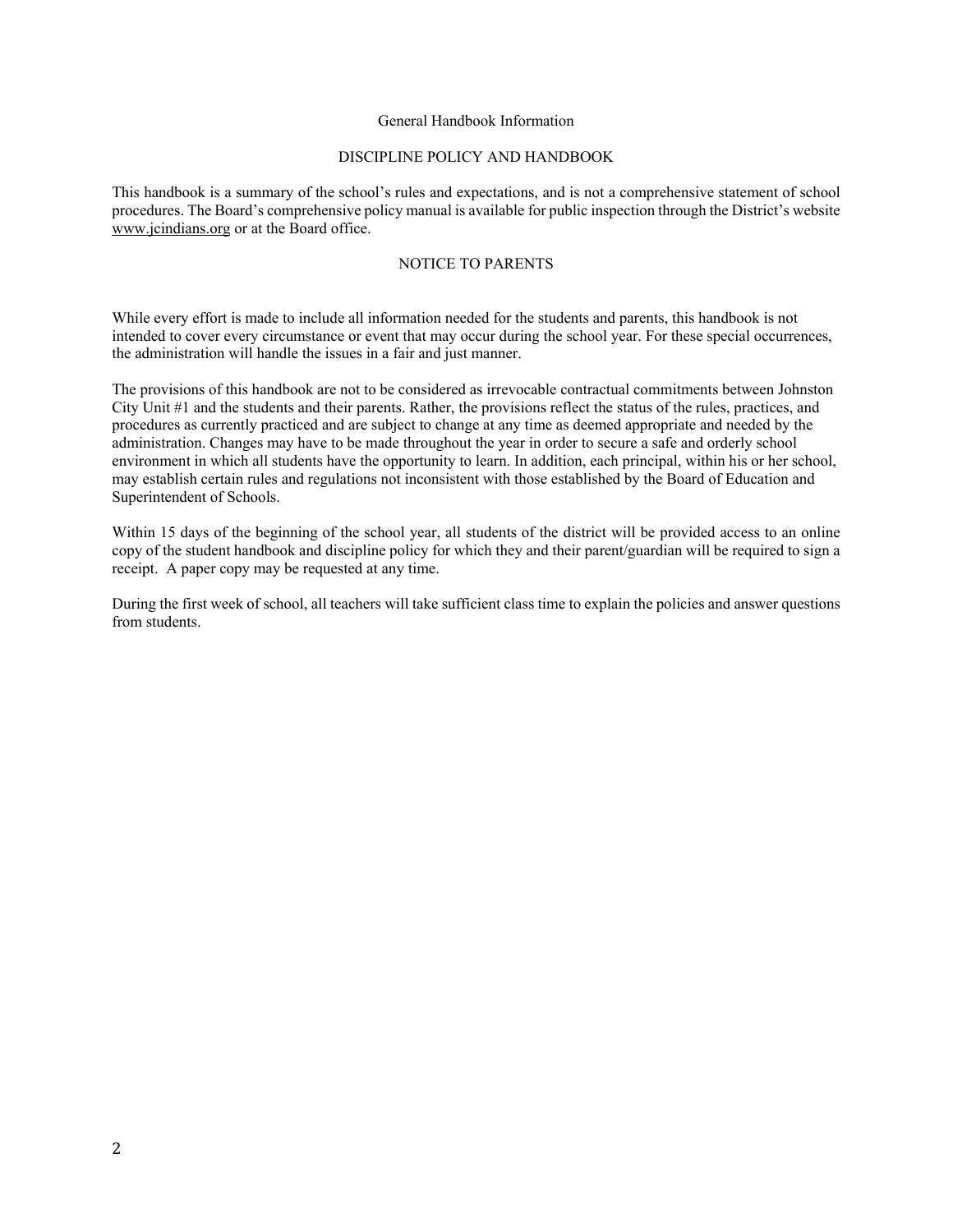#### **ABSENCES**

School will begin at 8:05 a.m. and be dismissed at 2:41 p.m. Students arriving after 8:05 a.m. will be counted as tardy.

There are two types of absences: excused and unexcused. Excused absences include: illness, observance of a religious holiday, death in the immediate family, family emergency, situations beyond the control of the student, circumstances that cause reasonable concern to the parent/guardian for the student's safety or health, or other reason as approved by the principal. Additionally, a student will be excused for up to 5 days in cases where the student's parent/guardian is an active duty member of the uniformed services and has been called to duty for, is on leave from, or has immediately returned from deployment to a combat zone or combat-support postings. The Board of Education, in its discretion, may excuse a student for additional days relative to such leave or deployment. A student and the student's parent/guardian are responsible for obtaining assignments from the student's teachers prior to any excused absences and for ensuring that such assignments are completed by the student prior to his or her return to school.

All other absences are considered unexcused. Pre-arranged excused absences must be approved by the building principal.

The school may require documentation explaining the reason for the student's absence.

In the event of any absence, the student's parent or guardian is required to call the school at Lincoln 982-2130 or Jefferson 983-7561 before 8:00 a.m. to explain the reason for the absence. If a call has not been made to the school by 9:00 a.m. on the day of a student's absence, a school official will call the home to inquire why the student is not at school. If the parent or guardian cannot be contacted, the student will be required to submit a signed note from the parent or guardian explaining the reason for the absence. Failure to do so shall result in an unexcused absence. Upon request of the parent or guardian, the reason for an absence will be kept confidential.

#### Make-Up Work

An excused absence from school allows the students to have grades and credit for missed assignments that need to be made up. Students receiving excused absences should contact each of their teachers to make up their work. Students with excused absences are to be given the same amount of time to make up their work as those students, in attendance, had to do the work. It is the responsibility of the student to contact the teacher. Students will be required to take a test on the first day back from an excused absence if the student had prior knowledge that the test would be given on the day missed. All make-up work is graded and counted as part of the final grade. If a student's absence is excused or if a student is suspended from school, he/she will be permitted to make up all missed work, including homework and tests, for equivalent academic credit. Students who are unexcused from school will not be allowed to make up missed work.

#### **ACCIDENTS AND INCIDENTS**

Due to the potential liability of Johnston City C.U.S.D. #1 and because of the requirements of the insurance carrier for the district, all accidents and incidents must be reported to the office. Failure to report an accident or incident could affect insurance coverage.

#### **ACCOMMODATING INDIVIDUALS WITH DISABILITIES**

Individuals with disabilities will be provided an opportunity to participate in all school-sponsored services, programs, or activities. Individuals with disabilities should notify the superintendent or building principal if they have a disability that will require special assistance or services and, if so, what services are required. This notification should occur as far in advance as possible of the school-sponsored function, program, or meeting.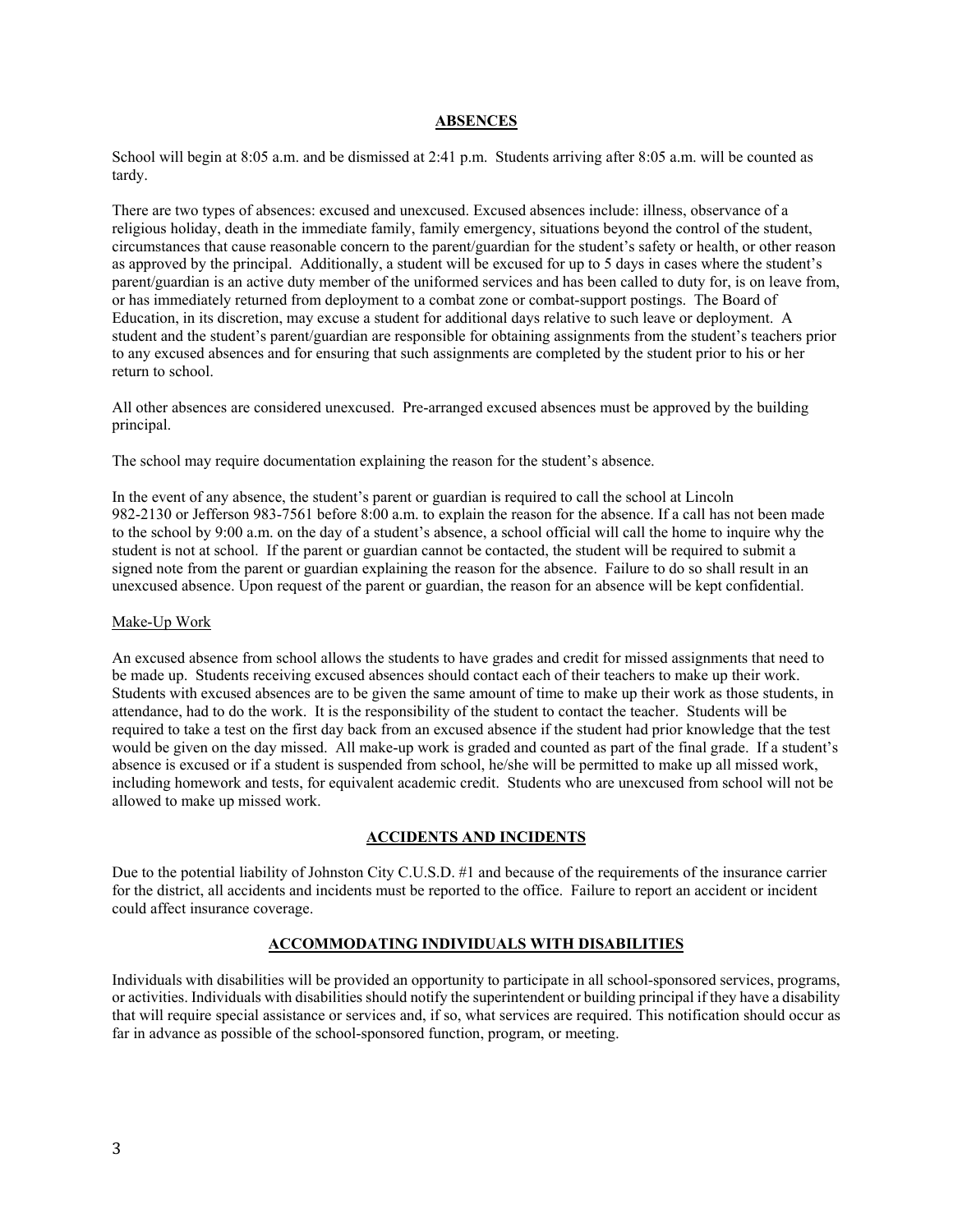#### **ACKNOWLEDGEMENT OF MANDATED REPORTER STATUS**

Child Abuse – Employees of Johnston City Community Unit School District No. 1 are required to report or cause a report to be made to the child abuse Hotline (1-800-25ABUSE) whenever they have reasonable cause to believe that a child may be abused or neglected. Employees understand that the privileged quality of communication is not grounds for failure to report suspected child abuse or neglect. If an employee fails to report suspected child abuse or neglect, they may be found guilty of a "Class A" misdemeanor.

#### **ADMISSION REQUIREMENT**

Students who attend Johnston City Elementary Schools must show, at their enrollment, proof of legal residence within the county or pay tuition. An official Birth Certificate and Social Security Number will also be needed. If transferring from another Illinois school district, an Illinois Transfer Form will be needed before enrollment.

#### **ANNUAL NOTICE TO PARENTS ABOUT EDUCATIONAL TECHNOLOGY**

School districts throughout the State of Illinois contract with different educational technology vendors for beneficial K-12 purposes such as providing personalized learning and innovative educational technologies, and increasing efficiency in school operations.

Under Illinois' Student Online Personal Protection Act, or SOPPA (105 ILCS 85/), educational technology vendors and other entities that operate Internet websites, online services, online applications, or mobile applications that are designed, marketed, and primarily used for K-12 school purposes are referred to in SOPPA as *operators*. SOPPA is intended to ensure that student data collected by operators is protected, and it requires those vendors, as well as school districts and the Ill. State Board of Education, to take a number of actions to protect online student data.

Depending upon the particular educational technology being used, our District may need to collect different types of student data, which is then shared with educational technology vendors through their online sites, services, and/or applications. Under SOPPA, educational technology vendors are prohibited from selling or renting a student's information or from engaging in targeted advertising using a student's information. Such vendors may only disclose student data for K-12 school purposes and other limited purposes permitted under the law.

In general terms, the types of student data that may be collected and shared include personally identifiable information (PII) about students or information that can be linked to PII about students, such as:

- Basic identifying information, including student or parent/guardian name and student or parent/guardian contact information, username/password, student ID number
- Demographic information
- Enrollment information
- Assessment data, grades, and transcripts
- Attendance and class schedule
- Academic/extracurricular activities
- Special indicators (e.g., disability information, English language learner, free/reduced meals or homeless/foster care status)
- Conduct/behavioral data
- Health information
- Food purchases
- Transportation information
- In-application performance data
- Student-generated work
- Online communications
- Application metadata and application use statistics
- Permanent and temporary school student record information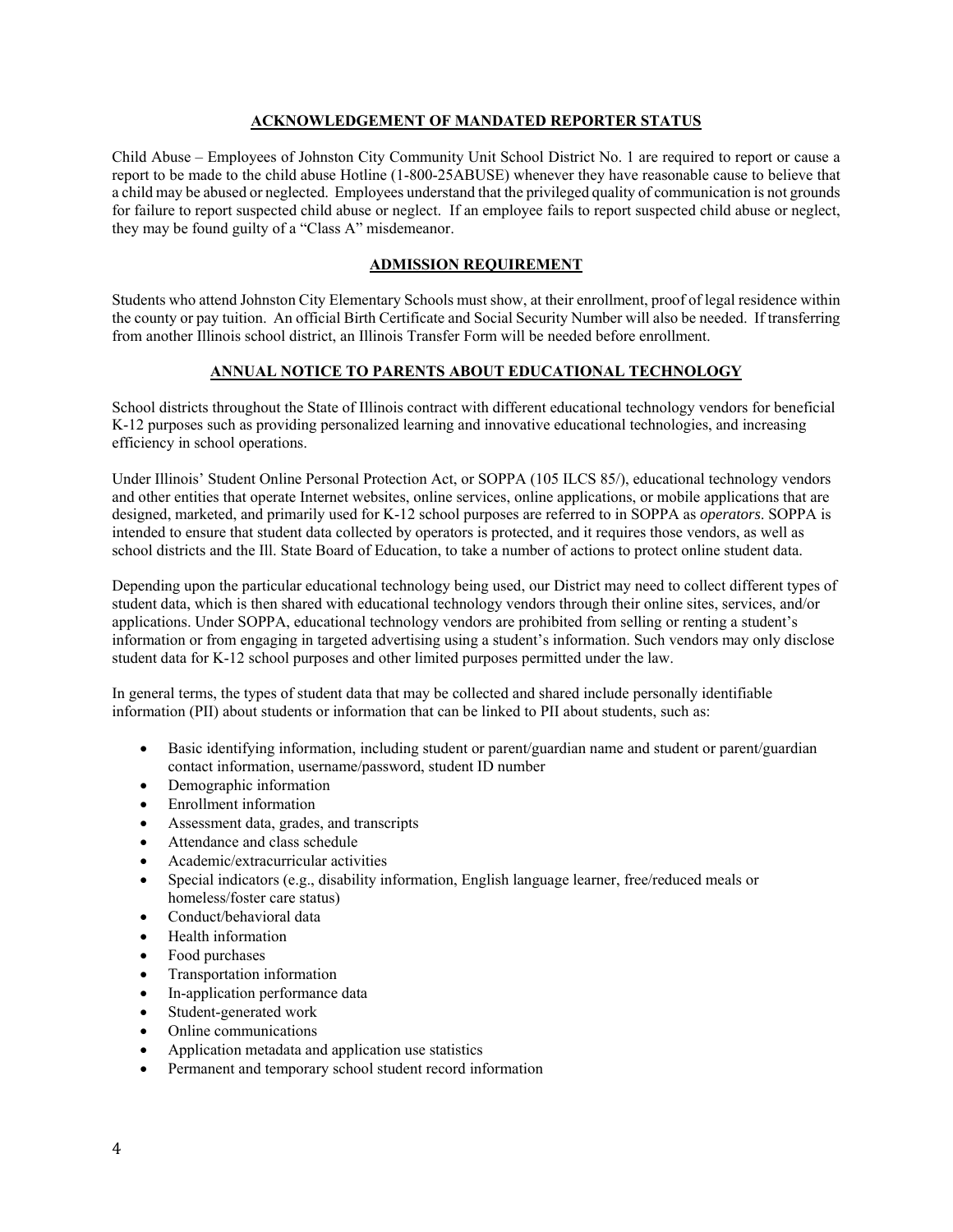Operators may collect and use student data only for K-12 purposes, which are purposes that aid in the administration of school activities, such as:

- Instruction in the classroom or at home (including remote learning)
- Administrative activities
- Collaboration between students, school personnel, and/or parents/guardians
- Other activities that are for the use and benefit of the school district

#### **ASBESTOS PUBLIC NOTIFICATION**

This notice is to inform building occupants of the potential hazard and locations of asbestos containing materials in the Johnston City Community Unit School District #1. It has been determined by the Illinois Department of Public Health and the Federal Environmental Protection Agency that asbestos is a potential health hazard, and precautions should be taken to avoid disturbing any asbestos containing materials.

Materials containing asbestos have been found in the following school buildings: Jefferson Elementary School and Lincoln Elementary School. Any evidence of disturbance or change in conditions will be documented in the Management Plan as required by law.

Cleaning and maintenance personnel who have been trained in identification of asbestos containing materials and who recognize the danger of asbestos are taking special precautions during their work to properly clean up asbestos debris and to guard against disturbance of the asbestos containing materials. All asbestos containing material is inspected and evaluated periodically and additional measures will be taken when needed to protect the health of building occupants.

The Inspection Report and Management Plan are on file for review at the Johnston City Community Unit School District #1's Administrative Office. Any concerns relative to asbestos containing materials should be directed to the Designated Asbestos Program Manager (A.P.M.), Kathy Clark, Johnston City Community Unit School District No. 1, 200 E. 12th Street, Johnston City, Illinois 62951, (618)983-8021.

#### **ASSESSMENT/TESTING**

Johnston City CUSD #1 is committed to helping your child succeed in school. As part of this commitment, our district periodically completes various types of testing on each student to ensure that your child is learning to his/her potential. These are the current forms of assessment testing that we use:

- Standardized assessment  $(3<sup>rd</sup>-4<sup>th</sup> \text{ grade})$  given in the spring.
- $\bullet$  Benchmark Assessments will be given to all students K-4<sup>th</sup> grade. They will be given more often for students participating in our Title I programs.

Notification will be sent home when these testing times are approaching.

Parents/Guardians are encouraged to cooperate in preparing students for the standardized testing, because the quality of the education the school can provide is partially dependent upon the school's ability to continue to prove its success in the state's standardized tests. Parents can assist their students achieve their best performance by doing the following:

- 1. Encourage students to work hard and study throughout the year;
- 2. Ensure students get a good night's sleep the night before exams;
- 3. Ensure students eat well the morning of the exam, particularly ensuring they eat sufficient protein;
- 4. Remind and emphasize for students the importance of good performance on standardized testing;
- 5. Ensure students are on time and prepared for tests, with appropriate materials;
- 6. Teach students the importance of honesty and ethics during the performance of these and other tests;
- 7. Encourage students to relax on testing day.

Types of assessment are subject to change at any time.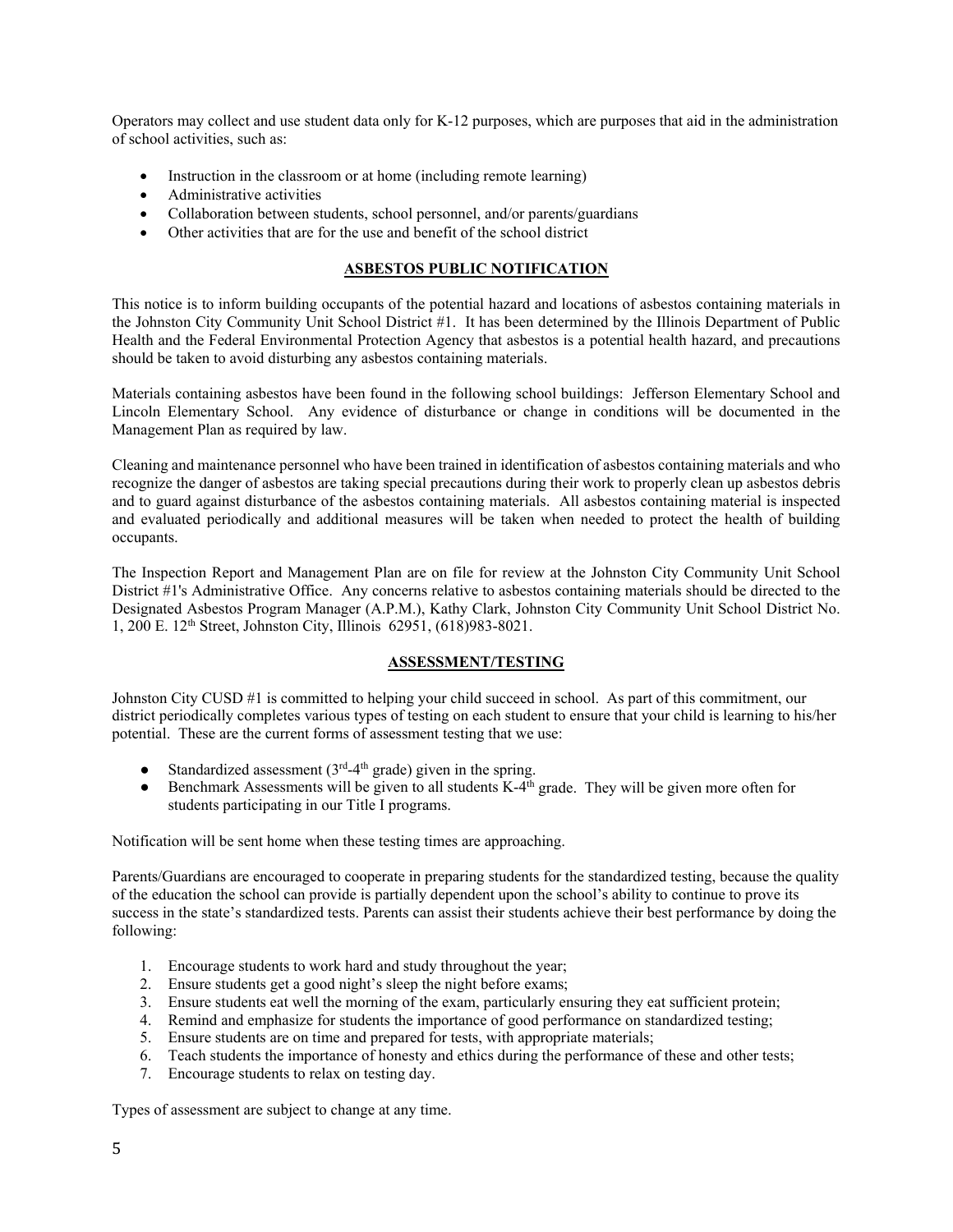#### **ATTENDANCE**

Illinois law requires that whoever has custody or control of any child between six and seventeen years of age (unless the child has already graduated from high school) shall assure that the child attends school in the district in which he or she resides, during the entire time school is in session. Illinois law also requires that whoever has custody or control of a child who is enrolled in the school, regardless of the child's age, shall assure that the child attends school during the entire time school is in session.

There are certain exceptions to the attendance requirement for children who: attend private school, are physically or mentally unable to attend school (including a pregnant student suffering medical complications as certified by her physician), are lawfully and necessarily employed, are between the ages of 12 and 14 while in confirmation classes, have a religious reason requiring absence, or are 16 or older and employed and enrolled in a graduation incentive program.

#### **BACKPACKS**

Book bags and backpacks may be brought to school but must be left in the students' locker. They may be used to transport school supplies to and from school. Please understand, for everyone's safety, that they are subject to search at any time.

#### **BOOK RENTAL**

Fees/Waivers -- The book rental fee for the school year will be \$50.00 for grades K-8 and is payable on the first day of school. The rental will include the use of all textbooks for the year. The rental fee does not include school insurance, admittance to athletic events, or class fees for art, music, etc.

Waiver of Student Fees – The Board recognizes that some students will be unable to pay academic and extracurricular fees. A free lunch application will be given to students at the beginning of the school year and will be available in the school office. However, students shall not be denied educational opportunity due to the inability or unwillingness of parents or guardians to pay fees and charges. Students whose parents are unable to afford student fees may receive a waiver of the fees. However, these students are not exempt from charges for lost and damaged books, materials, supplies, and equipment.

A student shall be eligible for a waiver of a fee when at least one of the following is met:

- 1. The student is currently receiving aid under Article IV of The
	- Illinois Public Aid Code (TANF).
- 2. The student is currently eligible for free or reduced price meals.

Additional consideration for fee waiver will be given by the Building Principal where the following factors are present:

- 1. Illness in family,
- 2. Unusual expenses such as fire, flood, storm damage, etc.
- 3. Seasonal unemployment,
- 4. Emergency situations.

A Building Principal's denial of a fee waiver request may be appealed to the Superintendent within ten days of the denial.

Pursuant to the Hunger-Free Students' Bill of Rights Act, the school is required to provide a federally reimbursable meal or snack to a student who requests one, regardless of whether the student has the ability to pay for the meal or snack or owes money for earlier meals or snacks. Students may not be provided with an alternative meal or snack and the school is prohibited from publicly identifying or stigmatizing a student.

Textbooks -- Students are responsible for the care and condition of rented books, which are charged out to them. Parents are encouraged to cover hardback textbooks. If the books are damaged beyond reasonable wear while in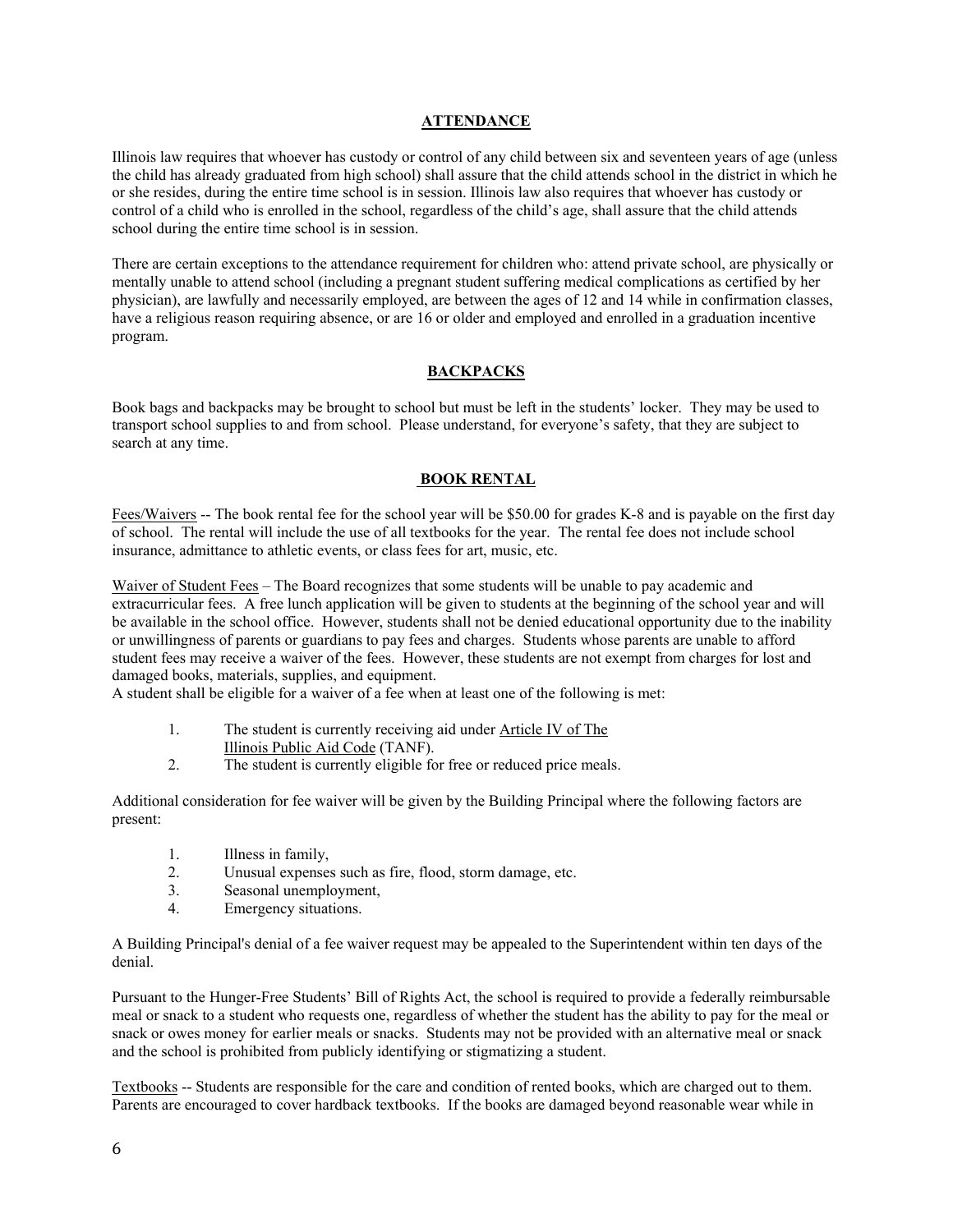their possession, or if they are lost, the student must pay for the books. Lost, defaced or destroyed textbooks must be paid for before a second book is issued.

#### **BUILDING AND PLAYGROUND RULES**

Students shall not leave the playground or school without the permission of the building staff.

The Building Administration may establish whatever rules he/she reasonably feels are necessary for the health and safety of his/her students. These rules will vary from building to building because of the location of these buildings and the ages of the students attending school in these buildings.

- 1. Students are not allowed to bring weapons (p.26) to school.
- 2. No shooting with rubber bands, snowball throwing, rock throwing or fighting will be allowed.
- 3. Students are to stay within the playground area. They must not play near the street, railroad tracks, etc. Children must not stand up on any of the playground equipment, throw swings, or play at the top of the slide.
- 4. Students will not be allowed to play pull-off, tackle football, crack-the-whip, keep ball, etc.
- 5. Students are to park their bikes in racks when arriving at school and leave them there until school is dismissed.
- 6. No objects shall be nailed, screwed, plastered, taped, or otherwise attached to the school walls, ceiling, or floor without the consent of the Building Principal. This applies to all schools.
- 7. All pets must be left at home. Parents will be called to pick up pets and then the dog catcher will be called to pick up the pets if no response is received from parents.
- 8. Students are never allowed to leave the playground or campus at recess or noon. The student insurance is not in effect if a child is off the playground without permission of the Building Principal
- 9. Injured students are to report to the playground supervisor or to their teacher. Parents will be called for serious and questionable injuries. BE SURE THE OFFICE HAS AT LEAST TWO OR THREE PHONE NUMBERS AVAILABLE.
- 10. All students are to go outside at the recess period and at lunch time unless there is a note from the parent to the teacher concerning illness and staying in, or due to inclement weather.
- 11. The only students permitted in the classroom at recess periods are those given permission by the teacher. These students are to remain in their own area with study material. After using the restroom and getting drinks, they are to return to the classroom and stay there. STUDENTS ARE TO STAY OUT OF THE HALLS AND ARE NOT PERMITTED TO "VISIT" OTHER CLASSROOMS.
- 12. Students are to get coats, if needed, get a drink, use the restroom and go outside to stay! Running in and out of the building will not be allowed. Do not play or congregate near doors. Students cannot go back into the building after going out at the recess periods until the bell rings. Children are not permitted in the office unless sent in by the teacher or playground supervisor.
- 13. Students should keep the building clean and neat at all times, especially the restrooms. Please throw all unwanted papers, wrappers, etc. in the waste can: DON'T BE A LITTERBUG!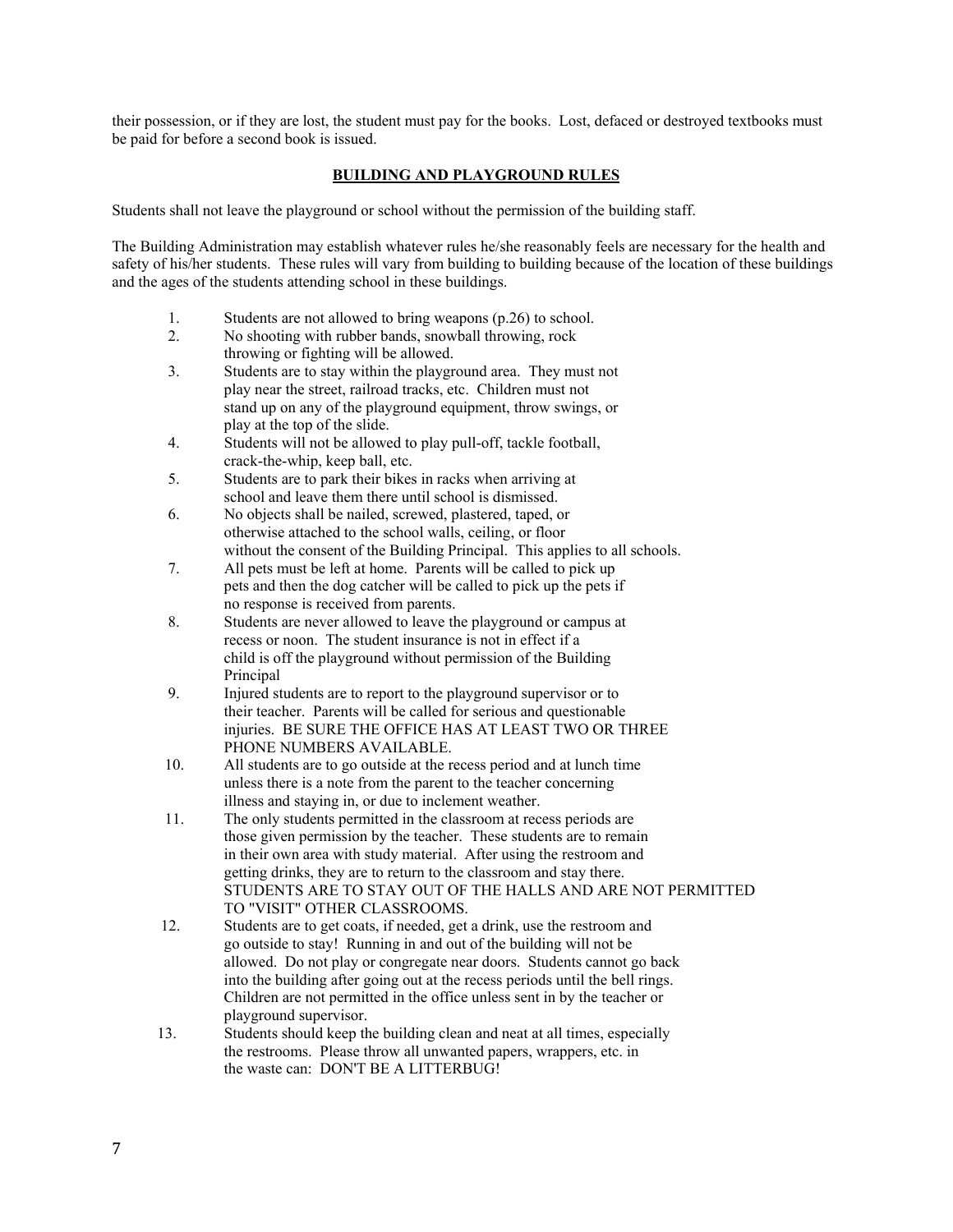#### **PREVENTION OF AND RESPONSE TO BULLYING, INTIMIDATION & HARASSMENT**

Bullying, intimidation, and harassment diminish a student's ability to learn and a school's ability to educate. Preventing students from engaging in these disruptive behaviors and providing all students equal access to a safe, non-hostile learning environment are important district and school goals.

Bullying on the basis of actual or perceived race, color, national origin, immigration status, military status, unfavorable discharge status from the military service, sex, sexual orientation, gender identity, gender-related identity or expression, ancestry, age, religion, physical or mental disability, order of protection status, status of being homeless, or actual or potential marital or parental status, including pregnancy, association with a person or group with one or more of the aforementioned actual or perceived characteristics, or any other distinguishing characteristic is prohibited in each of the following situations:

- 1. During any school-sponsored education program or activity.
- 2. While in school, on school property, on school buses or other school vehicles, at designated school bus stops waiting for the school bus, or at school-sponsored or school-sanctioned events or activities.
- 3. Through the transmission of information from a school computer, a school computer network, or other similar electronic school equipment.
- 4. Through the transmission of information from a computer that is accessed at a non-school-related location, activity, function, or program or from the use of technology or an electronic device that is not owned, leased, or used by the school district or school if the bullying causes a substantial disruption to the educational process or orderly operation of a school.

Bullying includes cyber-bullying (bullying through the use of technology or any electronic communication) and means any severe or pervasive physical or verbal act or conduct, including communications made in writing or electronically, directed toward a student or students that has or can be reasonably predicted to have the effect of one or more of the following:

- 1. Placing the student or students in reasonable fear of harm to the student's or students' person or property;
- 2. Causing a substantially detrimental effect on the student's or students' physical or mental health;
- 3. Substantially interfering with the student's or students' academic performance; or
- 4. Substantially interfering with the student's or students' ability to participate in or benefit from the services, activities, or privileges provided by a school.

Examples of prohibited conduct include name-calling, using derogatory slurs, stalking, sexual violence, causing psychological harm, threatening or causing physical harm, threatened or actual destruction of property, or wearing or possessing items depicting or implying hatred or prejudice of one of the characteristics stated above.

Students are encouraged to immediately report bullying. A report may be made orally or in writing to the building principal, district complaint manager or any staff member with whom the student is comfortable speaking. All school staff members are available for help with a bully or to make a report about bullying. Anyone, including staff members and parents/guardians, who has information about actual or threatened bullying is encouraged to report it to the district complaint manager or any staff member. Anonymous reports are also accepted by phone call or in writing.

#### **Complaint Managers:**

| Mr. Josh Pietrantoni       | Mrs. Andria Murrah      |
|----------------------------|-------------------------|
| 1500 Jefferson Ave.,       | 1108 Grand Ave.,        |
| Johnston City, IL 62951    | Johnston City, IL 62951 |
| ipietrantoni@jcindians.org | amurrah@icindians.org   |
| 618-983-8638               | 618-983-7561            |

A reprisal or retaliation against any person who reports an act of bullying is prohibited. A student's act of reprisal or retaliation will be treated as bullying for purposes of determining any consequences or other appropriate remedial actions.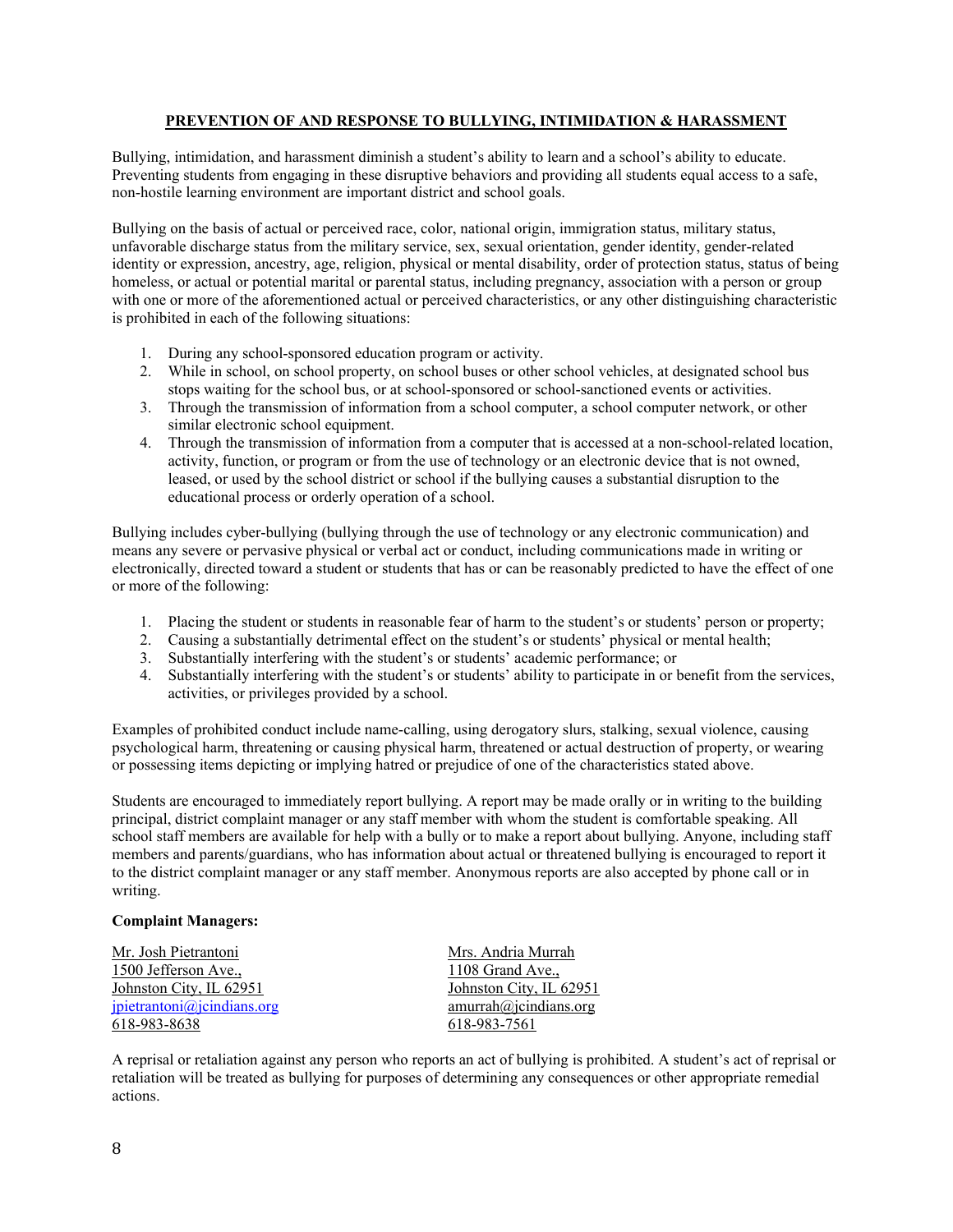A student will not be punished for reporting bullying or supplying information, even if the school's investigation concludes that no bullying occurred. However, knowingly making a false accusation or providing knowingly false information will be treated as bullying for purposes of determining any consequences or other appropriate remedial actions.

Students and parents/guardians are also encouraged to read the following school district policies: 7:20, Harassment of Students Prohibited and 7:180, Prevention of and Response to Bullying, Intimidation and Harassment.

#### **BUS TRANSPORTATION**

The district provides bus transportation to and from school for all students living 1.5 miles or more from the school. A list of bus routes will be published at the beginning of the school year before student registration. Parents must, at the beginning of the school year, select one bus stop at which a student is to be picked up, and one stop at which a student is to be dropped off. Students are not permitted to ride a bus other than the bus to which they are assigned. Exceptions must be approved in advance by the building principal.

While students are on the bus, they are under the supervision of the bus driver. In most cases, bus discipline problems can be handled by the bus driver. In the case of a written disciplinary referral, student bus problems will be investigated and handled by the building principal.

Students are expected to follow all school rules while on the bus. Students may be suspended from riding the school bus for up to 10 consecutive school days for violating school rules or for engaging in other gross disobedience or misconduct. The school board may suspend the student from riding the school bus for a period in excess of 10 days for safety reasons. The district's regular suspension procedures shall be used to suspend a student's privilege to ride a school bus.

A student who is suspended from riding the school bus and who does not have alternative transportation to school shall be allowed the opportunity to make up all missed work for equivalent academic credit. It is the responsibility of the student's parent or guardian to notify the school that the student does not have alternative transportation to school.

In the interest of the student's safety and in compliance with State law, students are also expected to observe the following:

- 1. Dress properly for the weather. Make sure all drawstrings, ties, straps, etc. on all clothing, backpacks and other items, are shortened or removed to lessen the likelihood of them getting caught in bus doors, railings or aisles.
- 2. Arrive on time at the bus stop, and stay away from the street while waiting for the bus.
- 3. Stay away from the bus until it stops completely and the driver signals you to board. Enter in single file without pushing. Always use the handrail.
- 4. Take a seat right away and remain seated facing forward. Keep your hands, arms, and head inside the bus.
- 5. Talk quietly on the bus. No shouting or creating loud noises that may distract the driver. Tablets, iPods®, iPads®, smart phones, and other electronic devices must be silenced on the bus unless a student uses headphones.
- 6. Help keep the bus neat and clean. Keep belongings out of the aisle and away from emergency exits. Eating and drinking are not allowed on the bus.
- 7. Always listen to the driver's instructions. Be courteous to the driver and other students. Sit with your hands to yourself and avoid making noises that would distract the driver or bother other passengers. Remain seated, keeping your hands, arms, and head inside the bus at all times.
- 8. Wait until the bus pulls to a complete stop before standing up. Use the handrail when exiting the bus.
- 9. Stay out of the danger zone next to the bus where the driver may have difficulty seeing you. Take five giant steps away from the bus and out of the danger zone, until you can see the driver and the driver sees you. Never crawl under a bus.
- 10. If you must cross the street after you get off the bus, wait for the driver's signal and then cross in front of the bus. Cross the street only after checking both ways for traffic.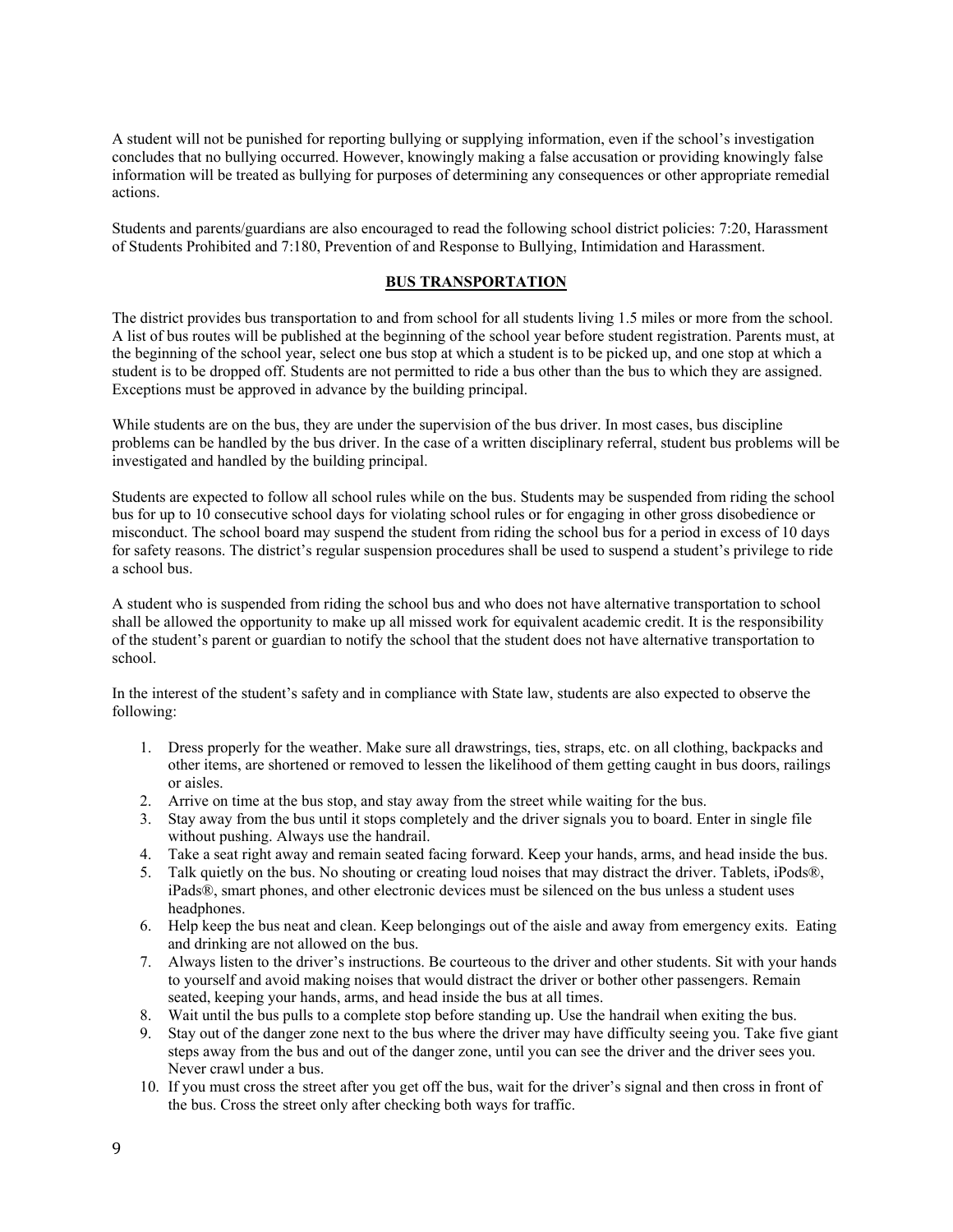11. Never run back to the bus, even if you dropped or forgot something.



12. Parents will be liable for any defacing or damage students do to the bus.

Video and audio cameras may be active on busses to record student conduct and may be used for the purposes of investigation into misconduct or accidents on the bus.

- 13. Bus pick-up and drop off locations will be determined at the start of bus registration.
	- If it is necessary to have a child dropped off at a different location, YOU MUST CALL the bus garage at 800-6402 and your child's school before 2 p.m. (If no one answers at the bus garage, leave a message).
	- If your child wants to ride home with a child on a bus, BOTH sets of parents must call the bus garage at 800-6402 and the child's school before 2 p.m. and let us know. If we don't hear from BOTH sets of parents, the student will be denied. Also, if the bus is overloaded, which rarely happens, but could, the student will be denied.

For questions regarding school transportation issues, contact 800-6402 (Bus Garage).

#### **BUS CONDUCT**

Students are expected to follow all schools when riding the school bus. A student may be suspended from riding the bus for up to 10 consecutive school days for engaging in gross disobedience or misconduct, including but not limited to, the following:

- 1. Violating any school rule or school district policy.
- 2. Willful injury or threat of injury to a bus driver or to another rider.
- 3. Willful and/or repeated defacement of the bus.
- 4. Repeated use of profanity.
- 5. Repeated willful disobedience of a directive from a bus driver or other supervisor.
- 6. Such other behavior as the building principal deems to threaten the safe operation of the bus and/or its occupants.

If a student is suspended from riding the bus for gross disobedience or misconduct on a bus, the School Board may suspend the student from riding the school bus for a period in excess of 10 days for safety reasons.

A student suspended from riding the bus who does not have alternate transportation to school shall have the opportunity to complete or make up work for equivalent academic credit. It shall be the responsibility of the student's parent or guardian to notify the school that the student does not have alternate transportation.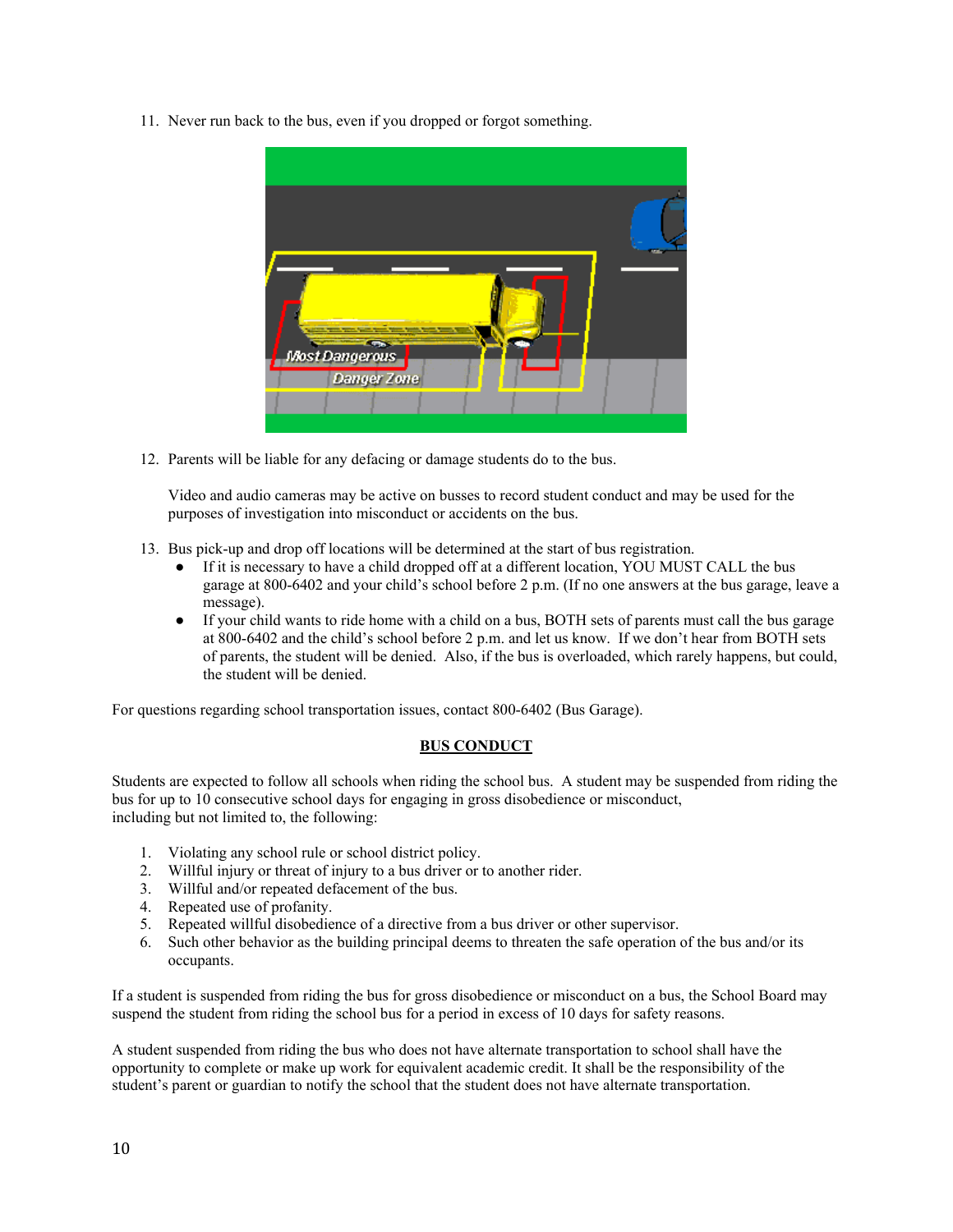#### **CARE OF STUDENTS WITH DIABETES**

If you child has diabetes and requires assistance with managing this condition while at school and school functions, a Diabetes Care Plan must be submitted to the school principal. Parents/guardians are responsible for and must:

- a. Inform the school in a timely manner of any change which needs to be made to the Diabetes Care Plan on file with the school for their child.
- b. Inform the school in a timely manner of any changes to their emergency contact numbers or contact numbers of health care providers.
- c. Sign the Diabetes Care Plan (form available in the school office)
- d. Grant consent for and authorize designated School District representatives to communicate directly with the health care provider whose instructions are included in the Diabetes Care Plan.

For further information, please contact the Building Principal.

#### **COMMUNITY USE OF FACILITIES**

District facilities shall be available for use by responsible groups from within the community. The superintendent shall be responsible for the arrangements for the non-school use of facilities within guidelines set by the Board of Education. Priority will be given first to use of the facilities for school purposes. A facility use form is available in the office of the Superintendent or the School office for groups interested in using district facilities, including outdoor facilities. This form must be completed, returned to the appropriate office, and approved prior to the group's use of the facility.

Non-school uses of the buildings and grounds shall be limited to public meetings at which educational, patriotic, philanthropic, civic, musical, or social development takes place and which are intended to promote the general welfare. This includes meetings of recognized political parties or candidates, established churches and religious organizations, lodges, veterans, labor unions, employers' associations, chambers of commerce, civic clubs, and other similar organizations. The activity shall not be for individual or private gain.

The Board of Education is the final authority and judge of the above criteria, and reserves the right to deny any and all requests for the use of the school facilities or grounds. The group will provide proof of liability insurance, and agree to hold the district harmless in the event of personal injury or property loss.

The group will agree to leave the facility as they found it and to repair any damage for which they are responsible. Any of the above requirements may be waived by the Board of Education.

#### **COMPLAINTS**

Any student who has a complaint may discuss his or her complaint with the teacher, principal, or individual involved. Any parent who has a complaint may speak with a teacher during a free period or may speak directly with the principal upon his/her availability. If you wish to speak with a teacher or the principal, please phone the office so this can be arranged. No complaints should be taken to the superintendent or a member of the Board of Education without an attempt to resolve the problem with the school first.

The school is interested in receiving valid complaints and suggestions. Public complaints or suggestions shall be referred to the appropriate level staff member or district administrator. Each complaint or suggestion shall be considered on its merits.

#### **CUSTODIAL/NON-CUSTODIAL PARENTS**

Non-custodial parents will not be allowed to visit with or remove a child from the school grounds during the school day unless specifically permitted to do so by a court order. A certified copy of the court order must be on file in the principal's office. Non-custodial parents may request, in writing, duplicate copies of all communications and grade reports sent to custodial parents.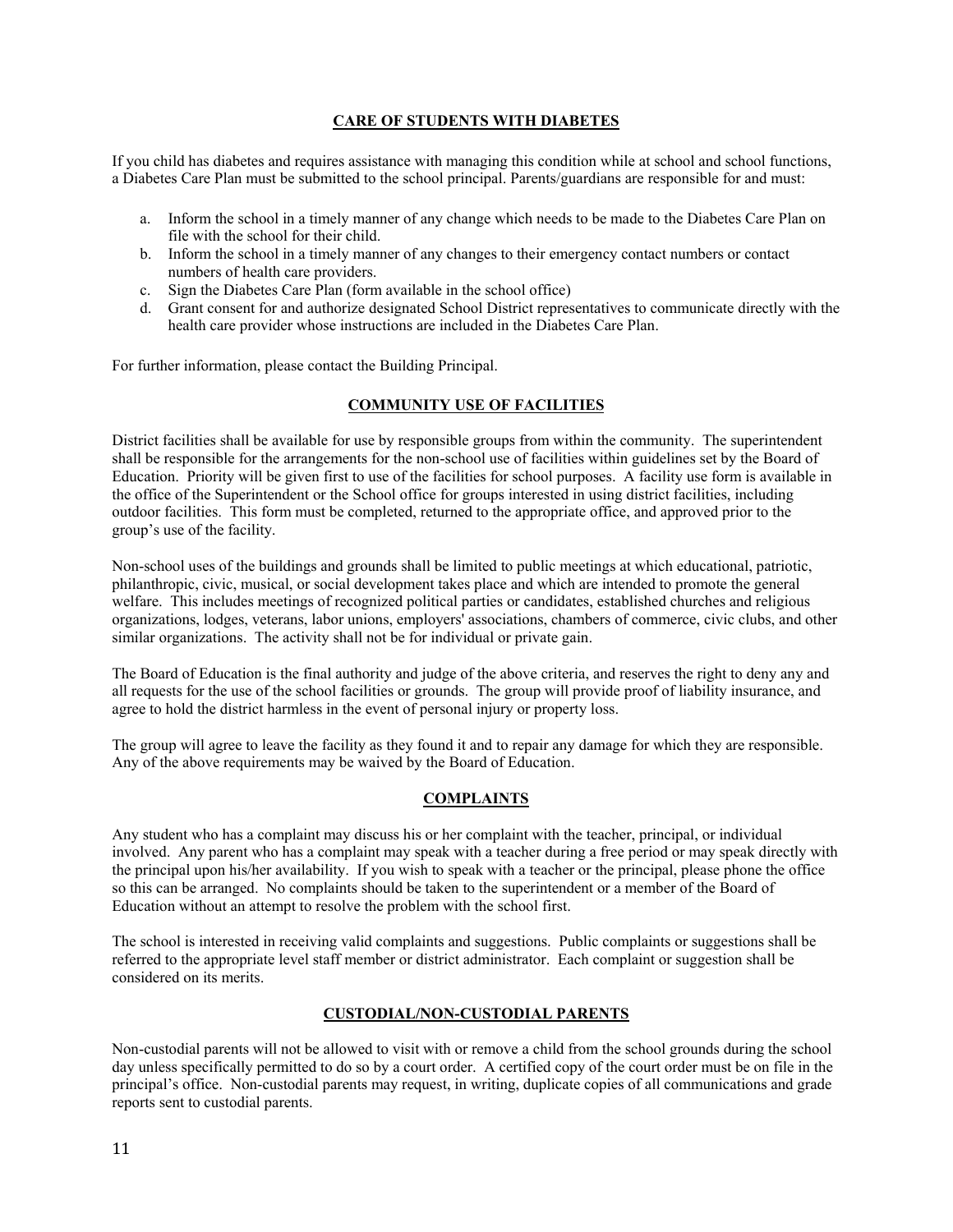#### **DISASTER PLAN**

In the event of a natural disaster or local emergency the students will be evacuated from the building to a safe collection area if it has been determined by the school district to be unsafe to have students in the classroom. School district staff will begin a check out process from the collection area and no students will be allowed to leave without going through the check-out process. No students (minors) will be released to anyone other than those named on their demographic sheets. Communication will be through the district's automated calling system and the local media sources.

#### **DRESS AND GROOMING**

It shall be the policy of the Board of Education to encourage appropriate standards of dress and grooming by the students under its supervision. The faculty and administration of each attendance center may interpret this policy in a manner appropriate for their student body. This policy acknowledges that standards of dress and grooming are essentially the responsibility of the parents. However, if in the opinion of school officials, the mode of dress or grooming of individuals represents a health or safety hazard, or disrupts the educational process, their parents will be so notified and corrective measures will be discussed.

Due to safety concerns the administration is requesting students bring an additional pair of shoes to school if they wear flip-flops. Students *will not* be allowed to participate in recess or P.E. if they are wearing flip-flops.

#### **EDUCATION OF CHILDREN WITH DISABILITIES**

It is the intent of the district to ensure that students who are disabled within the definition of Section 504 of the Rehabilitation Act of 1973 or the Individuals with Disabilities Education Act are identified, evaluated and provided with appropriate educational services.

The District provides a free appropriate public education in the least restrictive environment and necessary related services to all children with disabilities enrolled in the school. The term "children with disabilities" means children between ages 3 and the day before their 22nd birthday for whom it is determined that special education services are needed. It is the intent of the school to ensure that students with disabilities are identified, evaluated, and provided with appropriate educational services.

A copy of the publication "Explanation of Procedural Safeguards Available to Parents of Students with Disabilities" may be obtained from the building Principal or the Williamson County Special Education Office at 993-2138.

Students with disabilities who do not qualify for an individualized education program, as required by the federal Individuals with Disabilities Education Act and implementing provisions of this Illinois law, may qualify for services under Section 504 of the federal Rehabilitation Act of 1973 if the student (i) has a physical or mental impairment that substantially limits one or more major life activities, (ii) has a record of a physical or mental impairment, or (iii) is regarded as having a physical or mental impairment.

#### **ELECTRONIC DEVICES**

Electronic Signaling Devices – Students may not use or possess electronic paging devices or two-way radios on school property at any time, unless the Building Principal specifically grants permission. Cell Phones and Other Electronic Devices – The possession and use of cell phones and other electronic devices, other than paging devices and two-way radios, are subject to the following rules:

- 1. They must be kept out of sight and in an inconspicuous location, such as a backpack, purse, or locker.
- 2. They must be turned *off* during the regular school day unless the supervising teacher grants permission for them to be used or if needed during an emergency.
- 3. They may not be used in any manner that will cause disruption to the educational environment or will otherwise violate student conduct rules.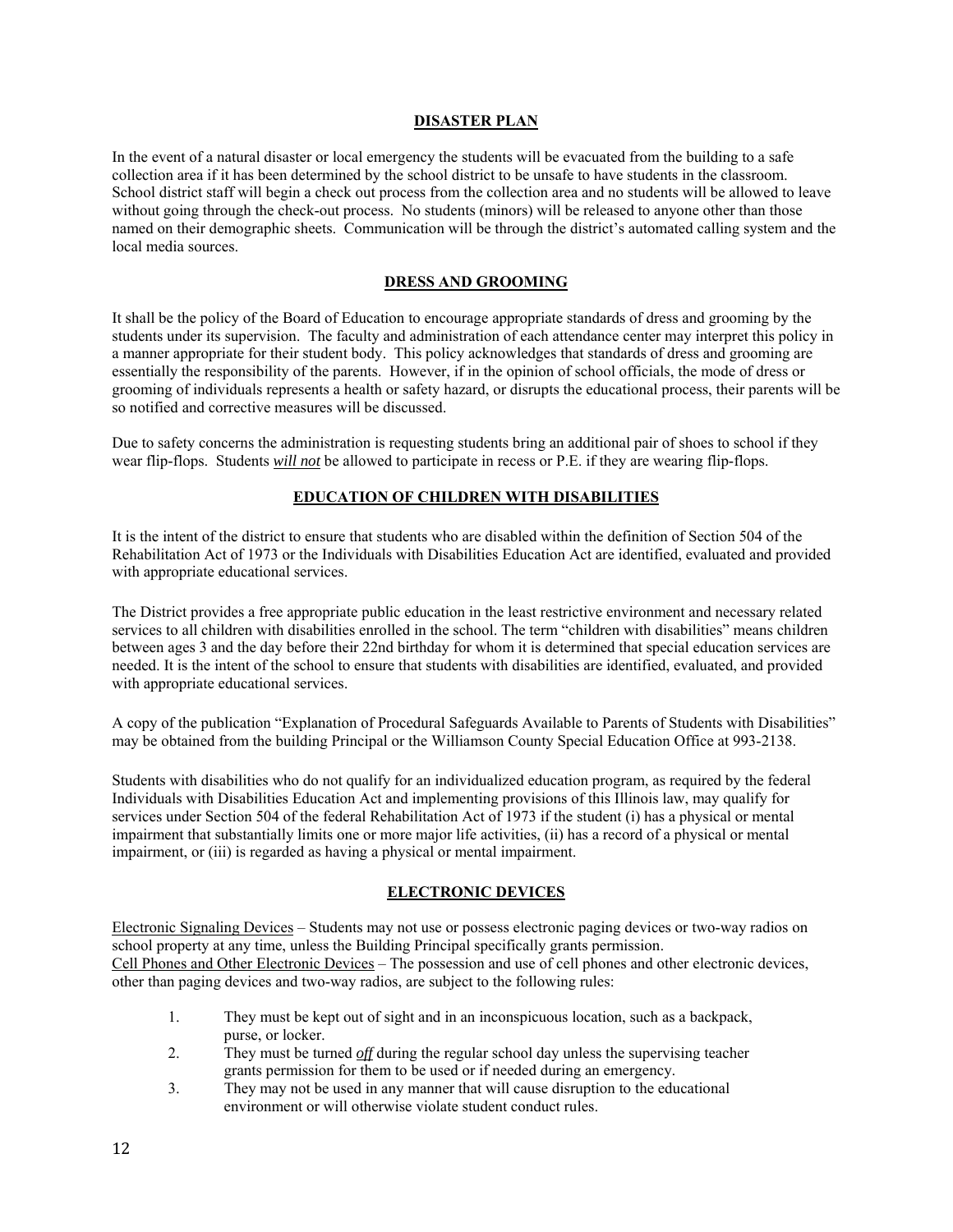4. Misuse of electronic devices will result in confiscation and be returned to the student at the end of the school day.

Electronic study aids may be used during the school day if:

- 1. Use of the device is provided in the student's IEP, or
- 2. Permission is received from the student's teacher.

The School District is not responsible for the loss or theft of any electronic device brought to school.

#### **EMERGENCIES**

It is extremely important that the office have at least (2) emergency telephone numbers for each student. These are to be listed on the demographic sheet at Registration. We must have a number to call in case of sickness or injury. Give the phone number of a neighbor or friend (with their permission), if you do not have another relative or work number to give. Please list any special medical problems, allergies, etc. Emergencies do happen when we least expect them...be sure we have the information to contact you should something happen to your child...AT LEAST TWO (2) PHONE NUMBERS!!

#### **ENGLISH LEARNERS**

The school offers opportunities for resident English Learners to achieve at high levels in academic subjects and to meet the same challenging State standards that all children are expected to meet.

Parent/guardians of English Learners will be informed how they can: (1) be involved in the education of their children, and (2) be active participants in assisting their children to attain English proficiency, achieve at high levels within a well-rounded education, and meet the challenging State academic standards expected of all students.

For questions related to this program or to express input in the school's English Learners program, contact Andria Murrah at 618-983-7561.

#### **EQUAL EDUCATION OPPORTUNITIES**

Equal educational opportunities shall be available for all students without regard to race, color, national origin, ancestry, sex, ethnicity, language barrier, religious beliefs, physical and mental handicap or disability, or economic and social conditions, or actual or potential marital or parental status. Any person having inquiries concerning the District's compliance with state and Federal laws prohibiting discrimination should direct their concerns to Kathy Clark, District Superintendent

#### **EXEMPTION FROM PHYSICAL EDUCATION REQUIREMENT K-8**

In order to be excused from participation in physical education, a student must present an appropriate excuse from his or her parent/guardian or from a person licensed under the Medical Practice Act. The excuse may be based on medical or religious prohibitions. An excuse because of medical reasons must include a signed statement from a person licensed under the Medical Practice Act that corroborates the medical reason for the request. An excuse based on religious reasons must include a signed statement from a member of the clergy that corroborates the religious reason for the request.

A student in grades 7-8 may submit a written request to the building principal requesting to be excused from physical education courses because of the student's ongoing participation in an interscholastic or extracurricular athletic program. The building principal will evaluate requests on a case-by-case basis.

Students with an Individualized Education Program may also be excused from physical education courses for reasons stated in Handbook Procedure 10.301.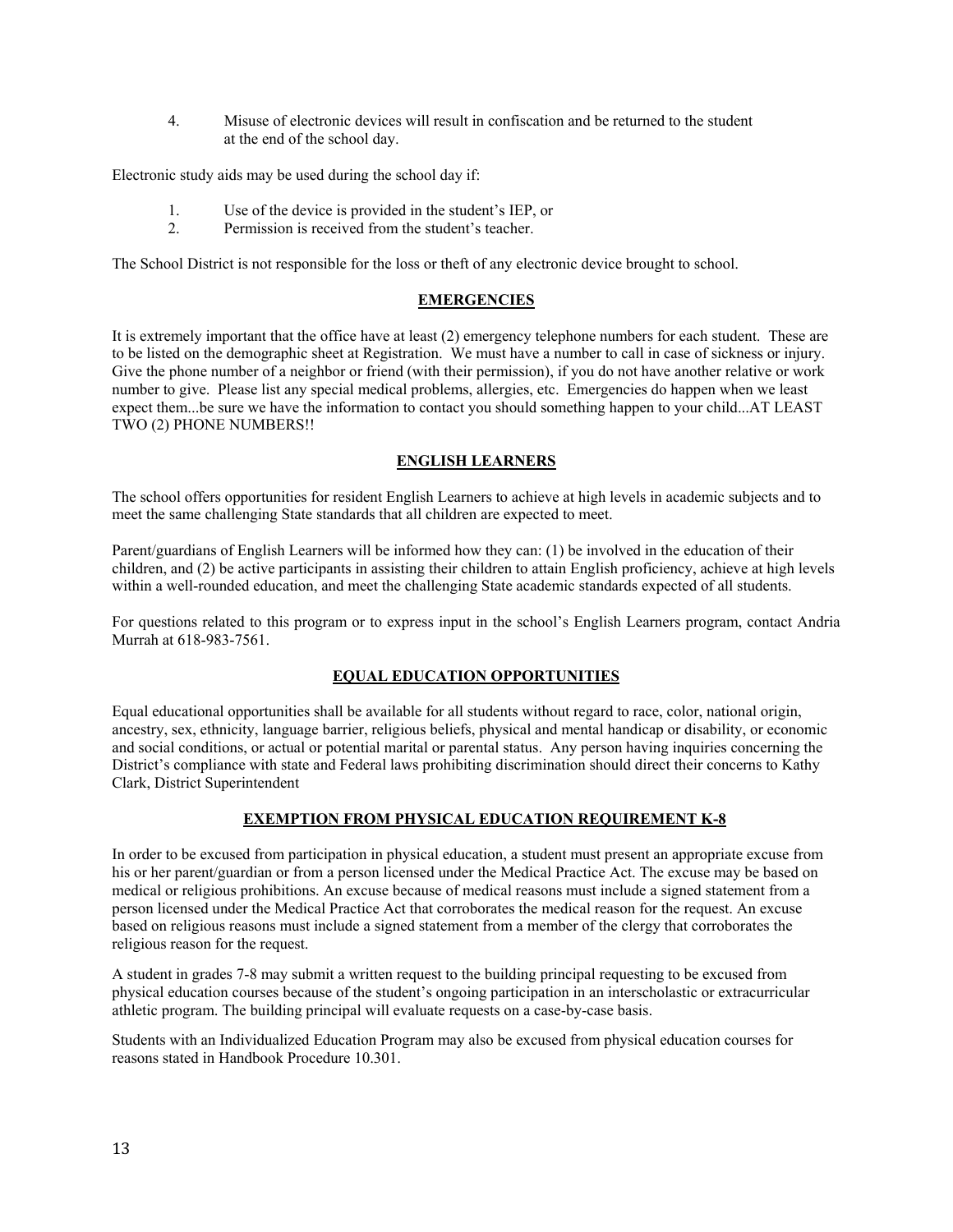Special activities in physical education will be provided for a student whose physical or emotional condition, as determined by a person licensed under the Medical Practices Act, prevents his or her participation in the physical education course.

State law prohibits the School District from honoring parental excuses based upon a student's participation in athletic training, activities, or competitions conducted outside the auspices of the School District.

#### **GRADING AND PROMOTION**

School report cards are issued to students on a quarterly basis. For questions regarding grades, please contact the classroom teacher.

The decision to promote a student to the next grade level is based on successful completion of the curriculum, attendance, performance on standardized tests and other testing. A student will not be promoted based upon age or any other social reason not related to academic performance.

The following is an explanation of the grading system:

| A | $100-90$ 4.0 |     |
|---|--------------|-----|
| R | 89-80        | 3.0 |
| C | 79-70        | 2.0 |
| D | 69-60        | 1.0 |

- Grades 3 and 4 lowest passing grade is 60/D and lowest passing average is 1.0.
- In addition to the above promotion criteria, students must also maintain an overall GPA of 1.0 in Reading and an overall GPA of 1.0 in Math for 3rd and 4th grade to be promoted.
- Kindergarten, 1st and 2nd grade students are assessed using a Standards based report card. The criteria below will be considered to determine promotion/retention requirements.
- In addition the following factors will be reviewed to see if a student would benefit from retention:
	- 1. Academic progress is below the standard for grade level.
		- 2. Chronic absenteeism, i.e., being absent for more than 5 percent of the 176 school days.
		- 3. Increasingly poor performance overall during the school year.
		- 4. Social and emotional development (the student demonstrates immature, dependent behaviors that interfere with the normal learning process, resulting in a severe discrepancy between ability and grades)
- Academic placement decisions may be reviewed by the building level team to determine the appropriate placement for the student.

#### **HOMELESS CHILD'S RIGHT TO EDUCATION**

When a child loses permanent housing and becomes a homeless person as defined at law, or when a homeless child changes his or her temporary living arrangements, the parent or guardian of the homeless child has the option of either:

- 1. continuing the child's education in the school of origin for as long as the child remains homeless or, if the child becomes permanently housed, until the end of the academic year during which the housing is acquired; or
- 2. enrolling the child in any school that non-homeless students who live in the attendance area in which the child or youth is actually living are eligible to attend.

Contact the District Homeless Liaison for assistance and support in any of these areas:

- Educational organizations and schools
- Food bank and meal programs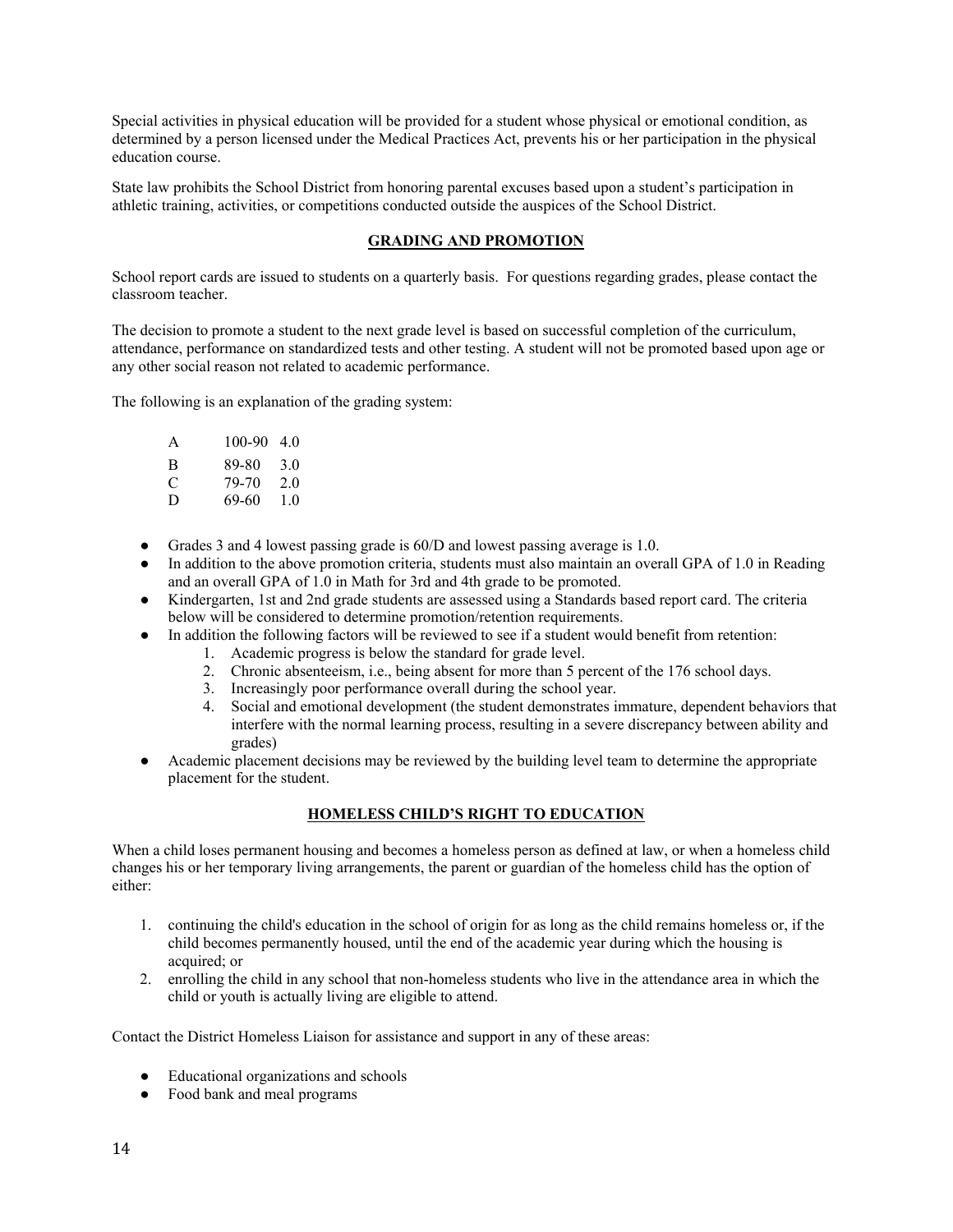- Local service organizations (Goodwill, Salvation Army, Crosswalk, etc.)
- Family shelters
- Medical services
- Other support

#### **HOMEWORK PICK UP**

Teachers will have homework assignments for students who have requested them by 11:00 a.m. Homework will be available for pick up at dismissal (2:41) if previously requested. Parents are encouraged to call the office and leave their request for student homework assignments.

#### **HOME AND HOSPITAL INSTRUCTION**

A student who is absent from school, or whose physician, physician assistant or licensed advance practice registered nurse anticipates his or her absence from school, because of a medical condition may be eligible for instruction in the student's home or hospital.

Appropriate educational services from qualified staff will begin no later than five school days after receiving a written statement from a physician, physician assistant, or licensed advanced practice registered nurse. Instructional or related services for a student receiving special education services will be determined by the student's individualized education program.

A student who is unable to attend school because of pregnancy will be provided home instruction, correspondence courses, or other courses of instruction before (1) the birth of the child when the student's physician, physician assistant, or licensed advanced practice nurse indicates, in writing, that she is medically unable to attend regular classroom instruction, and (2) for up to 3 months after the child's birth or a miscarriage.

For information on home or hospital instruction, contact the building principal.

#### **ILLNESS PROCEDURES**

Only students who are healthy should report for in-person learning. Students will not be penalized for missing school and are encouraged to stay home when not feeling well.

- Measured temperature of 100.4 degrees Fahrenheit or greater
- Shortness of breath or difficulty breathing
- Pronounced Cough
- Fatigue
- Diarrhea
- Muscle or body aches
- Chills
- Headache
- Known close contact with a person who has been diagnosed with COVID-19
- Nausea or vomiting
- New loss of taste or smell
- Sore throat

Any individual who tests positive for COVID-19, or who shows any signs or symptoms of illness, should stay home. Families should report possible cases to the school nurse. CDC and IDPH guidelines for students who were suspected of having COVID-19, whether they were tested or not, state that 24 hours must elapse from the resolution of fever (100.4 degrees) without fever reducing medication and 10 days must pass after symptoms first appeared. Students may present medical documentation or explanation of other illnesses or conditions (allergies, fibromyalgia, pregnancy, etc.) that may be causing symptoms that would allow them to return to school or work. It is recommended that medically fragile and immunocompromised students consult their medical provider prior to attending school. Students or staff returning from illness related to COVID-19 should call to check in with Nurse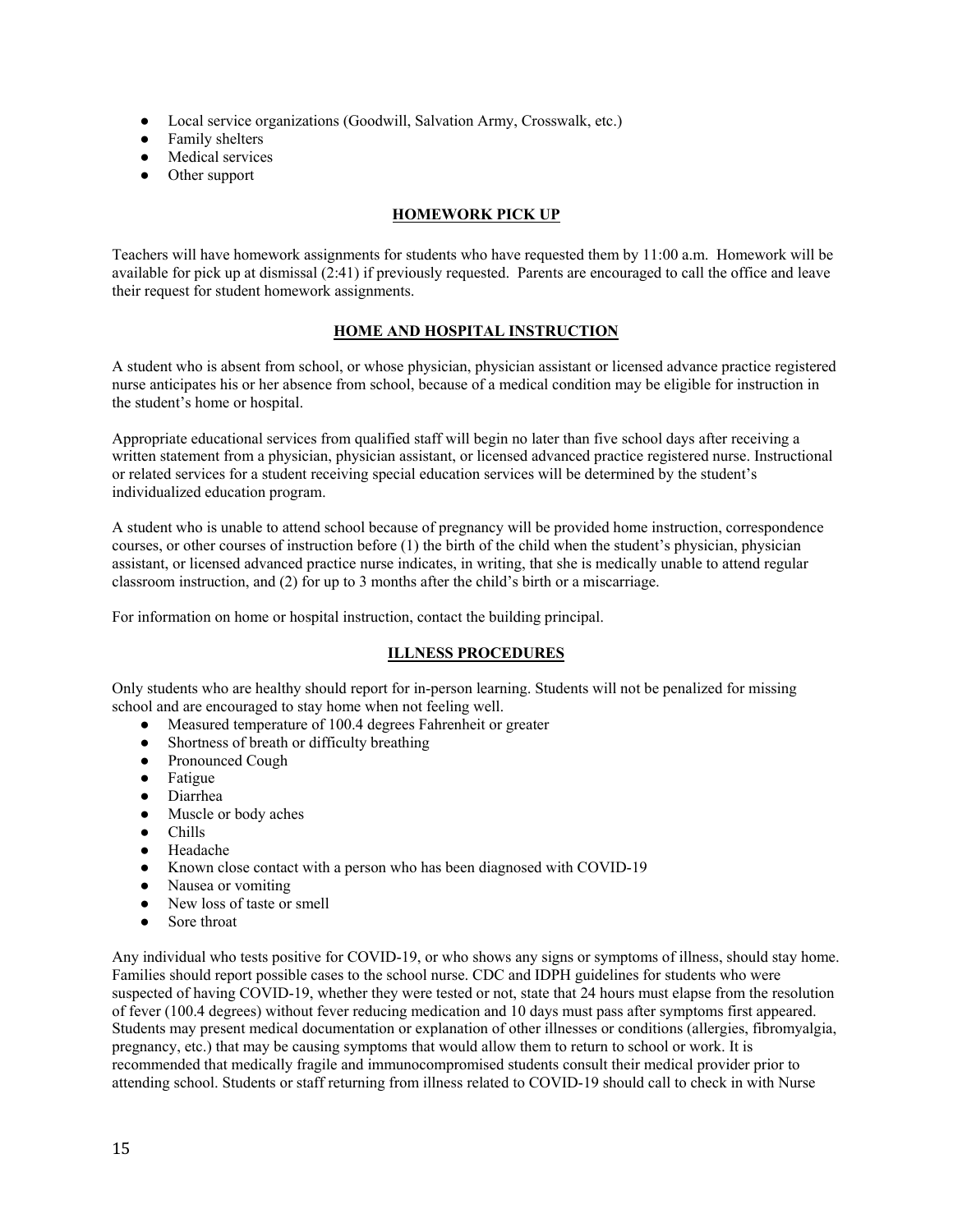Mary following quarantine. Any individual within the school environment who shows symptoms will be immediately separated from the rest of the school population. Individuals who are sick will be sent home.

Individuals who did not have close contact with the person who is sick can return to work immediately after disinfection. Those who had close contact with someone who tested positive for COVID-19 or is suspected of having COVID-19 infection should isolate at home and monitor symptoms for 14 days. Close contact means the individual was within six feet of the individual with symptoms for more than 15 minutes.

#### Reporting Illness

When reporting illness absences, be sure to report if your child:

- Is a close contact of someone with a positive COVID-19 test.
- Has signs of COVID-19.
- Has been diagnosed with COVID-19.
- Has been diagnosed with influenza (respiratory flu).

#### **INSTRUCTIONAL PROGRAM**

The Johnston City Community Unit School District #1 offers a general education curriculum at all levels that meets or exceeds State Board of Education requirements. At the elementary level the program emphasizes reading, mathematics, and language. There is remedial help available through the Title I reading program.

A sound "basic" foundation is provided in the Middle School where there is opportunity for exploration in the elective classes. The High School program includes a strong college prep strand, a general education strand, and a vocational strand. All students have opportunities to supplement their chosen programs with elective classes from any of the strands.

Each school has a media center with a collection of printed and non-printed materials available. Each school is also equipped with computers and other educational equipment. Special education services are available from the Williamson County Special Education District.

#### **INTERNET USAGE**

The Johnston City Community Unit School District No. 1 is working to provide educational access to the worldwide internet web. We believe that this will offer vast, diverse and unique resources to our students and staff as well as, the community. We believe that this will enhance our goal of pursuing educational excellence.

With the access to computers and people all over the world, also comes the availability of material that may not be considered of educational value in the context of the school setting. The district has taken precautions to restrict access to controversial materials; however, one can never be 100% positive when dealing with this medium.

#### Parents, who desire that their children be restricted from internet usage, should contact the building principal. Otherwise, acceptance of this handbook denotes acceptance of these policy restrictions.

All use of the internet shall be consistent with the district's goal of promoting education excellence by facilitating resource sharing, innovation, and communication. This *authorization* does not attempt to state all required or prescribed behavior by users. However, some specific examples are provided. The failure of any user to follow the terms of the *authorization for electronic network access* will result in the loss of privileges, disciplinary action, and/or appropriate legal action.

Terms and conditions

1. Acceptable use – access to the district's electronic networks must be for the purpose of education or research, and be consistent with the educational objectives of the district, or for a legitimate business use.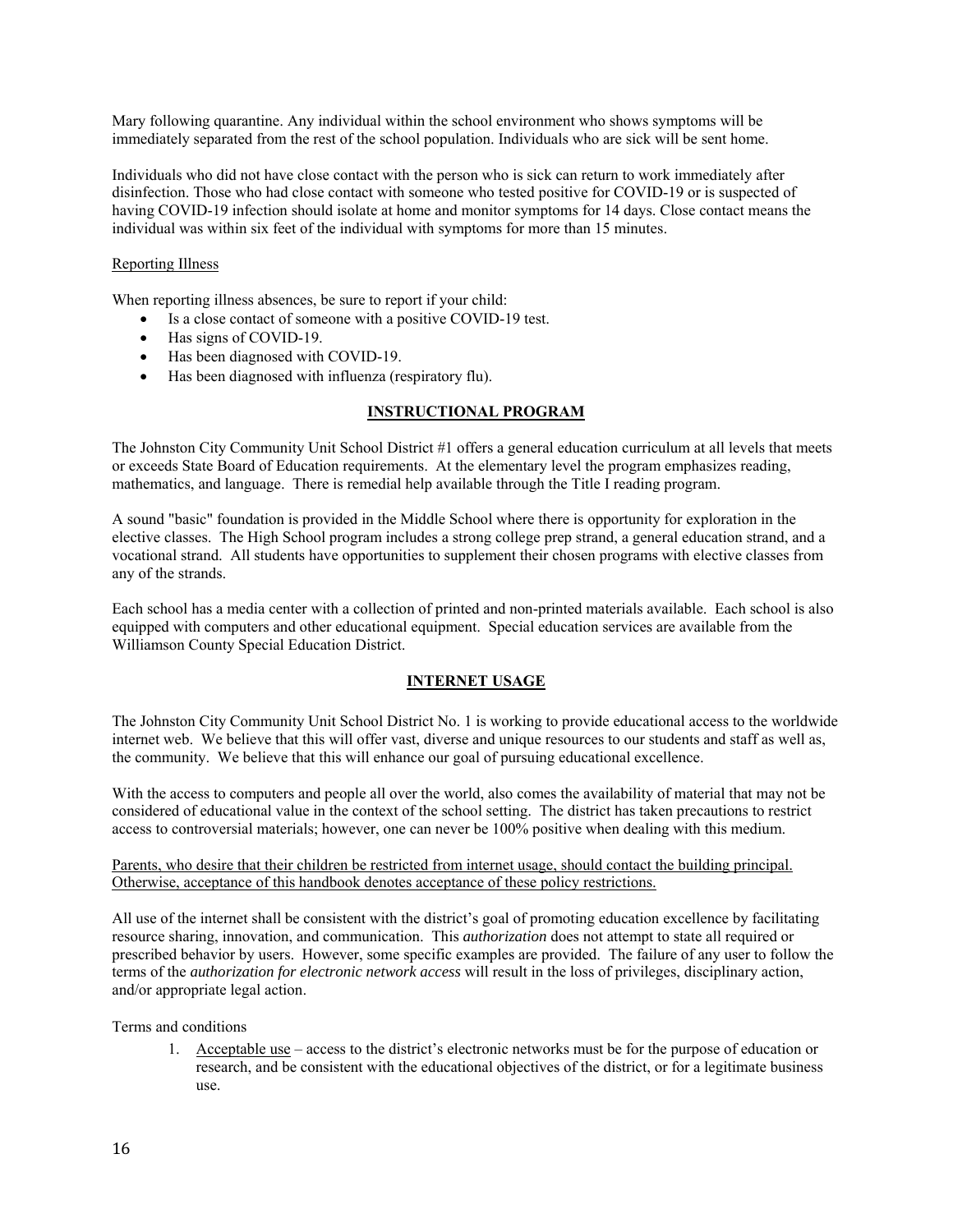- 2. Privileges the use of the district's electronic networks is a privilege, not a right, any inappropriate use will result in a cancellation of those privileges. The building principal will make all decisions regarding whether or not a user has this *authorization* and may deny, revoke, or suspend access at any time; his or her decision is final.
- 3. Unacceptable use the user is responsible for his or her actions and activities involving the network. Some examples of unacceptable uses are:
	- a. Using the network for any illegal activity, including violation of copyright or other contracts, or transmitting any material in violation of any U. S. or state law;
	- b. Unauthorized downloading of software, regardless of whether it is copyrighted or de-virused;
	- c. Downloading copyrighted material for other than personal use;
	- d. Using the network for private financial or commercial gain;
	- e. Wastefully using resources, such as file space;
	- f. Hacking or gaining unauthorized access to files, resources or entities;
	- g. Invading the privacy of individuals, which includes the unauthorized disclosure, dissemination, and use of information about anyone that is of a personal nature;
	- h. Using another user's account or password;
	- i. Posting material authored or created by another without his/her consent;
	- j. Posting anonymous messages;
	- k. Using the network for commercial or private advertising;
	- l. Accessing, submitting, posting, publishing, or displaying any defamatory, inaccurate, abusive, obscene, profane, sexually oriented, threatening, racially offensive, harassing, or illegal material; and
	- m. Using the network while access privileges are suspended or revoked.
- 4. Network etiquette you are expected to abide by the generally accepted rules of network etiquette. These include, but are not limited to, the following:
	- a. Be polite. Do not become abusive in your messages to others.
	- b. Use appropriate language. Do not swear, or use vulgarities or any other inappropriate language.
	- c. Do not reveal the personal information, including the addresses or telephone numbers, of students or colleagues.
	- d. Recognize that electronic mail (e-mail) is not private. People who operate the system have access to all mail. Messages relating to or in support of illegal activities may be reported to the authorities.
	- e. Do not use the network in any way that would disrupt its use by other users.
	- f. Consider all communications and information accessible via the network to be private property.
- 5. No warranties the district makes no warranties of any kind, whether expressed or implied, for the service it is providing. The district will not be responsible for any damages the user suffers. This includes loss of data resulting from delays, non-deliveries, missed-deliveries, or omissions. Use of any information obtained through its services.
- 6. Indemnification the user agrees to indemnify the school district for any losses, costs, or damages, including reasonable attorney fees, incurred by the district relating to, or arising out of, any breach of the *authorization.*
- 7. Security network security is a high priority. If you can identify a security problem on the internet, you must notify the system administrator or building principal. Do not demonstrate the problem to other users. Keep your account and password confidential. Do not use another individual's account without written permission from that individual. Attempts to log-on to the internet as a system administrator will result in cancellation of user privileges. Any user identified as a security risk may be denied access to the network.
- 8. Vandalism vandalism will result in cancellation of privileges and other disciplinary action. Vandalism is defined as any malicious attempt to harm or destroy data of another user, the internet, or any other network. This includes, but is not limited to, the uploading or creation of computer viruses.
- 9. Telephone charges the district assumes no responsibility for any unauthorized charges or fee, including telephone charges, long-distance charges, per-minute surcharges, and/or equipment or line costs.
- 10. Copyright web publishing rules copyright law and district policy prohibit the re-publishing of text or graphics found on the web or on district web sites or file servers, without explicit written permission.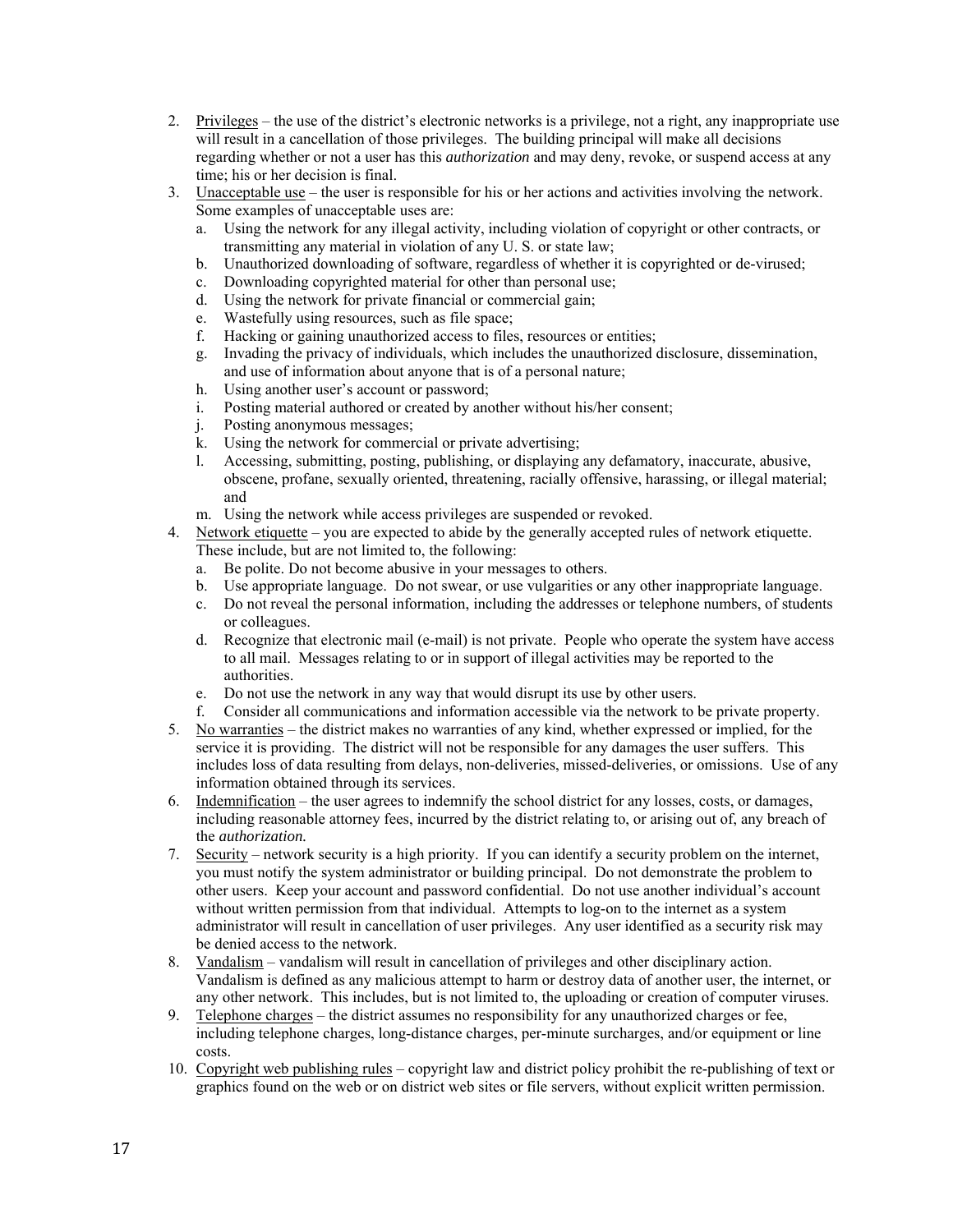- a. For each re-publication (on a web site or file server) of a graphic or text file that was produced externally, there must be a notice at the bottom of the page crediting the original producer and noting how and when permission was granted. If possible, the notice should also include the web address of the original source.
- b. Students and staff engaged in producing web pages must provide library media specialist with email or hard copy permissions before the web pages are published. Printed evidence of the status of "public domain" documents must be provided.
- c. The absence of a copyright notice may not be interpreted as permission to copy the materials. Only the copyright owner may provide the permission. The manager of the web site displaying the material may not be considered a source of permission.
- d. The "fair use" rules governing student reports in classrooms are less stringent and permit limited use of graphics and text.
- e. Student work may only be published if there is written permission from both the parent/guardian and student.
- 11. Use of electronic mail
	- a. The district's electronic mail system, and its constituent software, hardware, and data files, are owned and controlled by the school district. The school district provides e-mail to aid staff members in fulfilling their duties and responsibilities, and as an education tool. The district does not provide email to students.
	- b. The district reserves the right to access and disclose the contents of any account on its system, without prior notice or permission from the account's user. Unauthorized access by any student or staff member to an electronic mail account is strictly prohibited.
	- c. Each person should use the same degree of care in drafting an electronic mail message as would be put into a written memorandum or document. Nothing should be transmitted in an e-mail message that would be inappropriate in a letter or memorandum.
	- d. Electronic messages transmitted via the school district's internet gateway carry with them an identification of the user's internet "domain". This domain name is a registered domain name and identifies the author as being with the school district. Great care should be taken, therefore, in the composition of such messages and how such messages might reflect on the name and reputation of this school district. Users will be held personally responsible for the content of any and all electronic mail messages transmitted to external recipients.
	- e. Any message received from an unknown sender via the internet should either be immediately deleted or forwarded to the system administrator. Downloading any file attached to any internetbased message is prohibited unless the user is certain of that message authenticity and the nature of the file so transmitted.
	- f. Use of the school district's electronic mail system constitutes consent to these regulations.

#### Internet safety

- 1. Internet access is limited to only those "acceptable uses" as detailed in these procedures. Internet safety is almost assured if users will not engage in "unacceptable uses", as detailed in this authorization, and otherwise follow this authorization.
- 2. Staff member shall supervise students while students are using district internet access to ensure that the students abide by the terms and conditions for internet access contained in this authorization.
- 3. Each district computer with internet access has a filtering device that blocks entry to visual depictions that are (1) obscene, (2) pornographic, or (3) harmful or inappropriate for students, as defined by the children's internet protection act and as determined by the superintendent or designee.
- 4. The superintendent or designee and/or building principals shall monitor student internet access.

Internet users, who abuse the privilege of access, will lose their ability to use computers, as well as, be subject to other penalties that may be warranted. *The district does not take responsibility for material on the web.*

#### **LATEX, PEANUT, AND TREE NUT FREE**

Due to latex, peanut, and tree allergies all schools are latex, peanut and tree nut free. Latex balloons, gloves and other latex products as well as any products containing peanuts or tree nuts are restricted.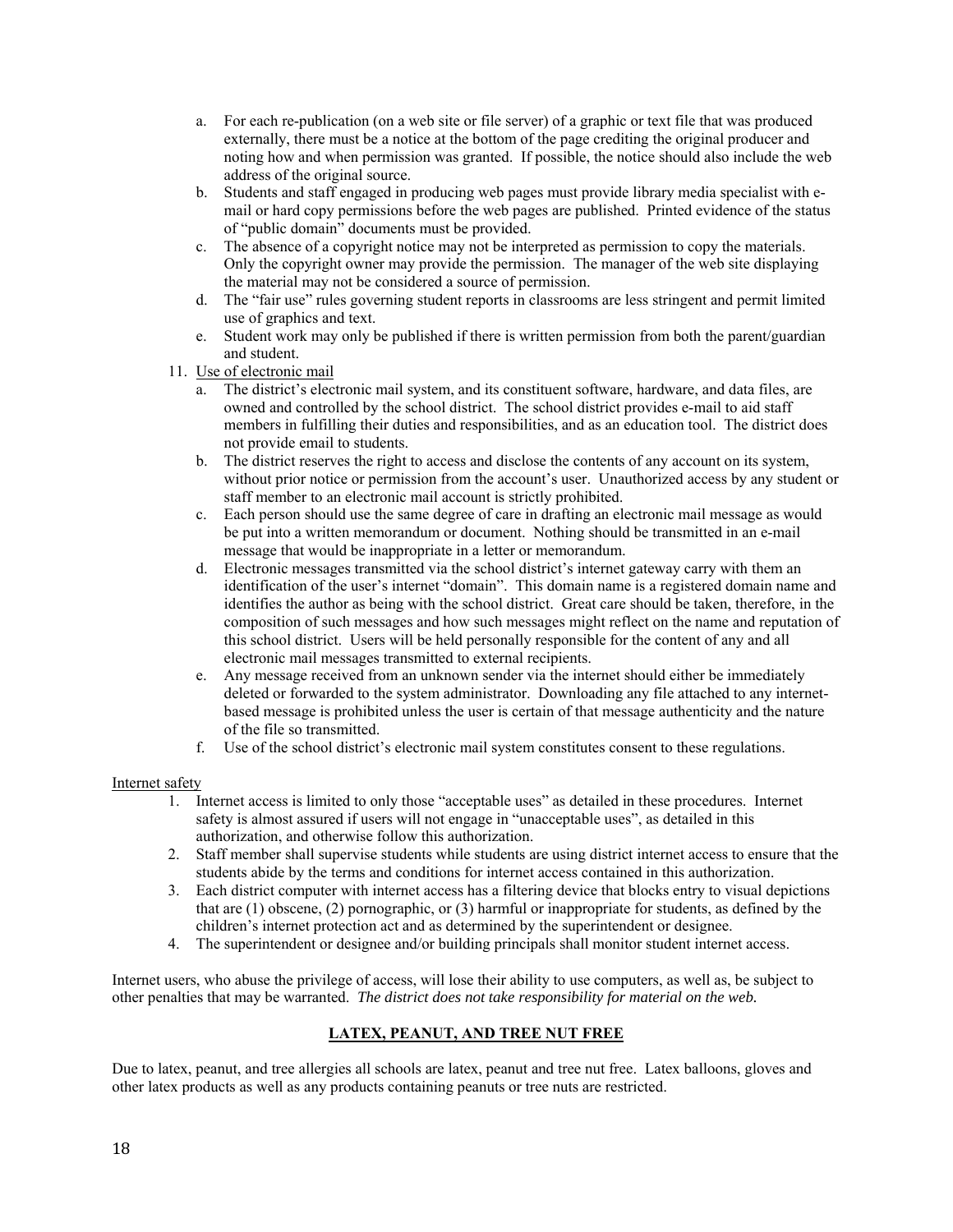#### **LEAD SCREENING**

Effective January 1, 2004, physicians and health care providers are required to screen children six years of age and older in conjunction with the school health examination when in the medical judgment of the physician, the child is potentially at high risk for lead poisoning.

#### **LICE - HEAD OR BODY**

Procedures for Students with Head Lice

The school will observe the following procedures regarding head lice.

- 1. Parents are required to notify the school nurse if they suspect their child has head lice.
- 2. Infested students will be sent home following notification of the parent or guardian.
- 3. The school will provide written instructions to parent or guardian regarding appropriate treatment for the infestation.
- 4. A student excluded because of head lice will be permitted to return to school only when the parent or guardian brings the student to school to be checked by the school nurse or building principal and the child is determined to be free of the head lice and eggs (nits). Infested children are prohibited from riding the bus to school to be checked for head lice.

#### **MEALS/CHARGE POLICY**

The Johnston City Community Unit School District #1 participates in the National School Lunch Program sponsored by the United States Department of Agriculture (USDA) which permits the school system to offer free and reduced priced meals to students who qualify. The Johnston City School District cannot permit excessive and recurring charges of meals. Customers may, however, pay for meals in advance.

Families who wish to apply for free or reduced meals must complete an application each year. The family of any DHS student may submit an application at any time during the school year. Applications are available in each school's office. Applicants are responsible for meals until a free or reduced application is completed and approved.

Full-price lunches will be \$2.75 and reduced-price lunches will be .40 cents for all students in grades K-12. Adult lunches will be \$3.25. Full-price breakfast is \$2.25 and reduced-price breakfast is \$.30 for all students in grades K-12. Adult breakfast will be \$2.45. Adult breakfast will be \$3.45. Extra milk is .30 cents. Monthly menus will be sent home with the child and will also be available through the school's website at www.jcindians.org.

- 1. Lunch and breakfast money may be sent in the same envelope. Please write the name of the student and the total amount of money on the outside of the envelope.
- 2. If you have more than one student in a building, one envelope can be sent per family. Indicate how much money goes to each child on the envelope.
- 3. Parents will be allowed to prepay meals and put money on their child's account by sending cash, check, or using a credit card online.

The Johnston City Community Unit School District #1 will be participating in the Seamless Summer Option (SSO) Program for the 2021-2022 school year, as a result all students will receive free meals for the 2021-2022 school year.

#### **MISCELLANEOUS**

1. Crossing guards and responsible students help insure the safety of students at the school crossings. Inform your child that he/she must obey the crossing guard. Misbehavior will be reported to the principal. All students must cross at the designated areas.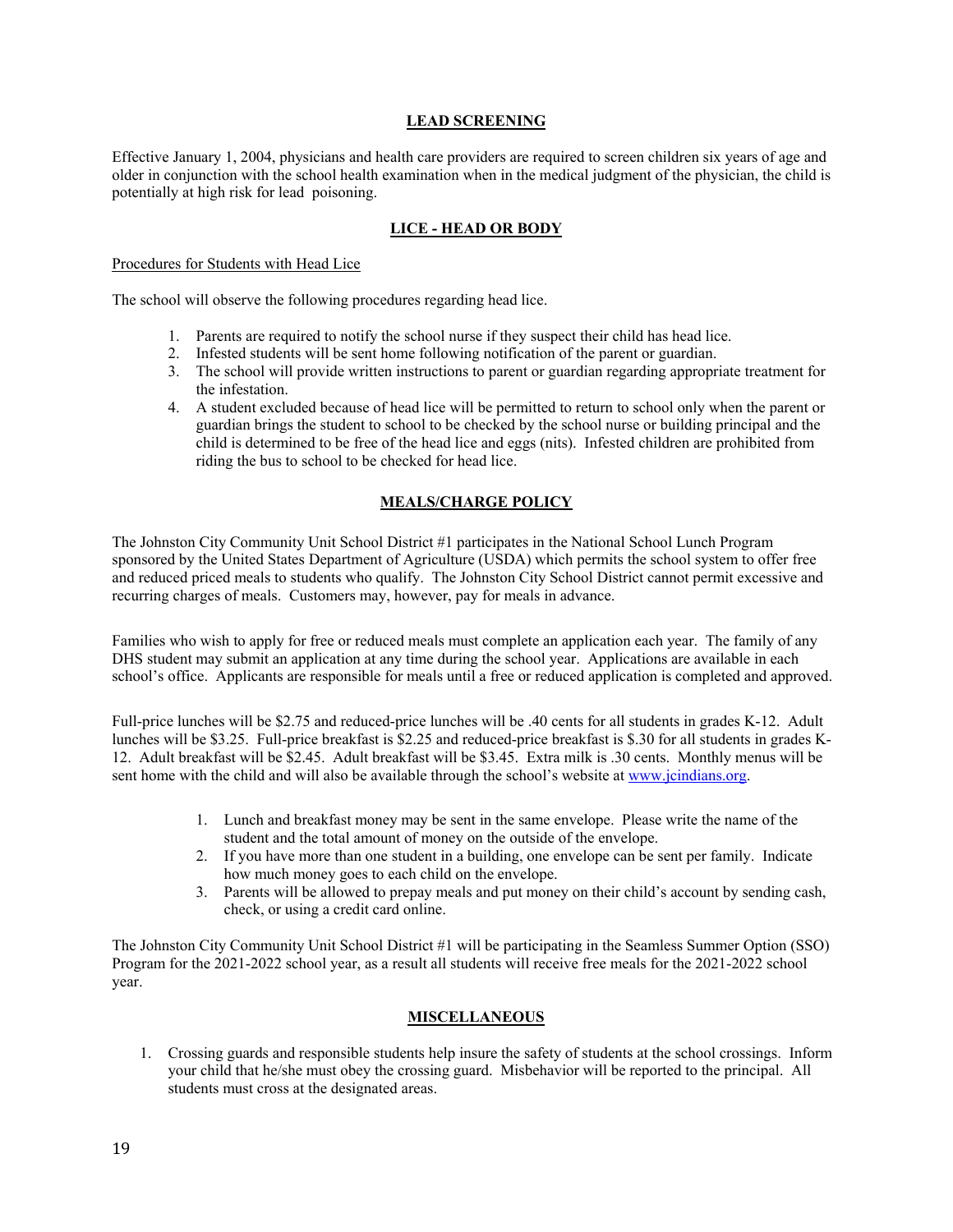- 2. Be sure your child knows with whom he/she will be riding after school. Warn your child about getting into cars with strangers! If there is a change in plans about getting home, the office will gladly deliver messages to the child and teacher, so they know exactly what to do at the end of the school day. Send a note with your student if there are other after-school arrangements.
- 3. Make arrangements with your child about what to do in inclement weather; where to wait, when to walk home, etc. so there are no questions about what they are to do from one day to the next. The NOT KNOWING and NOT SURE are very frightening and upsetting to many children...be sure your child knows what to do at dismissal time.
- 4. It is very important that all articles be marked carefully and clearly...put your child's name on everything. Identified items will be taken to the students; others not tagged will be in a box located in the office.
- 5. Due to health concerns and scheduling, treats and snacks for any occasion must be arranged in advance with the classroom teacher. All treats and snacks must be store bought and prepackaged in individual servings. No homemade treats or snacks are allowed at school. Treats and snacks may not require refrigeration and must have a clearly printed list of ingredients on the packaging. We strongly encourage you to select a treat or snack with nutritional value.

#### **NONDISCRIMINATION**

As provided by Title IX, Americans with Disabilities Act, and Section 504 of the Federal Guidelines for Handicapped Students, Johnston City Schools do not discriminate on the basis of sex, race, national origin, or physical handicap(s) in its courses, programs, extracurricular activities, or employment practices.

#### **PESTICIDE NOTIFICATION**

In accord with State law, the Johnston City Community Unit School District No. 1 has adopted an integrated pest management policy. The District uses pesticides to keep its buildings and grounds free from insects, rodents, weeds, and other unwanted pests. These pesticides are applied by licensed contractors or employees at times when students are not present. Please contact the Building Principal if you desire more information or to be put on a notification list.

#### **PHYSICAL, IMMUNIZATIONS, EYE AND DENTAL EXAMINATIONS**

#### Required Health Examinations and Immunizations

All students are required to present appropriate proof of a health examination and the immunizations against, and screenings for, preventable communicable diseases within one year prior to:

- 1. Entering kindergarten or the first grade;
- 2. Entering the sixth and ninth grades; and
- 3. Enrolling in an Illinois school for the first time, regardless of the student's grade.

Proof of immunization against meningococcal disease is required for students in grades 6 and 12. A diabetes screening must be included as part of the health exam (though diabetes testing is not required). Students between the age of one and seven must provide a statement from a physician assuring that the student was "risk-assessed" or screened for lead poisoning.

Failure to comply with the above requirements by October 15 of the current school year will result in the student's exclusion from school until the required health forms are presented to the school, subject to certain exceptions. New students who register mid-term have 30 days following registration to comply with the health examination and immunization requirements. If a medical reason prevents a student from receiving a required immunization by October 15, the student must present, by October 15, an immunization schedule and a statement of the medical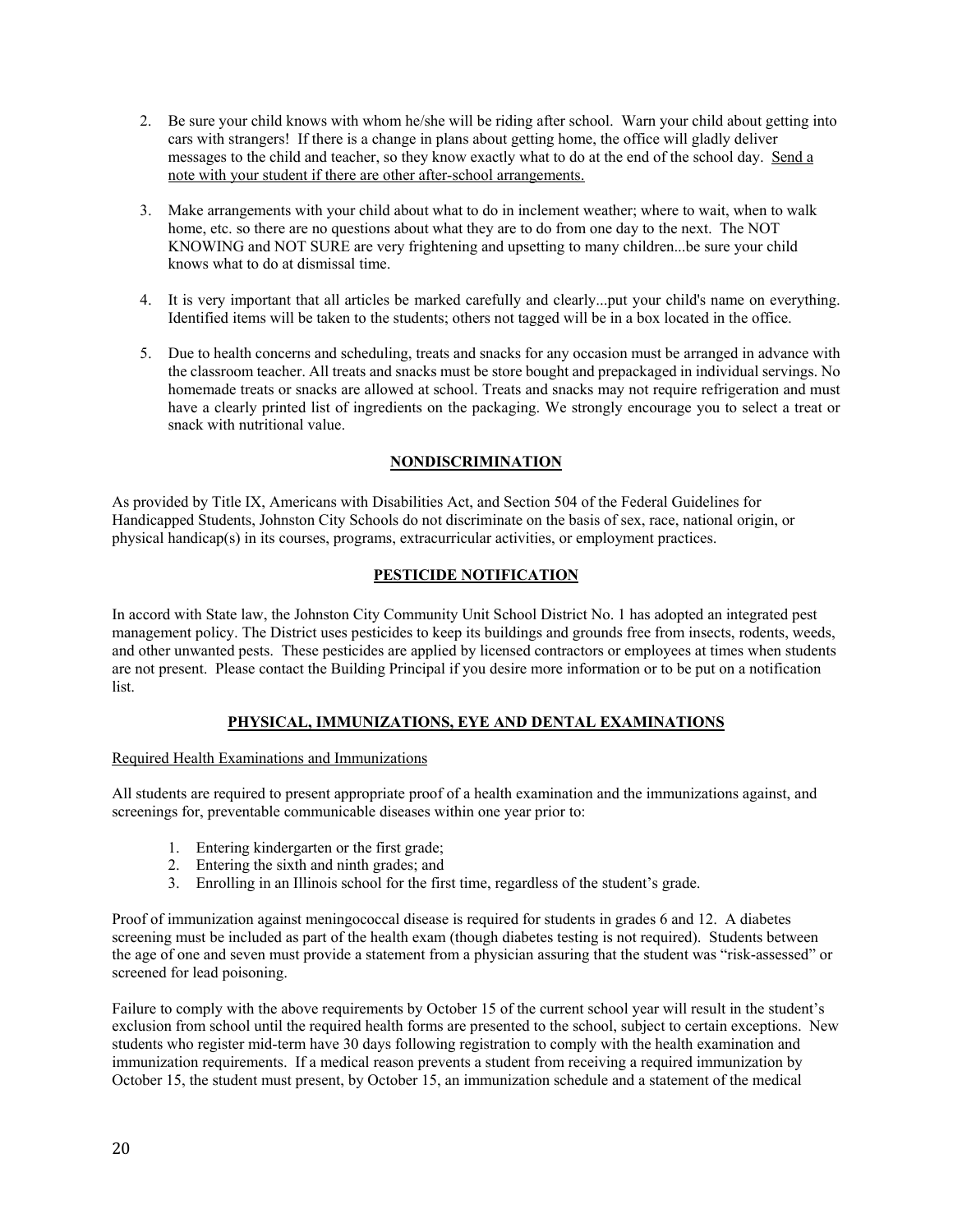reasons causing the delay. The schedule and statement of medical reasons must be signed by an appropriate medical professional.

#### Eye Examination

All students entering kindergarten or the school for the first time must present proof by October 15 of the current school year of an eye examination performed within one year. Failure to present proof by October 15, allows the school to hold the student's report card until the student presents: (1) proof of a completed eye examination, or (2) that an eye examination will take place within 60 days after October 15.

#### Dental Examination

All students entering kindergarten, second and sixth grades must present proof by May 15 of the current school year of having been examined by a licensed dentist within the last 18 months. Failure to present proof allows the school to hold the child's report card until the student presents: (1) proof of a completed dental examination, or (2) that a dental examination will take place within 60 days after May 15.

#### Exemptions

A student will be exempted from the above requirements for:

- 1. Medical grounds if the student's parent/guardian presents to the building principal a signed statement explaining the objection;
	- 2. Religious grounds if the student's parent/guardian presents to the building principal a completed Certificate of Religious Exemption;
	- 3. Health examination or immunization requirements on medical grounds if a physician provides written verification;
	- 4. Eye examination requirement if the student's parent/guardian shows an undue burden or lack or access to a physician licensed to practice medicine in all of its branches who provides eye examinations or a licensed optometrist; or
	- 5. Dental examination requirement if the student's parent/guardian shows an undue burden or a lack of access to a dentist.

#### **RELEASE OF STUDENTS DURING SCHOOL HOURS**

For the protection and safety of students, parents who must pick-up their child during school hours are to do the following:

- 1. Call the school in advance and state the reason for the need to leave school.
- 2. Give the time the student is to be picked up.
- 3. State the person the student is to be released to. Students will be released to their parent(s)/guardian(s), or designated person. If a court order limits a particular contact, a copy of the order must be on file in the
- 4. school office.
- 5. If the student is to be released to a person other than the parent, the person picking up the child should be prepared to provide identification if he/she is not known to the school officials.
- 6. The person picking up the student should go directly to the office, at that time the student will be summoned to the office.

#### **REPORT CARDS**

Report cards will be issued at the end of each nine weeks grading period. (Please see school calendar for specific dates.) Report cards should be signed and returned to the teacher promptly.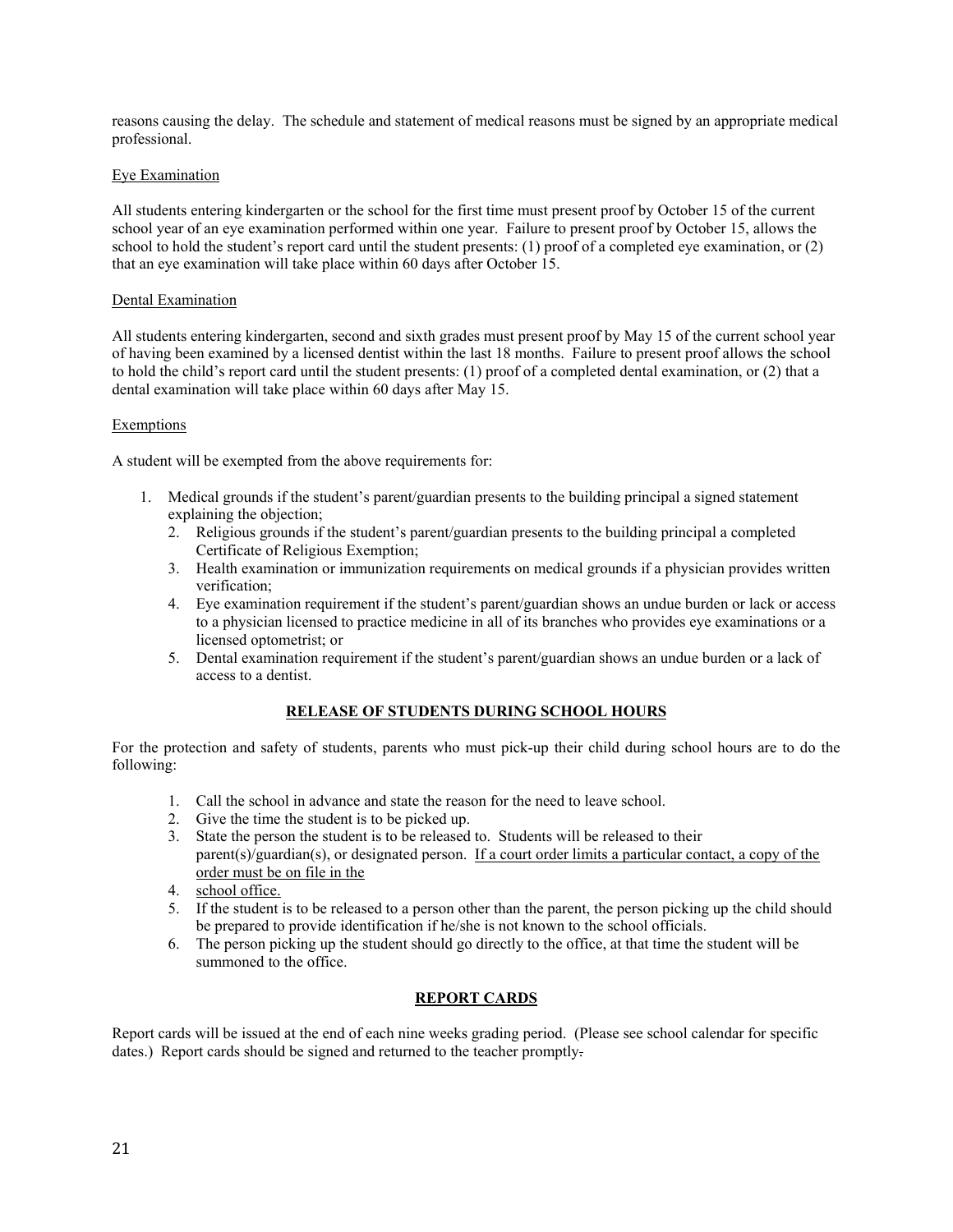PROGRESS REPORTS will be available on the fifth week of each nine week grading period on Teacherease/SchoolInsight. Parents may request a printed copy of your child's midterm report by contacting the school office.

Students having an average of 3.0-3.4 are to be on the Honorable Mention. Students having an average of 3.5-4.0 are to be on the Honor Roll.

#### **SAFETY DRILL PROCEDURE AND CONDUCT**

Safety drills will occur at times established by the school board. Students are required to be silent and shall comply with the directives of school officials during emergency drills. There will be a minimum of three (3) evacuation drills, a minimum of one (1) severe weather (shelter-in-place) drill, a minimum of one (1) law enforcement drill to address an active shooter incident, and a minimum of one (1) bus evacuation drill each school year. There may be other drills at the direction of the administration. Drills will not be preceded by a warning to the students.

#### **SAFETY UPGRADES**

In an effort to keep your children as safe as possible the district has security locks on the doors of Lincoln and Jefferson schools. In addition, safety cameras are installed in many areas of the schools. All exterior doors to the schools will be locked during the school day when students are in class. Visitors must go to the main (designated) door and press the doorbell in order to gain admittance to the school. Visitors must then report directly to the office to check in. We ask your cooperation in our endeavor to keep our students safe.

#### **SCHOOL DISMISSAL IN INCLEMENT WEATHER/EMERGENCY ANNOUNCEMENTS**

The district's automated system will be the district's primary source of communication for school dismissals. The district will also use the local media as an alternative source of communication. Please do not call the school office -- please listen to the radio or check the school/District website. www.jcindians.org

#### **SCHOOL OPERATIONS DURING A PANDEMIC OR OTHER HEALTH EMERGENCY**

A pandemic is a global outbreak of disease. Pandemics happen when a new virus emerges to infect individuals and, because there is little to no pre-existing immunity against the new virus, it spreads sustainably. Your child's school and district play an essential role, along with the local health department and emergency management agencies, in protecting the public's health and safety during a pandemic or other health emergency.

During a pandemic or other health emergency, you will be notified in a timely manner of all changes to the school environment and schedule that impact your child. Please be assured that even if school is not physically in session, it is the goal of the school and district to provide your child with the best educational opportunities possible.

Additionally, please note the following:

- 1. All decisions regarding changes to the school environment and schedule, including a possible interruption of in-person learning, will be made by the superintendent in consultation with and, if necessary, at the direction of the Governor, Illinois Department of Public Health, local health department, emergency management agencies, and/or Regional Office of Education.
- 2. Available learning opportunities may include remote and/or blended learning. Blended learning may require your child to attend school on a modified schedule.
- 3. Students will be expected to participate in blended and remote instruction as required by the school and district. Parents are responsible for assuring the participation of their child. Students who do not participate in blended or remote learning will be considered truant.
- 4. All school disciplinary rules remain in effect during the interruption of in-person learning. Students are subject to discipline for disrupting the remote learning environment to the same extent that discipline would be imposed for disruption of the traditional classroom.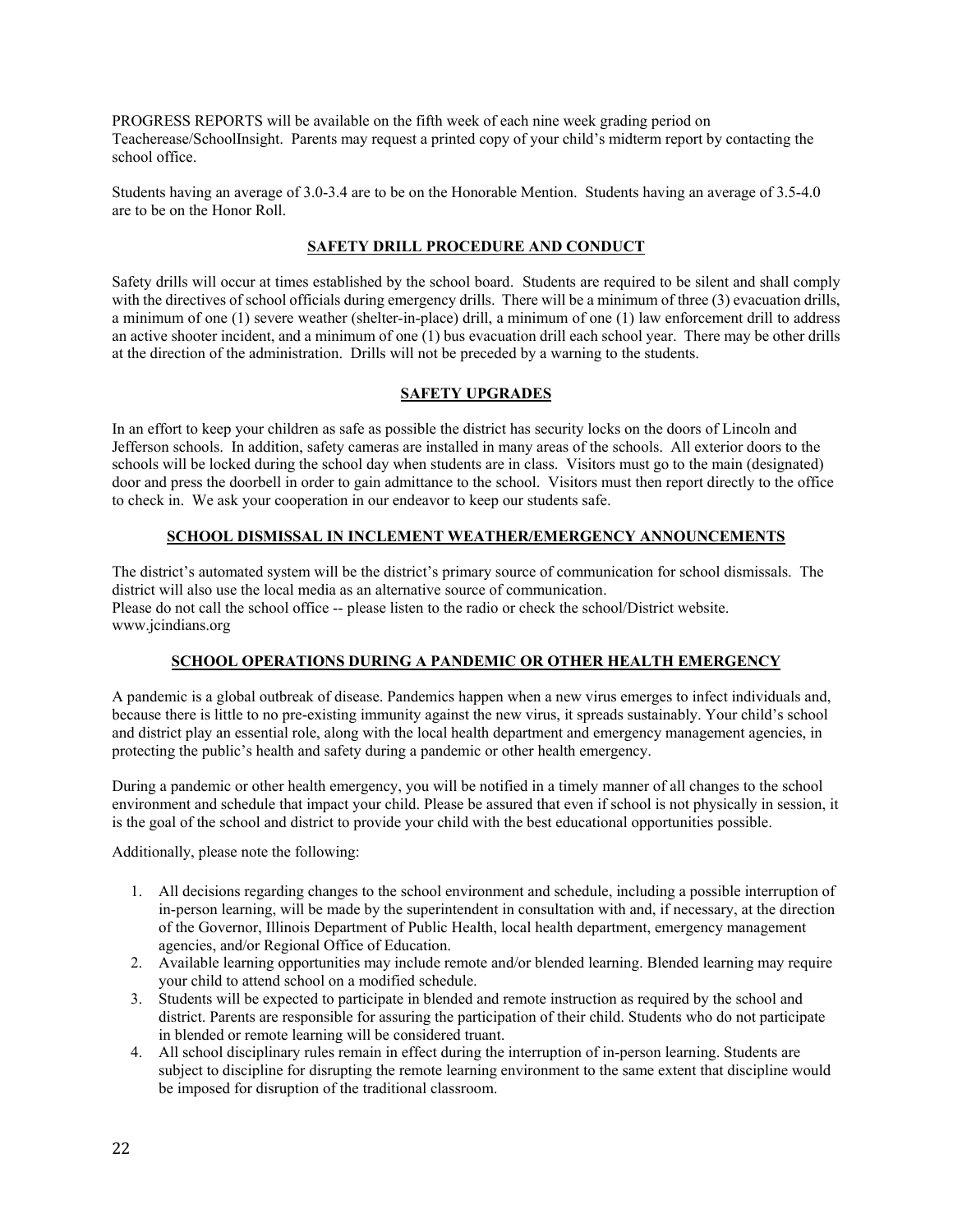- 5. Students and parents will be required to observe all public health and safety measures implemented by the school and district in conjunction with state and local requirements.
- 6. During a pandemic or other health emergency, the school and district will ensure that educational opportunities are available to all students.
- 7. School personnel will work closely with students with disabilities and other vulnerable student populations to minimize the impact of any educational disruption.
- 8. Students who have a compromised immune system, live with an individual with a compromised immune system, or have a medical condition that may impact their ability to attend school during a pandemic or other public health emergency should contact school officials.
- 9. During a pandemic or other health emergency, teachers and school staff will receive additional training on health and safety measures.
- 10. In accordance with school district or state mandates, the school may need to conduct a daily health assessment of your child. Parents and students will be notified of the exact assessment procedures if this becomes necessary.
- 11. Parents should not send their child to school if their child exhibits any symptoms consistent with the pandemic or other health emergency.
- 12. Please do not hesitate to contact school or district officials if you have any concerns regarding your child's education, health or safety.

#### **SEARCH AND SEIZURE**

In order to maintain order safety and security in the schools, school authorities are authorized to conduct reasonable searches of school property and equipment, as well as of students and their personal effects. "School authorities" includes school liaison police officers.

#### School Property and Equipment as well as Personal Effects Left There by Students

School authorities may inspect and search school property and equipment owned or controlled by the school (such as, lockers, desks, and parking lots), as well as personal effects left there by a student, without notice to or the consent of the student. Students have no reasonable expectation of privacy in these places or areas or in their personal effects left there.

The building principal may request the assistance of law enforcement officials to conduct inspections and searches of lockers, desks, parking lots, and other school property and equipment for illegal drugs, weapons, or other illegal or dangerous substances or materials, including searches conducted through the use of specially trained dogs.

#### Students Searches

School authorities may search a student and/or the student's personal effects in the student's possession (such as, purses, wallets, knapsacks, book bags, lunch boxes, etc.) when there is a reasonable ground for suspecting that the search will produce evidence the particular student has violated or is violating either the law or the school or district's student rules and policies. The search will be conducted in a manner that is reasonably related to its objective of the search and not excessively intrusive in light of the student's age and sex, and the nature of the infraction.

School officials may require a student to cooperate in an investigation if there is specific information about activity on the student's account on a social networking website that violates the school's disciplinary rules or school district policy. In the course of the investigation, the student may be required to share the content that is reported in order for the school to make a factual determination. School officials may not request or require a student or his or her parent/guardian to provide a password or other related account information to gain access to the student's account or profile on a social networking website.

#### Seizure of Property

If a search produces evidence that the student has violated or is violating either the law or the school or district's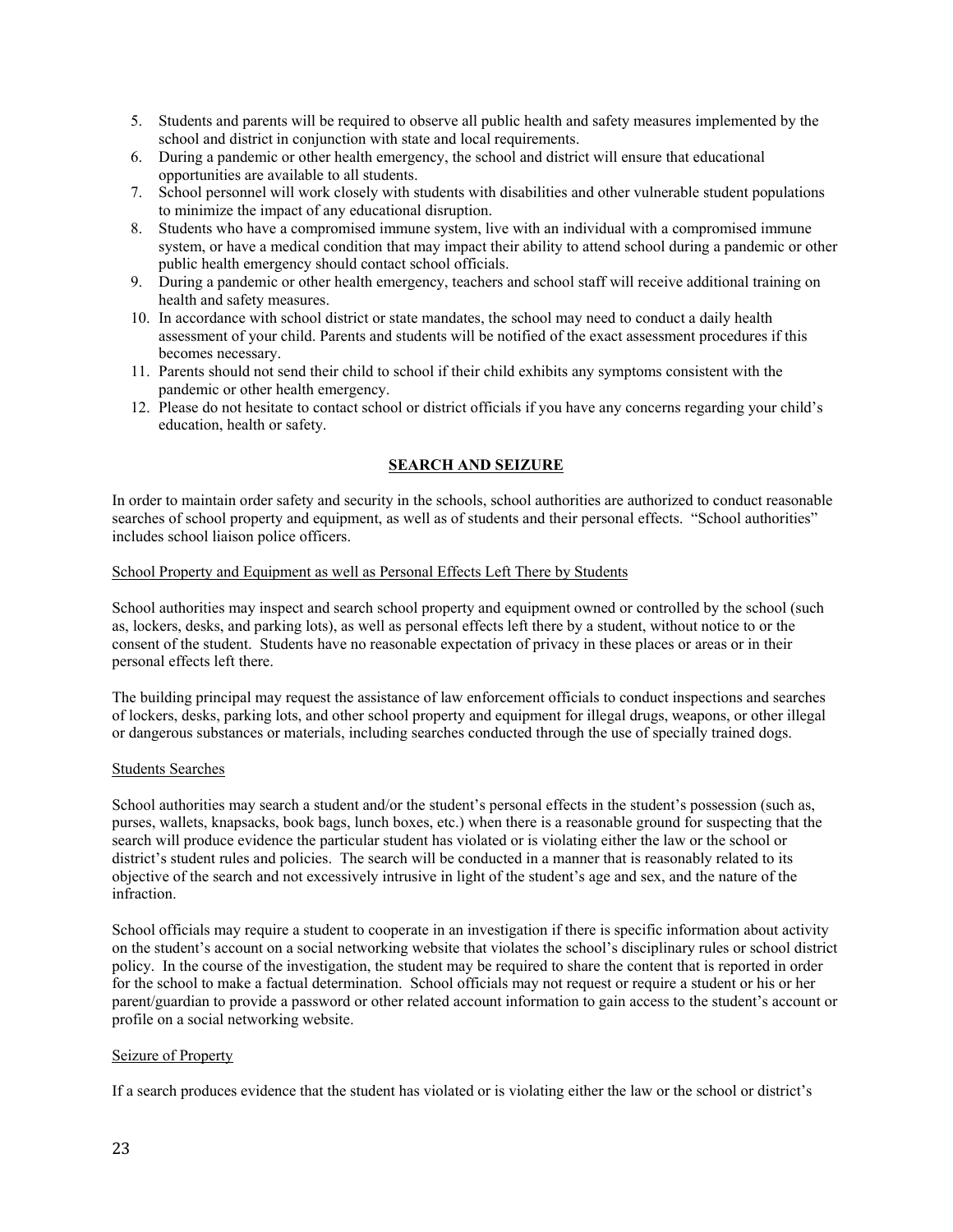policies or rules, evidence may be seized and impounded by school authorities, and disciplinary action may be taken. When appropriate, evidence may be transferred to law enforcement authorities.

#### Questioning of Students Suspected of Committing Criminal Activity

Before a law enforcement officer, school resource officer, or other school security person detains and questions on school grounds a student under 18 years of age who is suspected of committing a criminal act, the building principal or designee will: (a) Notify or attempt to notify the student's parent/guardian and document the time and manner in writing; (b) Make reasonable efforts to ensure the student's parent/guardian is present during questioning or, if they are not present, ensure that a school employee (including, but not limited to, a social worker, psychologist, nurse, guidance counselor, or any other mental health professional) is present during the questioning; and (c) If practicable, make reasonable efforts to ensure that a law enforcement officer trained in promoting safe interactions and communications with youth is present during the questioning.

#### **SEXUAL HARASSMENT – STUDENTS**

The Board of Education has determined that an educational environment wherein sexual harassment of students is permitted fosters disrespect for fellow students, faculty and staff and interferes with a student's performance, and creates an intimidating, hostile educational environment. Accordingly, it is the policy of this Board of Education that sexual harassment of students of the district shall not be permitted.

Sexual harassment is defined as:

Any unwelcome sexual advances or requests for sexual favors or any conduct of a sexual nature when; (1) submission to such conduct is made either explicitly or implicitly a term or condition of an individual's education; (2) submission to or rejection of such conduct by an individual is used as the basis for educational decisions affecting such individual; or (3) such conduct has the purpose or effect of substantially interfering with an individual's educational performance or creating an intimidating, hostile or offensive working environment.

Students who are the victims of sexual harassment are encouraged to notify the school district through their principal or, if the principal has allegedly committed the act or acts of sexual harassment complained of, through the superintendent, or the non-discrimination coordinator.

When there is sufficient evidence of violation of this policy the Board of Education or its designee shall take appropriate disciplinary action, which action may include warning, suspension, expulsion and/or such other disciplinary action as may be warranted.

Students shall be informed annually of the sexual harassment policy.

#### **STUDENT BEHAVIOR**

Copies of all School District policies on student behavior are available online through the School District's website or in the school office.

#### Prohibited Student Conduct

Students may be disciplined for gross disobedience or misconduct, including but not limited to the following:

- 1. Using, possessing, distributing, purchasing, selling or offering for sale tobacco or nicotine materials, including electronic cigarettes, e-cigarettes, vapes, vape pens or other vaping related products.
- 2. Using, possessing, distributing, purchasing, or selling alcoholic beverages. Students who are under the influence of an alcoholic beverage are not permitted to attend school or school functions and are treated as though they had alcohol in their possession.
- 3. Using, possessing, distributing, purchasing, selling or offering for sale: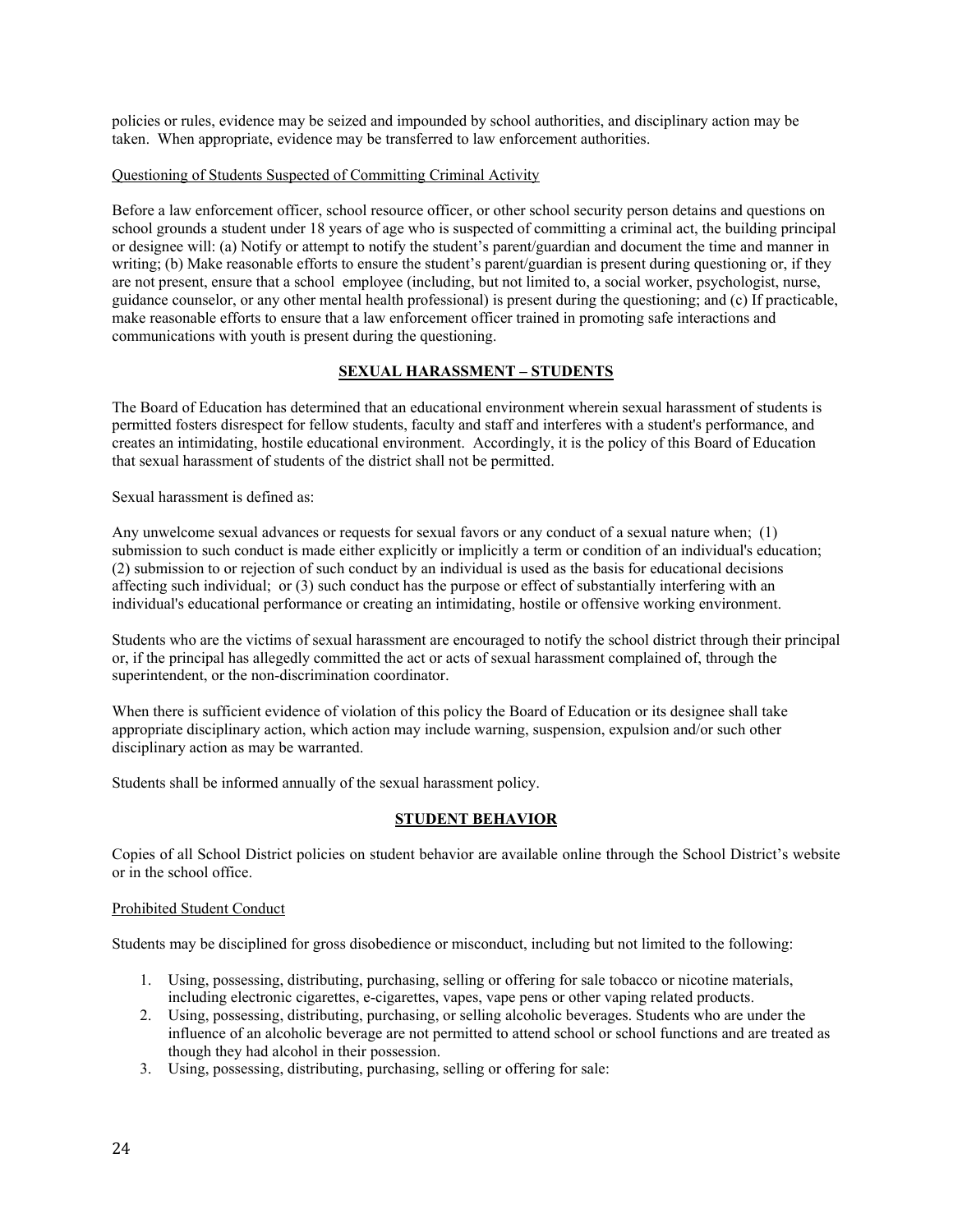- Any illegal drug, controlled substance, or cannabis (including marijuana, hashish, and medical cannabis unless the student is authorized to be administered a medical cannabis infused product under *Ashley's Law*).
- Any anabolic steroid unless it is being administered in accordance with a physician's or licensed practitioner's prescription.
- Any performance-enhancing substance on the Illinois High School Association's most current banned substance list unless administered in accordance with a physician's or licensed practitioner's prescription.
- Any prescription drug when not prescribed for the student by a physician or licensed practitioner, or when used in a manner inconsistent with the prescription or prescribing physician's or licensed practitioner's instructions. The use or possession of medical cannabis, even by a student for whom medical cannabis has been prescribed, is prohibited unless the student is authorized to be administered a medical cannabis infused product under *Ashley's Law*.
- Any inhalant, regardless of whether it contains an illegal drug or controlled substance: (a) that a student believes is, or represents to be capable of, causing intoxication, hallucination, excitement, or dulling of the brain or nervous system; or (b) about which the student engaged in behavior that would lead a reasonable person to believe that the student intended the inhalant to cause intoxication, hallucination, excitement, or dulling of the brain or nervous system. The prohibition in this section does not apply to a student's use of asthma or other legally prescribed inhalant medications.
- "Look-alike" or counterfeit drugs, including a substance that is not prohibited by this policy, but one: (a) that a student believes to be, or represents to be, an illegal drug, controlled substance, or other substance that is prohibited by this policy; or (b) about which a student engaged in behavior that would lead a reasonable person to believe that the student expressly or impliedly represented to be an illegal drug, controlled substance or other substance that is prohibited by this policy.
- Drug paraphernalia, including devices that are or can be used to: (a) ingest, inhale, or inject cannabis or controlled substances into the body; and (b) grow, process, store, or conceal cannabis or controlled substances.
- Any substance inhaled, injected, smoked, consumed or otherwise ingested or absorbed with the intention of causing a physiological or psychological change in the body, including without limitation, pure caffeine in a tablet or powdered form.

Students who are under the influence of any prohibited substance are not permitted to attend school or school functions and are treated as though they have the prohibited substance, as applicable, in their possession.

- 1. Using, possessing, controlling or transferring a "weapon" or violating the procedures listed below under the Weapons Prohibition section of this handbook procedure.
- 2. Using or possessing an electronic paging device.
- 3. Using a cellular telephone, smartphone, video recording device, personal digital assistant (PDA), or similar electronic device in any manner that disrupts the educational environment or violates the rights of others, including using the device to take photographs in locker rooms or bathrooms, cheat, or otherwise violate student conduct rules. Prohibited conduct specifically includes, without limitation, creating and sending, sharing, viewing, receiving or possessing an indecent visual depiction of oneself or another person through the use of a computer, electronic communication device or cellular telephone, commonly known as "sexting." Unless otherwise banned under this policy or by the building principal, all cellular phones, smartphones and other electronic devices must be kept powered-off and out-of-sight during the regular school day unless: (a) the supervising teacher grants permission; (b) use of the device is provided in a student's individualized education program (IEP); (c) it is used during the student's lunch period; or (d) it is needed in an emergency that threatens the safety of students, staff, or other individuals..
- 4. Using or possessing a laser pointer unless under a staff member's direct supervision and in the context of instruction.
- 5. Disobeying rules of student conduct or directives from staff members or school officials. Examples of disobeying staff directives include refusing a staff member's request to stop, present school identification or submit to a search.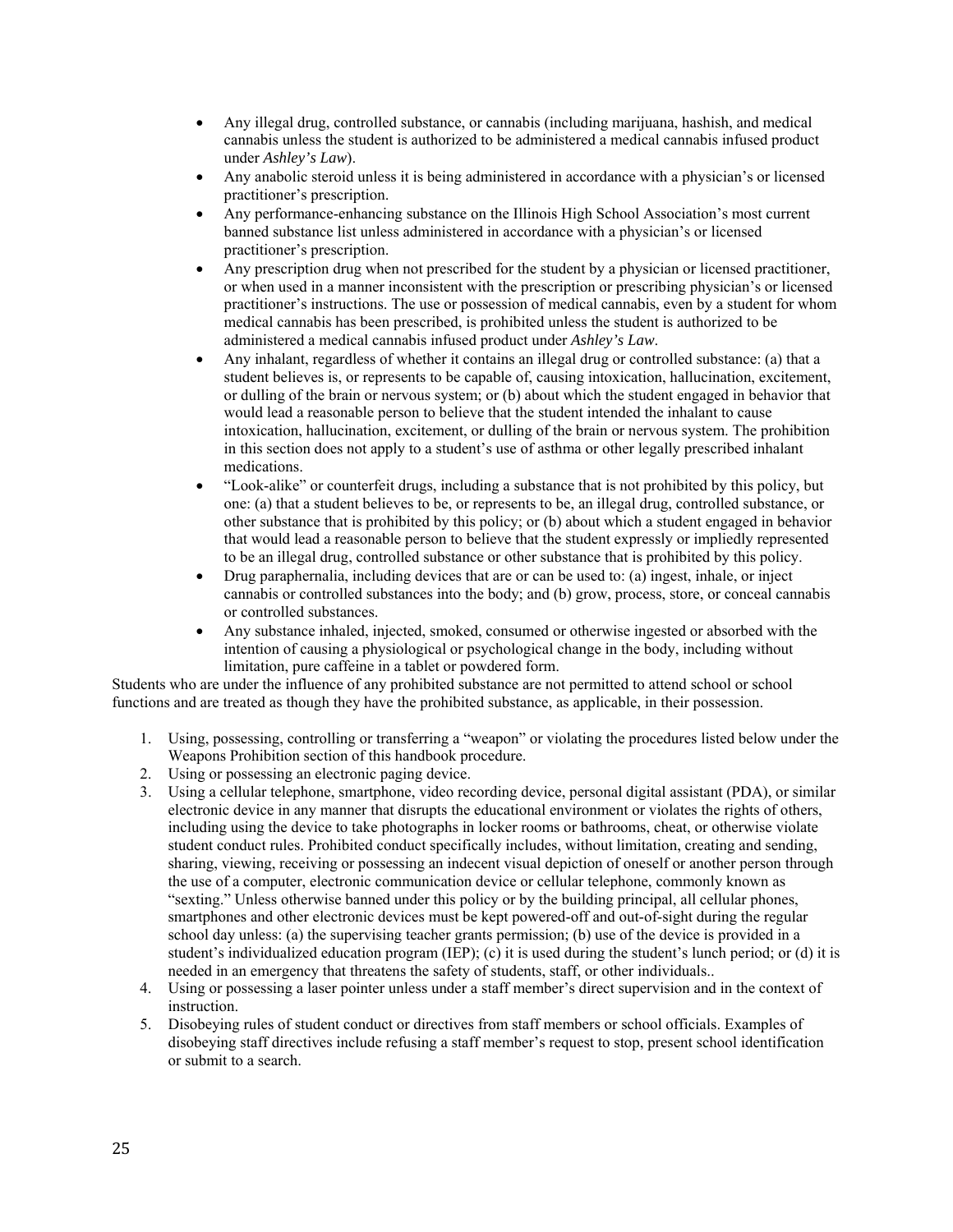- 6. Engaging in academic dishonesty, including cheating, intentionally plagiarizing, wrongfully giving or receiving help during an academic examination, altering report cards and wrongfully obtaining test copies or scores.
- 7. Engaging in bullying, hazing or any kind of aggressive behavior that does physical or psychological harm to a staff person or another student or encouraging other students to engage in such behavior. Prohibited conduct specifically includes, without limitation, any use of violence, intimidation, force, noise, coercion, threats, stalking, harassment, sexual harassment, public humiliation, theft or destruction of property, retaliation, hazing, bullying, bullying using a school computer or a school computer network or other comparable conduct.
- 8. Engaging in any sexual activity, including without limitation, offensive touching, sexual harassment, indecent exposure (including mooning) and sexual assault.
- 9. Engaging in teen dating violence.
- 10. Causing or attempting to cause damage to, stealing, or attempting to steal, school property or another person's personal property.
- 11. Entering school property or a school facility without proper authorization.
- 12. In the absence of a reasonable belief that an emergency exists, calling emergency responders (calling 9-1- 1); signaling or setting off alarms or signals indicating the presence of an emergency; or indicating the presence of a bomb or explosive device on school grounds, school bus or at any school activity.
- 13. Being absent without a recognized excuse.
- 14. Being involved with any public school fraternity, sorority, or secret society.
- 15. Being involved in a gang or engaging in gang-like activities, including displaying gang symbols or paraphernalia.
- 16. Violating any criminal law, including but not limited to, assault, battery, arson, theft, gambling, eavesdropping, vandalism, and hazing.
- 17. Engaging in any activity, on or off campus, that interferes with, disrupts, or adversely affects the school environment, school operations, or an educational function, including but not limited to, conduct that may reasonably be considered to: (a) be a threat or an attempted intimidation of a staff member; or (b) endanger the health or safety of students, staff, or school property.
- 18. Making an explicit threat on an Internet website against a school employee, a student, or any school-related personnel if the Internet website through which the threat was made is a site that was accessible within the school at the time the threat was made or was available to third parties who worked or studied within the school grounds at the time the threat was made, and the threat could be reasonably interpreted as threatening to the safety and security of the threatened individual because of his or her duties or employment status or status as a student inside the school.
- 19. Operating an unarmed aircraft system (AUS) or drone for any purpose on school grounds or at any school event unless granted permission by the building principal.

For purposes of these rules, the term "possession" includes having control, custody, or care, currently or in the past, of an object or substance, including situations in which the item is: (a) on the student's person; (b) contained in another item belonging to, or under the control of, the student, such as in the student's clothing, backpack, or automobile; (c) in a school's student locker, desk, or other school property; (d) at any location on school property or at a school-sponsored event; or (e) in the case of drugs and alcohol, substances ingested by the person.

Efforts, including the use of positive interventions and supports shall be made to deter students, while at school or a school-related event, from engaging in aggressive behavior that may reasonably produce physical or psychological harm to someone else.

No disciplinary action shall be taken against any student that is based totally or in part on the refusal of the student's parent/guardian to administer or consent to the administration of psychotropic or psychostimulant medication to the student.

#### When and Where Conduct Rules Apply

The grounds for disciplinary action also apply whenever the student's conduct is reasonably related to school or school activities, including but not limited to:

1. On, or within sight of, school grounds before, during, or after school hours or at any time;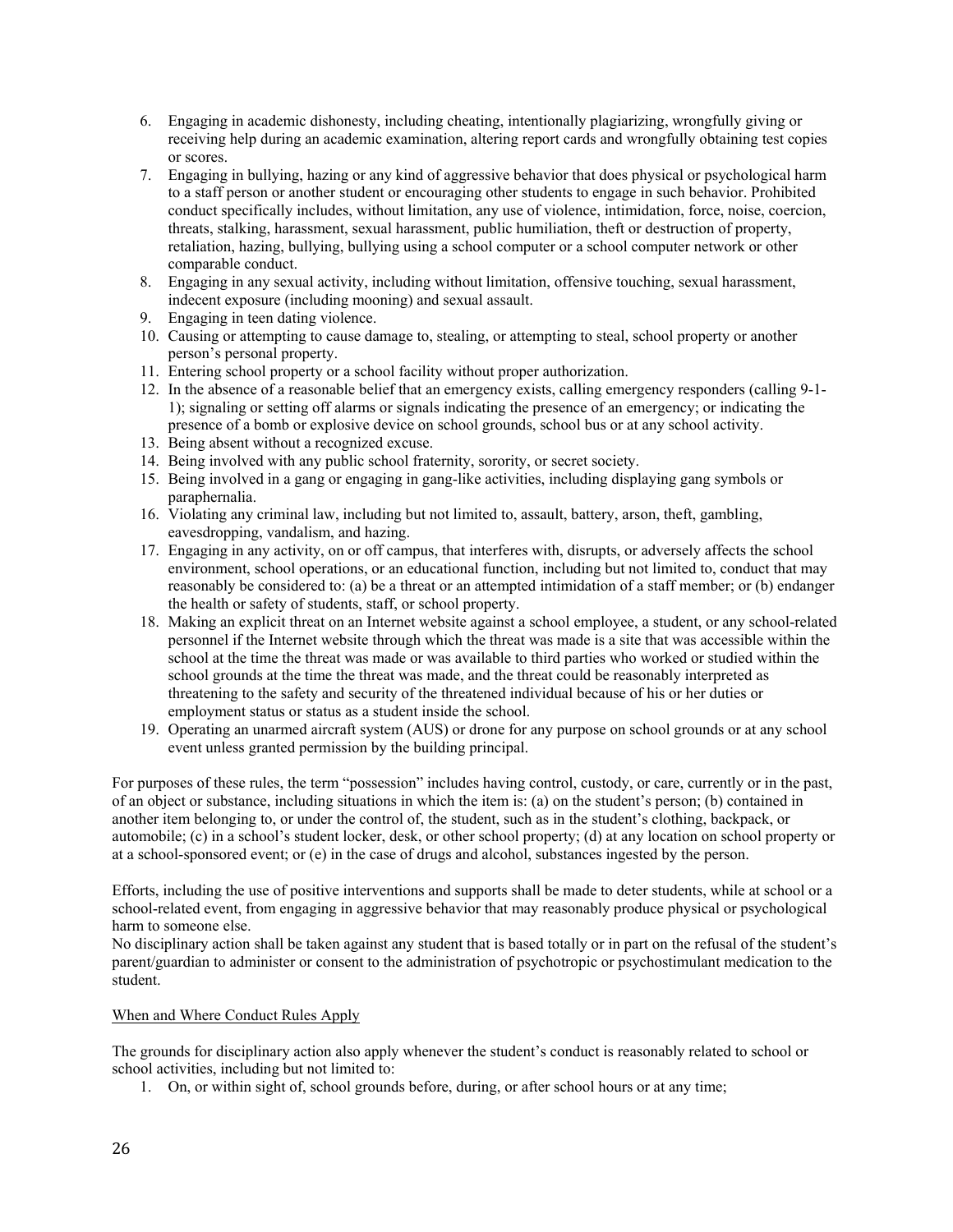- 2. Off school grounds at a school-sponsored activity or event, or any activity or event that bears a reasonable relationship to school;
- 3. Traveling to or from school or a school activity, function, or event; or
- 4. Anywhere, if the conduct interferes with, disrupts, or adversely affects the school environment, school operations, or an educational function, including but not limited to, conduct that may reasonably be considered to: (a) be a threat or an attempted intimidation of a staff member; or (b) endanger the health or safety of students, staff, or school property; or
- 5. During periods of remote learning.

#### Disciplinary Measures

School officials shall limit the number and duration of expulsions and out-of-school suspensions to the greatest extent practicable, and, where practicable and reasonable, shall consider forms of non-exclusionary discipline before using out-of-school suspensions or expulsions. School personnel shall not advise or encourage students to drop out of school voluntarily due to behavioral or academic difficulties. Potential disciplinary measures include, without limitation, any of the following measures:

- 1. Notifying parents/guardians.
- 2. Disciplinary conference.
- 3. Withholding of privileges.
- 4. Temporary removal from the classroom.
- 5. Return of property or restitution for lost, stolen or damaged property.
- 6. In-school suspension.
- 7. After-school study or Saturday study provided the student's parent/guardian has been notified. (If transportation arrangements cannot be made in advance, an alternative disciplinary measure will be assigned to the student.)
- 8. Community service.
- 9. Seizure of contraband; confiscation and temporary retention of the personal property that was used to violate school rules.
- 10. Suspension of bus riding privileges.
- 11. Suspension from school and all school activities for up to 10 days. A suspended student is prohibited from being on school grounds.
- 12. Expulsion from school and all school activities for a definite time period not to exceed 2 calendar years. An expelled student is prohibited from being on school grounds.
- 13. Transfer to an alternative program if the student is expelled or otherwise qualifies for transfer under State law.
- 14. Notifying juvenile authorities or other law enforcement whenever the conduct involves criminal activity, such as, illegal drugs (controlled substances), "look-alikes," alcohol or weapons or in other circumstances as authorized by the reciprocal reporting agreement between the District and local law enforcement agencies.

The above list of disciplinary measures is a range of options that will not always be applicable in every case. In some circumstances, it may not be possible to avoid suspending or expelling a student because behavioral interventions, other than a suspension or expulsion, will not be appropriate and available, and the only reasonable and practical way to resolve the threat and/or address the disruption is a suspension or expulsion.

#### Isolated Time Out, Time Out and Physical Restraint

Isolated time out, time out, and physical restraint shall only be used if the student's behavior presents an imminent danger of serious physical harm to the student or others and other less restrictive and intrusive measures were tried and proven ineffective in stopping it. The school may not use isolated time out, time out, and physical restraint as discipline or punishment, convenience for staff, retaliation, a substitute for appropriate educational or behavioral support, a routine safety matter, or to prevent property damage in the absence of imminent danger of serious physical harm to the student or others.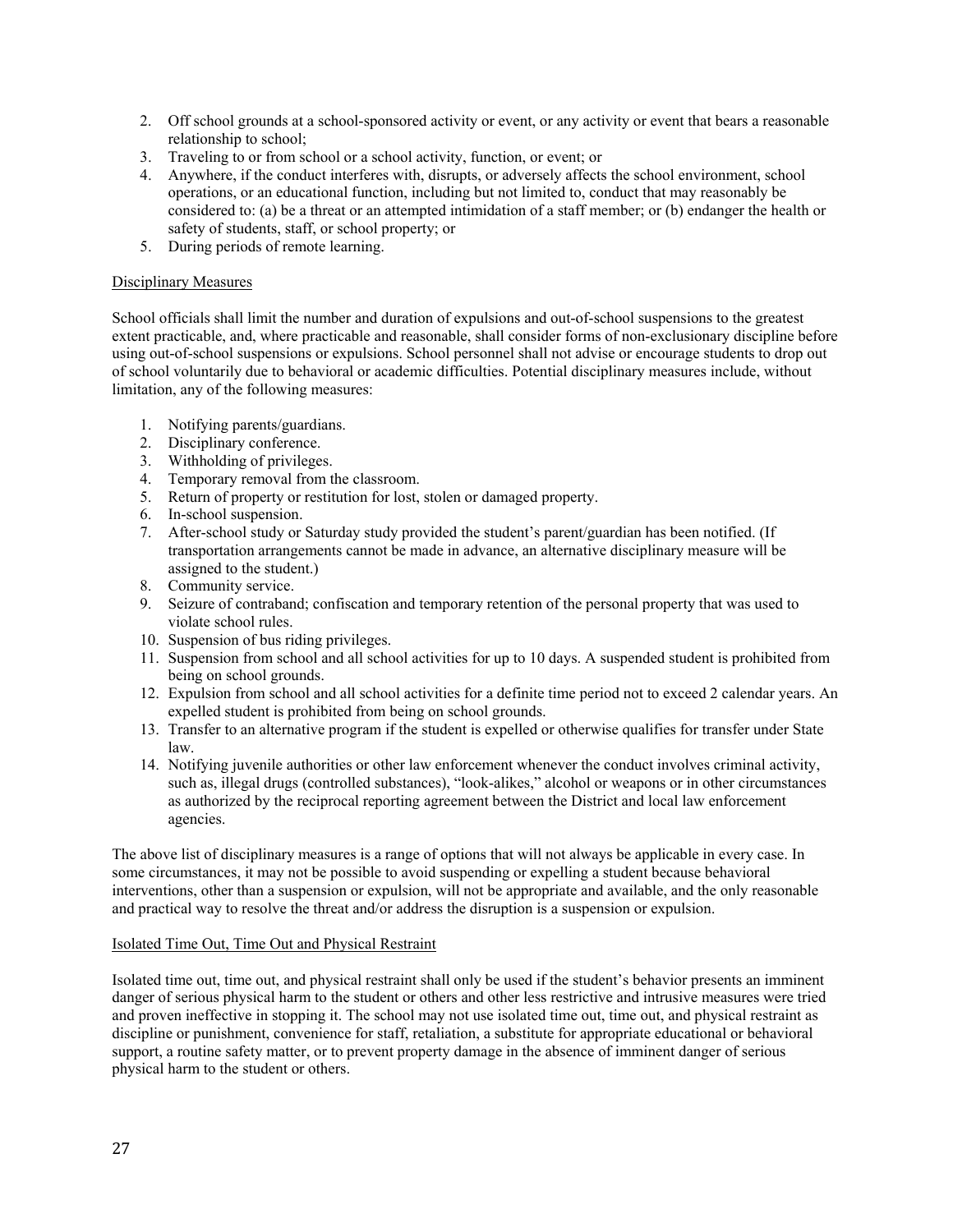#### Corporal Punishment

Corporal punishment is illegal and will not be used. Corporal punishment is defined as slapping, paddling, or prolonged maintenance of students in physically painful positions, or intentional infliction of bodily harm. Corporal punishment does not include reasonable force as needed to maintain safety for students, staff, or other persons, or for the purpose of self-defense or defense of property.

#### Weapons Prohibition

A student who is determined to have brought one of the following objects to school, any school-sponsored activity or event, or any activity or event that bears a reasonable relationship to school shall be expelled for a period of not less than one year but not more than 2 calendar years:

A student who is determined to have brought one of the following objects to school, any school-sponsored activity or event, or any activity or event that bears a reasonable relationship to school shall be expelled for a period of not less than one year but not more than 2 calendar years:

- (1) A firearm, meaning any gun, rifle, shotgun, weapon as defined by Section 921 of Title 18 of the Unites States Code, firearm as defined in Section 1.1 of the Firearm Owners Identification Card Act, or firearm as defined in Section 24-1 of the Criminal Code of 1961. The expulsion period may be modified by the superintendent, and the superintendent's determination may be modified by the board on a case-by-case basis.
- (2) A knife, brass knuckles or other knuckle weapon regardless of its composition, a billy club, or any other object if used or attempted to be used to cause bodily harm, including "look alikes" of any firearm as defined above.

The expulsion requirement may be modified by the superintendent, and the superintendent's determination may be modified by the board on a case-by-case basis.

#### Gang & Gang Activity Prohibited

"Gang" is defined as any group, club or organization of two or more persons whose purposes include the commission of illegal acts. No student on or about school property or at any school activity or whenever the student's conduct is reasonably related to a school activity, shall: (1) wear, possess, use, distribute, display, or sell any clothing, jewelry, paraphernalia or other items which reasonably could be regarded as gang symbols; commit any act or omission, or use either verbal or non‐verbal gestures, or handshakes showing membership or affiliation in a gang; or (2) use any speech or commit any act or omission in furtherance of the interest of any gang or gang activity, including, but not limited to, soliciting others for membership in any gangs; (3) request any person to pay protection or otherwise intimidate, harass or threaten any person; (4) commit any other illegal act or other violation of district policies, (5) or incite other students to act with physical violence upon any other person.

#### Re-Engagement of Returning Students

The building principal or designee shall meet with a student returning to school from an out-of-school suspension, expulsion or alternative school setting. The goal of this meeting shall be to support the student's ability to be successful in school following a period of exclusion and shall include an opportunity for students who have been suspended to complete or make-up missed work for equivalent academic credit.

#### **STUDENT MEDICATION**

Taking medication during school hours or during school-related activities is prohibited unless it is necessary for a student's health and well-being. When a student's licensed health care provider and parent/guardian believe that it is necessary for the student to take a medication during school hours or school-related activities, the parent/guardian must request that the school dispense the medication to the child by completing a "School Medication Authorization Form."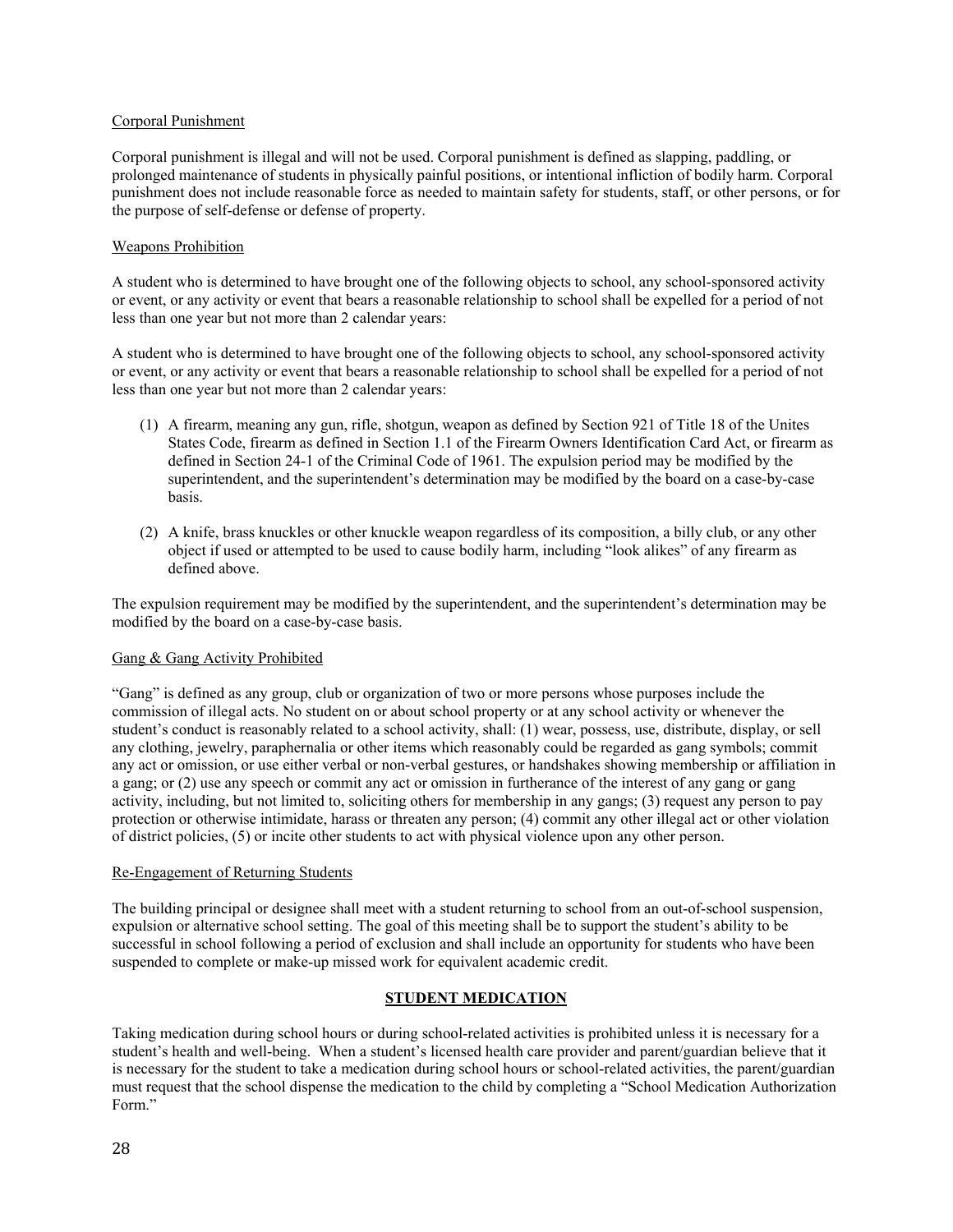No school or district employee is allowed to administer to any student, or supervise a student's self-administration of, any prescription or non-prescription medication until a completed and signed School Medication Authorization Form is submitted by the student's parent/guardian. No student is allowed to possess or consume any prescription or non-prescription medication on school grounds or at a school-related function other than as provided for in this procedure.

#### Self-Administration of Medication

A student may possess and self-administer an epinephrine injector (e.g., EpiPen®) and/or an asthma inhaler or medication prescribed for use at the student's discretion, provided the student's parent/guardian has completed and signed a School Medication Authorization Form.

Students who are diabetic may possess and self-administer diabetic testing supplies and insulin if authorized by the student's diabetes care plan, which must be on file with the school.

Students with epilepsy may possess and self-administer supplies, equipment and medication, if authorized by the student's seizure action plan, which must be on file with the school.

Students may self-administer (but not possess on their person) other medications required under a qualified plan, provided the student's parent/guardian has completed and signed a School Medication Authorization Form.

The school district shall incur no liability, except for willful and wanton conduct, as a result of any injury arising from a student's self-administration of medication, including asthma medication or epinephrine injectors, or medication required under a qualifying plan. A student's parent/guardian must indemnify and hold harmless the school district and its employees and agents, against any claims, except a claim based on willful and wanton conduct, arising out of a student's self-administration of an epinephrine injector, asthma medication, and/or a medication required under a qualifying plan.

#### Designated Caregiver Administration of Medical Cannabis

The Compassionate Use of Medical Cannabis Pilot Program Act allow a parent/guardian of a student who is a minor to register with the Illinois Department of Public Health (IDPH) as a designated caregiver to administer medical cannabis to their child. A designated caregiver may also be another individual other than the student's parent/guardian. Any designated caregiver must be at least 21 years old and is allowed to administer a medical cannabis infused product to a child who is a student on the premises of his or her school or on his or her school bus if:

- 1. Both the student and designated caregiver possess valid registry identification cards issued by IDPH:
- 2. Copies of the registry identification cards are provided to the District; and
- 3. That student's parent/guardian completed, signed, and submitted a *School Medication Authorization Form-Medical Cannabis.*

*Medical cannabis infused product* (product) includes oils, ointments, foods, and other products that contain usable cannabis but are not smoked or vaped. Smoking and/or vaping medical cannabis is prohibited.

After administering the product to the student, the designated caregiver shall immediately remove it from school premises or the school bus. The product may not be administered in a manner that, in the opinion of the District or school, would create a disruption to the educational environment or cause exposure of the product to other students. A school employee shall not be required to administer the product.

Discipline of a student for being administered a product by a designated caregiver pursuant to this procedure is prohibited. The District may not deny a student attendance at a school solely because he or she required administration of the product during school hours.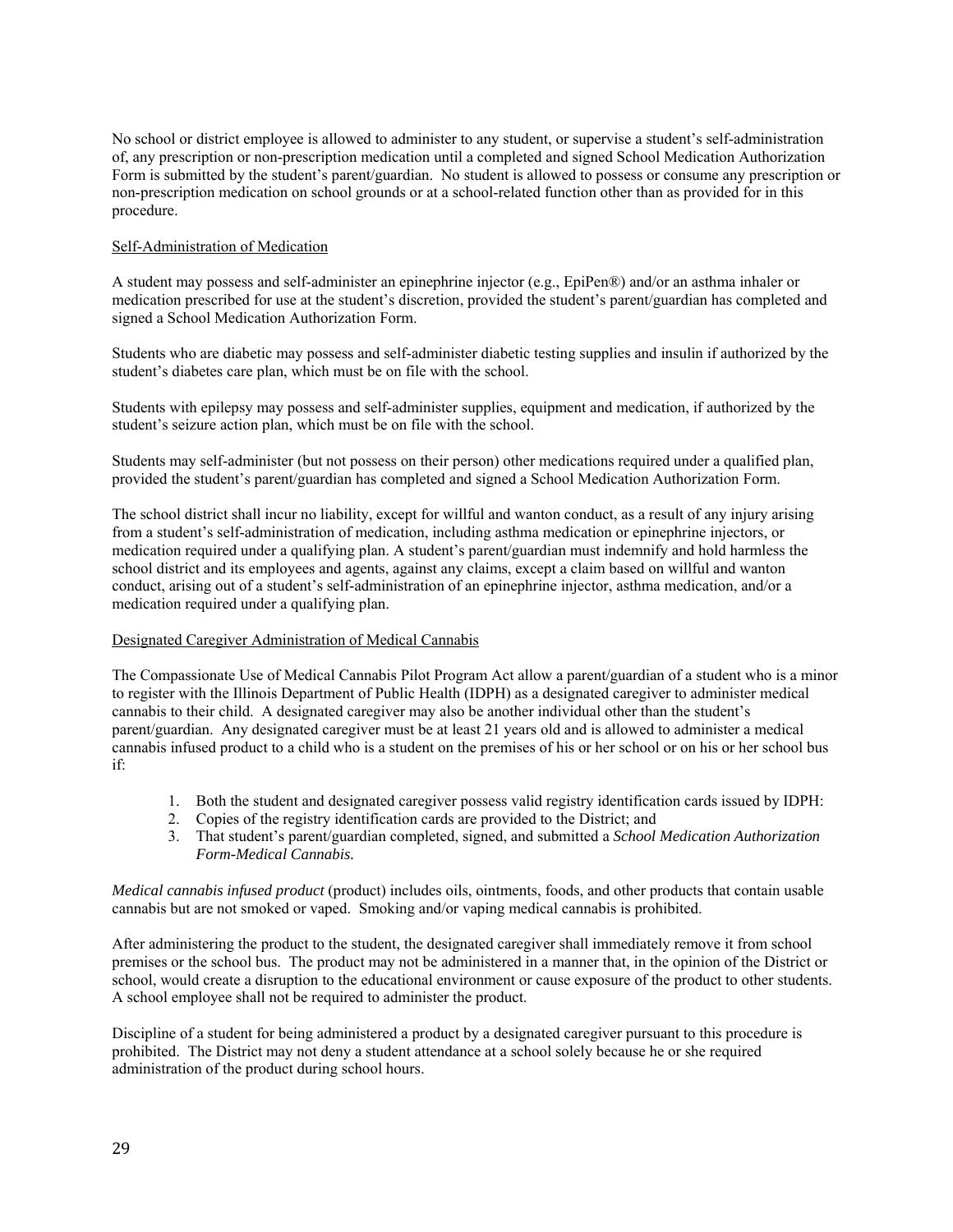#### Administration of Medical Cannabis

In accordance with the Compassionate Use of Medical Cannabis Program, qualifying students are allowed to utilize medical cannabis infused products while at school and school events. Please contact the building principal for additional information. Discipline of a student for being administered a product by a designated caregiver pursuant to this procedure is prohibited. The District may not deny a student attendance at a school solely because he or she requires administration of the product during school hours.

#### Undesignated Medications

The school may maintain the following undesignated prescription medications for emergency use: (1) Asthma medication; (2) Epinephrine injectors; (3) Opioid antagonists; and (4) Glucagon. No one, including without limitation, parents/guardians of students, should rely on the school or district for the availability of undesignated medication. This procedure does not guarantee the availability of undesignated medications. Students and their parents/guardians should consult their own physician regarding these medication(s).

#### Emergency Aid to Students

Nothing in this policy shall prohibit any school employee from providing emergency assistance to students, including administering medication.

NOTE: Please label any medication brought to school with your child's name.

#### **STUDENT PRIVACY PROTECTIONS**

#### Surveys by Third Parties

Before a school official or staff member administers or distributes a survey or evaluation created by a third party to a student, the student's parent/guardian may inspect the survey or evaluation, upon their request and within a reasonable time of their request. This applies to every survey: (1) that is created by a person or entity other than a district official, staff member, or student, (2) regardless of whether the student answering the questions can be identified, and (3) regardless of the subject matter of the questions.

Parents who object to disclosure of information concerning their child to a third party may do so in writing to the building principal.

#### Surveys Requesting Personal Information

School officials and staff members will not request, nor disclose, the identity of any student who completes any survey or evaluation (created by any person or entity, including the school or district) containing one or more of the following items:

- 1. Political affiliations or beliefs of the student or the student's parent/guardian.
- 2. Mental or psychological problems of the student or the student's family.
- 3. Behavior or attitudes about sex.
- 4. Illegal, anti-social, self-incriminating, or demeaning behavior.
- 5. Critical appraisals of other individuals with whom students have close family relationships.
- 6. Legally recognized privileged or analogous relationships, such as those with lawyers, physicians, and ministers.
- 7. Religious practices, affiliations, or beliefs of the student or the student's parent/guardian.
- 8. Income other than that required by law to determine eligibility for participation in a program or for receiving financial assistance under such program.
- 9. The student's parent/guardian may: (1) inspect the survey or evaluation upon, and within a reasonable time of, their request, and/or (2) refuse to allow their child to participate in the survey. The school will not penalize any student whose parent/guardian exercised this option.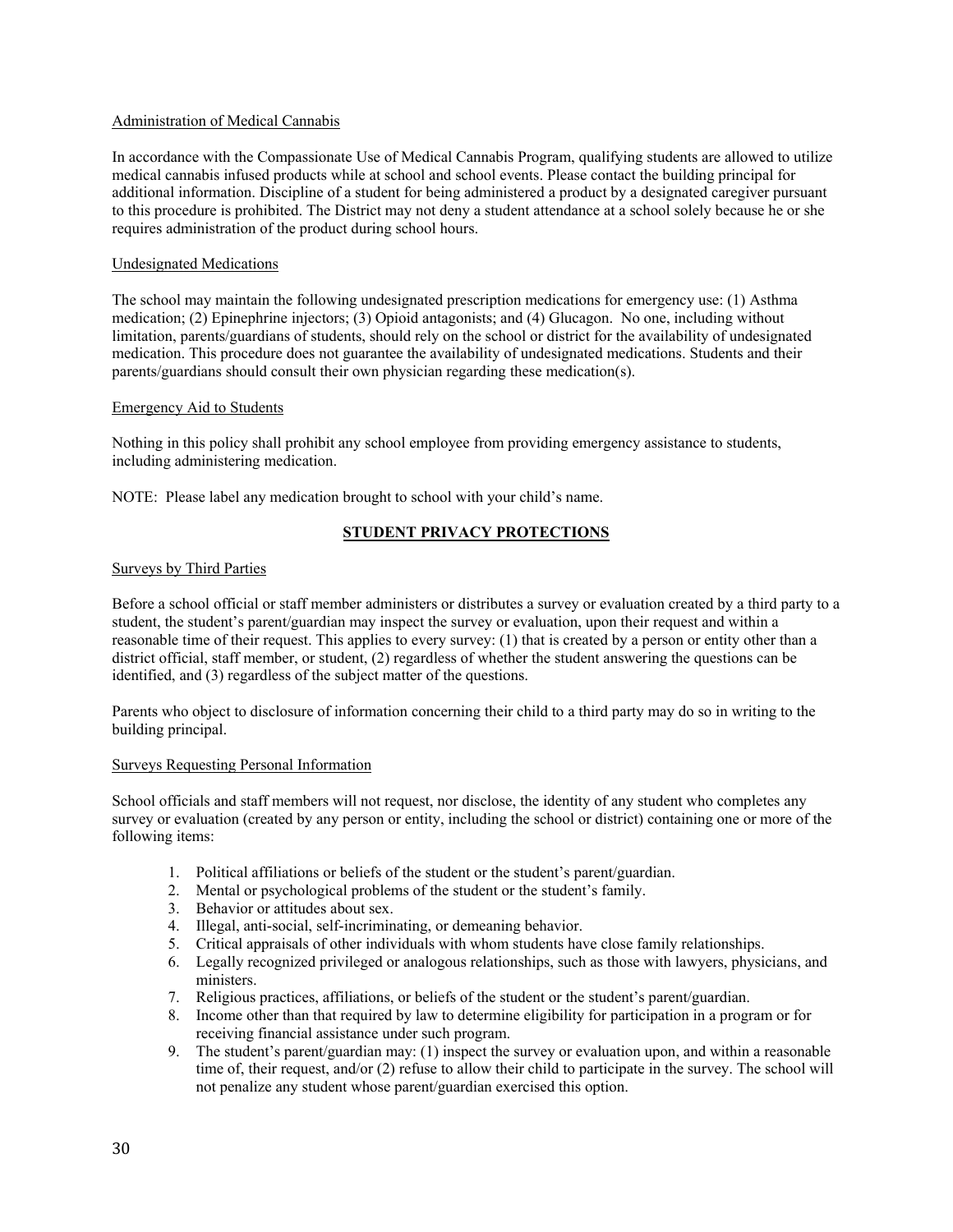#### Instructional Material

A student's parent/guardian may inspect, upon their request, any instructional material used as part of their child's educational curriculum within a reasonable time of their request.

#### Selling or Marketing Students' Personal Information Is Prohibited

No school official or staff member may market or sell personal information concerning students (or otherwise provide that information to others for that purpose). The term personal information means individually identifiable information including: (1) a student or parent's first and last name, (2) a home or other physical address (including street name and the name of the city or town), (3) a telephone number, (4) a Social Security identification number or (5) driver's license number or State identification card.

The above paragraph does not apply: (1) if the student's parent/guardian have consented; or (2) to the collection, disclosure or, use of personal information collected from students for the exclusive purpose of developing, evaluating or providing educational products or services for, or to, students or educational institutions.

#### **STUDENT RECORDS**

A school student record is any writing or other recorded information concerning a student and by which a student may be identified individually that is maintained by a school or at its direction or by a school employee, regardless of how or where the information is stored, except for certain records kept in a staff member's sole possession; records maintained by law enforcement officers working in the school; video and other electronic recordings (including electronic recordings made on school busses) that are created in part for law enforcement, security, or safety reasons or purposes, though such electronic recordings may become a student record if the content is used for disciplinary or special education purposes regarding a particular student.

The Family Educational Rights and Privacy Act (FERPA) and the Illinois Student Records Act afford parents/guardians and students over 18 years of age ("eligible students") certain rights with respect to the student's school records. They are:

1. **The right to inspect and copy the student's education records within 10 business days of the day the District receives a request for access.** 

The degree of access a student has to his or her records depends on the student's age. Students less than 18 years of age have the right to inspect and copy only their permanent record. Students 18 years of age or older have access and copy rights to both permanent and temporary records. A parent/guardian or student should submit to the building principal a written request that identifies the record(s) he or she wishes to inspect. Within 10 business days, the building principal will make arrangements for access and notify the parent/guardian or student of the time and place where the records may be inspected. In certain circumstances, the District may request an additional 5 business days in which to grant access. The District charges \$.35 per page for copying but no one will be denied their right to copies of their records for inability to pay this cost. These rights are denied to any person against whom an order of protection has been entered concerning the student.

2. **The right to have one or more scores received on college entrance examinations included on the student's academic transcript.**  Parents/guardians or eligible students may have one or more scores on college entrance examinations included on the student's academic transcript. The District will include scores on college entrance examinations upon the written request of the parent/guardian or eligible student stating the name of each college entrance examination that is the subject of the request and the dates of the scores that are to be included.

3. **The right to request the amendment of the student's education records that the parent/ guardian or eligible student believes are inaccurate, irrelevant, or improper.**  A parent/guardian or eligible student may ask the District to amend a record that is believed to be inaccurate, irrelevant, or improper. Requests should be sent to the building principal and should clearly identify the record the parent/guardian or eligible student wants changed and the specific reason a change is being sought. If the District decides not to amend the record, the District will notify the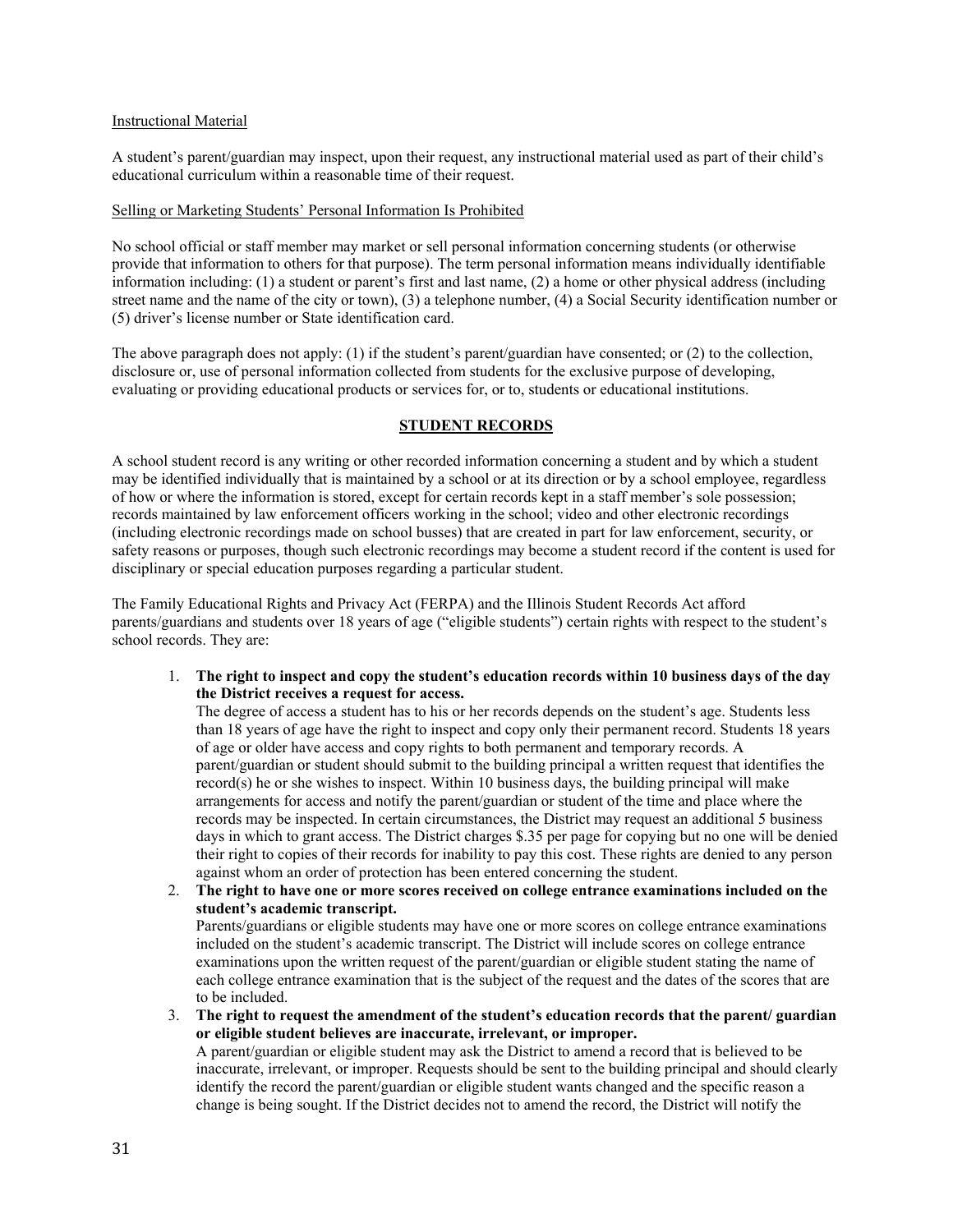parent/guardian or eligible student of the decision and advise him or her of their right to a hearing regarding the request for amendment. Additional information regarding the hearing procedures will be provided to the parent/guardian or eligible student when notified of the right to a hearing.

4. **The right to permit disclosure of personally identifiable information contained in the student's education records, except to the extent that the FERPA or Illinois School Student Records Act authorizes disclosure without consent.** 

Disclosure without consent is permitted to school officials with legitimate educational or administrative interests. A school official is a person employed by the District as an administrator, supervisor, instructor, or support staff member (including health or medical staff and law enforcement unit personnel); a person serving on the School Board. A school official may also include a volunteer, contractor, or consultant who, while not employed by the school, performs an institutional service or function for which the school would otherwise use its own employees and who is under the direct control of the school with respect to the use and maintenance of personally identifiable information from education records (such as an attorney, auditor, medical consultant, therapist, or educational technology vendor); or any parent/guardian or student serving on an official committee, such as a disciplinary or grievance committee, or assisting another school official in performing his or her tasks. A school official has a legitimate educational interest if the official needs to review an education record in order to fulfill his or her professional responsibility or contractual obligation with the district. Upon request, the District discloses education records without consent to officials of another school district in which a student has enrolled or intends to enroll, as well as to any person as specifically required by State or federal law. Before information is released to these individuals, the parents/guardians or eligible student will receive prior written notice of the nature and substance of the information, and an opportunity to inspect, copy, and challenge such records. Academic grades and references to expulsions or out-of-school suspensions cannot be challenged at the time a student's records are being forwarded to another school to which the student is transferring.

Disclosure is also permitted without consent to: any person for research, statistical reporting or planning, provided that no student or parent/guardian can be identified; any person named in a court order; appropriate persons if the knowledge of such information is necessary to protect the health or safety of the student or other persons; and juvenile authorities when necessary for the discharge of their official duties who request information before adjudication of the student.

#### 5. **The right to a copy of any school student record proposed to be destroyed or deleted.**

The permanent record is maintained for at least 60 years after the student transfers, graduates, or permanently withdraws. The temporary record is maintained for at least 5 years after the student transfers, graduates, or permanently withdraws. Temporary records that may be of assistance to a student with a disability who graduates or permanently withdraws, may, after 5 years, be transferred to the parent/guardian or to the student, if the student has succeeded to the rights of the parent/guardian. Student temporary records are reviewed every 4 years or upon a student's change in attendance centers, whichever occurs first.

#### 6. **The right to prohibit the release of directory information.**

Throughout the school year, the District may release directory information regarding students, limited to:

- Name
- Address
- Grade level
- Birth date and place
- Parent/guardian names, addresses, electronic mail addresses, and telephone numbers
- Photographs, videos, or digital images used for informational or news-related purposes (whether by a media outlet or by the school) of a student participating in school or school-sponsored activities, organizations, and athletics that have appeared in school publications, such as yearbooks, newspapers, or sporting or fine arts programs
- Academic awards, degrees, and honors
- Information in relation to school-sponsored activities, organizations, and athletics
- Major field of study
- Period of attendance in school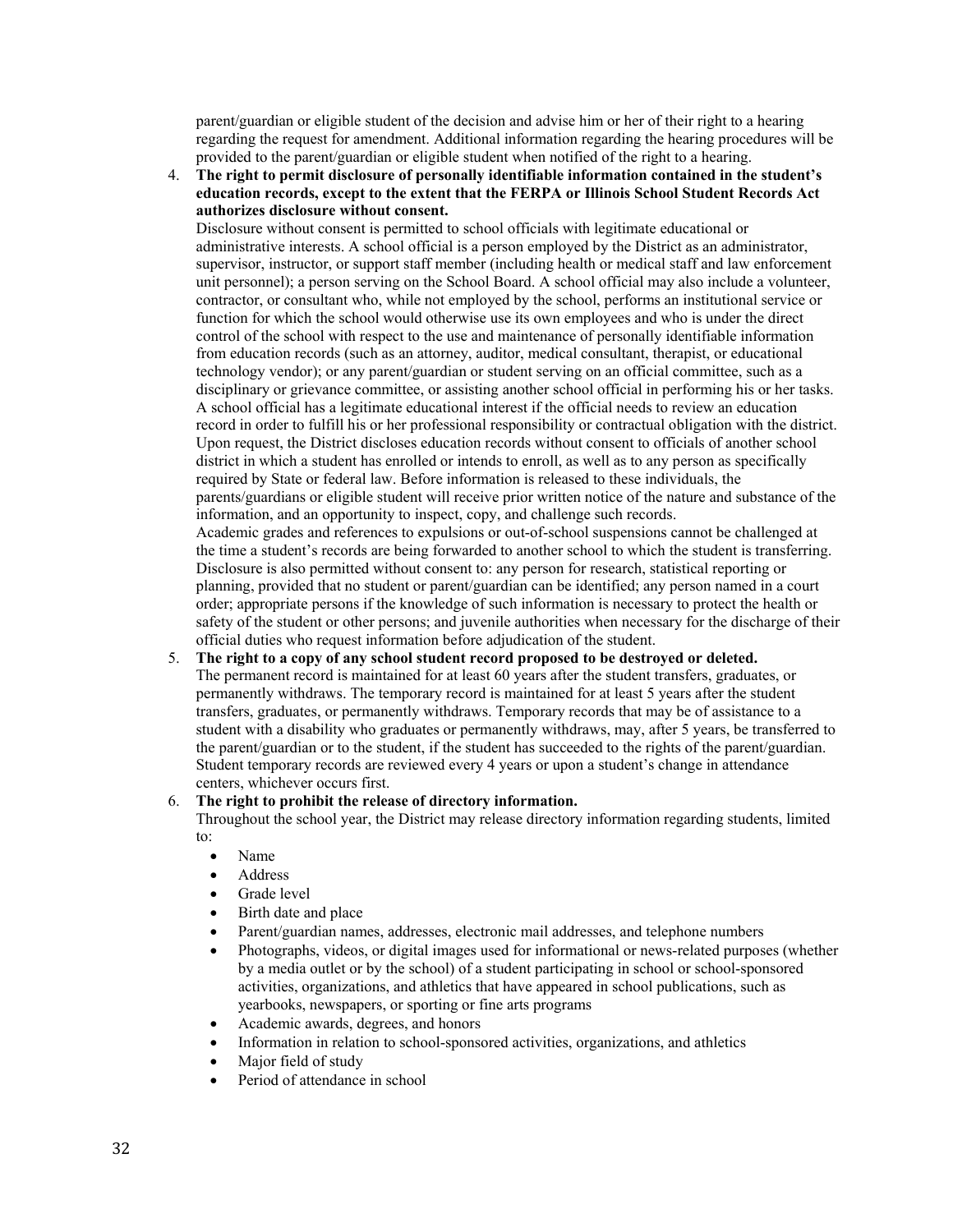Any parent/guardian or eligible student may prohibit the release of any or all of the above information by delivering a written objection to the building principal within 30 days of the date of this notice.

- 7. **The right to request that military recruiters or institutions of higher learning not be granted access to your student's information without your prior written consent.**  Federal law requires a secondary school to grant military recruiters and institutions of higher learning, upon their request, access to secondary school students' names, addresses, and telephone numbers, unless the student's parent/guardian, or student who is 18 years of age or older, submits a written request that the information not be released without the prior written consent of the parent/guardian or eligible student. If you wish to exercise this option, notify the building principal.
- 8. **The right contained in this statement: No person may condition the granting or withholding of any right, privilege or benefits or make as a condition of employment, credit, or insurance the securing by any individual of any information from a student's temporary record which such individual may obtain through the exercise of any right secured under State law.**
- 9. **The right to file a complaint with the U.S. Department of Education concerning alleged failures by the District to comply with the requirements of FERPA.**

The name and address of the Office that administers FERPA is: U.S. Department of Education Student Privacy Policy Office 400 Maryland Avenue, SW Washington DC 20202-8520

#### **STUDENT RELATED SERVICE LOGS**

For a child with an individualized education program (IEP), the school district must create related service logs that record the type of related services administered under the child's IEP and the minutes of each type of related service that has been administered. The school will provide a child's parent/guardian a copy of the related service log at the annual review of the child's IEP and at any other time upon request.

#### **STUDENT RIGHTS AND RESPONSIBILITIES**

All students are entitled to enjoy the rights protected by the Federal and State Constitutions and laws for persons of their age and maturity in a school setting. Students should exercise these rights reasonably and avoid violating the rights of others. Students who violate the rights of others or violate district policies or rules will be subject to disciplinary measures.

#### **STUDENTS WITH FOOD ALLERGIES**

State law requires our school district to annually inform parents of students with life-threatening allergies or lifethreatening chronic illnesses of the applicable provisions of Section 504 of the Rehabilitation Act of 1973 and other applicable federal statutes, state statutes, federal regulations and state rules.

If your student has a life-threatening allergy or life-threatening chronic illness, please notify the building principal at (618) 982-2130 Lincoln or (618) 983-7561 Jefferson.

Federal law protects students from discrimination due to a disability that substantially limits a major life activity. If your student has a qualifying disability, an individualized Section 504 Plan will be developed and implemented to provide the needed supports so that your student can access his or her education as effectively as students without disabilities.

 Not all students with life-threatening allergies and life-threatening chronic illnesses may be eligible under Section 504. Our school district also may be able to appropriately meet a student's needs through other means.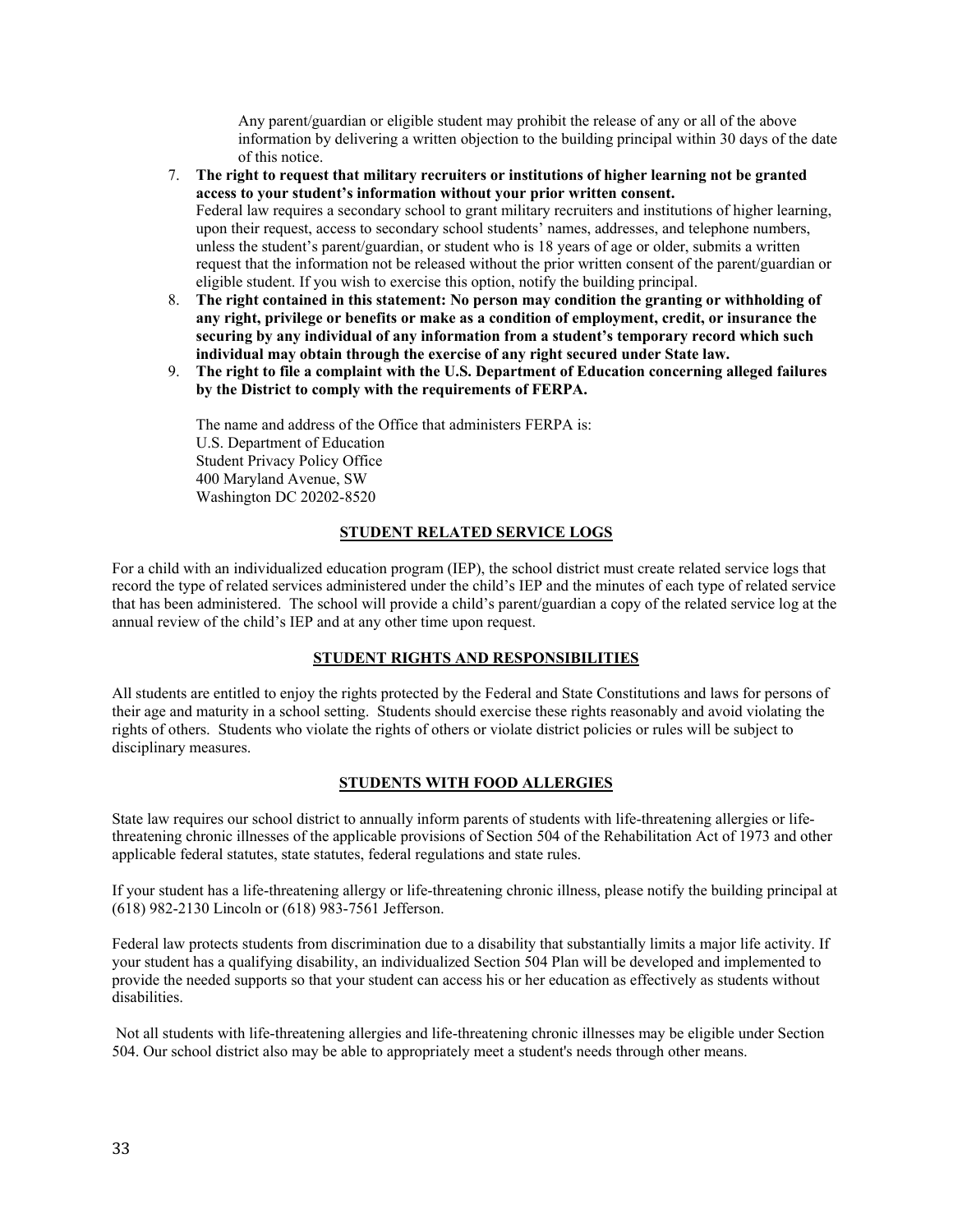#### **SUICIDE AND DEPRESSION AWARENESS AND PREVENTION**

Youth suicide impacts the safety of the school environment. It also affects the school community, diminishing the ability of surviving students to learn and the school's ability to educate. Suicide and depression awareness and prevention are important goals of the school district.

The school district maintains student and parent resources on suicide and depression awareness and prevention. Much of this information, including a copy of school district's policy, is posted on the school district website. Information can also be obtained from the school office.

#### **TEACHER QUALIFICATIONS**

Parents/guardians may request information about the qualifications of their child's teachers and paraprofessionals, including:

- Whether the teacher has met State certification requirements and licensing criteria for the grade levels and subject areas in which the teacher provides instruction;
- Whether the teacher is teaching under an emergency permit or other provisional status by which State licensing criteria have been waived;
- Whether the teacher is teaching in a field of discipline of the teacher's certification;
- Whether any instructional aides or paraprofessionals provide services to your child and, if so, their qualifications.

If you would like to receive any of this information, please contact the school office.

#### **TOYS AND GAMES**

Students may not bring toys or games to school at any time unless the Building Principal specifically grants permission. These items can cause a disruption to the educational environment. Examples are but not limited to: [Lego's, card games, electronic games, fidget spinners, etc.....]

The School District is not responsible for the loss or theft of any toys or games brought to school.

#### **TREATS & SNACKS (K-4)**

Due to health concerns and scheduling, treats and snacks for any occasion must be arranged in advance with the classroom teacher. All treats and snacks must be store bought and prepackaged in individual servings. No homemade treats or snacks are allowed at school. Treats and snacks may not require refrigeration and should have a clearly printed list of ingredients on the packaging. We strongly encourage you to select a treat or snack with nutritional value.

#### **TRUANCY**

Student attendance is critical to the learning process. Truancy is therefore a serious issue and will be dealt with in a serious manner by the school and district.

Students who miss more than 1% but less than 5% of the prior 180 regular school days without valid cause (a recognized excuse) are truant. Students who miss 5% or more of the prior 180 regular school days without valid cause are chronic truants. Students who are chronic truants will be offered support services and resources aimed at correcting the truancy issue.

If chronic truancy persists after support services and other resources are made available, the school and district will take further action, including:

• Referral to the truancy officer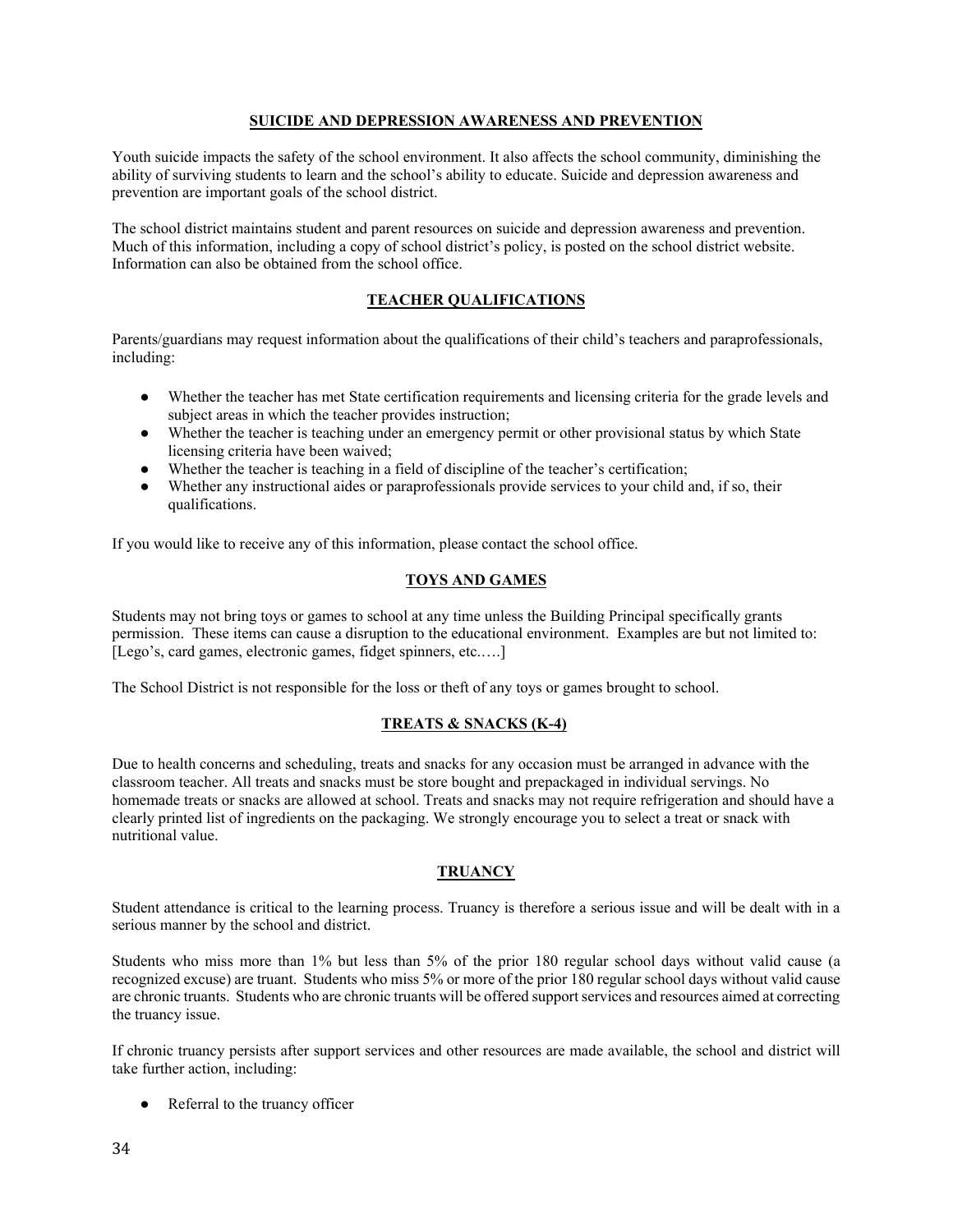- Reporting to officials under the Juvenile Court Act
- Referral to the State's Attorney
- $\bullet$  Appropriate school discipline

A student who misses 15 consecutive days of school without valid cause and who cannot be located or, after exhausting all available support services, cannot be compelled to return to school is subject to expulsion from school.

A parent or guardian who knowingly and willfully permits a child to be truant is in violation of State law.

#### **WILLIAMSON COUNTY ACT NOW Abolish Chronic Truancy Now**

The goals of ACT NOW are to interrupt the cycle of chronic truancy, to enforce Illinois Truancy Laws, to provide support and instruction for parents and students where needed, to improve family interaction, to reduce juvenile delinquency and finally, to promote the value of education as a key factor in a successful life.

The Williamson County State's Attorney is serious about ending truancy and has adopted the ACT Now Truancy Program (Abolish Chronic Truancy NOW), which has been successful in other Southern Illinois counties. By working in partnership with school administrators, teachers, parents, students and the Regional Office of Education, the Williamson County State's Attorney will intervene at the very beginning of the truancy cycle to obtain school attendance through early intervention without resorting to prosecution of the parent(s), students or both.

Illinois Law requires parents and custodians of children 6 through 17 to send their children to school. Absences not excused by the school pursuant to district policy may result in criminal prosecution. The ACT NOW program does not apply to absences excused by the school pursuant to district policy.

If a student is absent without valid cause, as determined by each school district, for 5% of the days enrolled in the current year or in the previous school year, then the school district will refer the student to the Regional Office of Education for early intervention services. A representative of that office will meet with parent(s) and students(s) to formulate a plan to get the student back in school on a regular basis. This plan may include, but not be limited to, alternative transportation, counseling and/or other educational programs, parenting skill training or other programs required for the parent(s), student or both.

If the student continues to miss school, the Regional Office of Education will refer the parent(s) and student(s) to the Williamson County State's Attorney. The State's Attorney or his/her assistant will schedule a conference with the parent(s) and student(s). If the parent(s) and student(s) fail to attend such conference, the State's Attorney will then consider prosecution of the parent(s), student(s) or both. If the parent(s) and student(s) do attend the conference, the State's Attorney or his/her assistant will explain to them the legal consequences of truancy and engage in a discussion of the problem.

The parent(s) and student(s) will then be given one last chance to avoid legal consequences by ensuring the student attends classes on a regular basis for the rest of the school year. If further absences occur, there may be prosecution of parent(s), student(s) or both.

For parents or custodians of students, a failure to comply with the law may result in:

- 1) A fine up to \$1,500.00 and
- 2) A possible jail sentence of up to 30 days.

For students, a failure to comply with the law may result in:

- 1) Monetary fines
- 2) Loss of driver's license
- 3) Public service work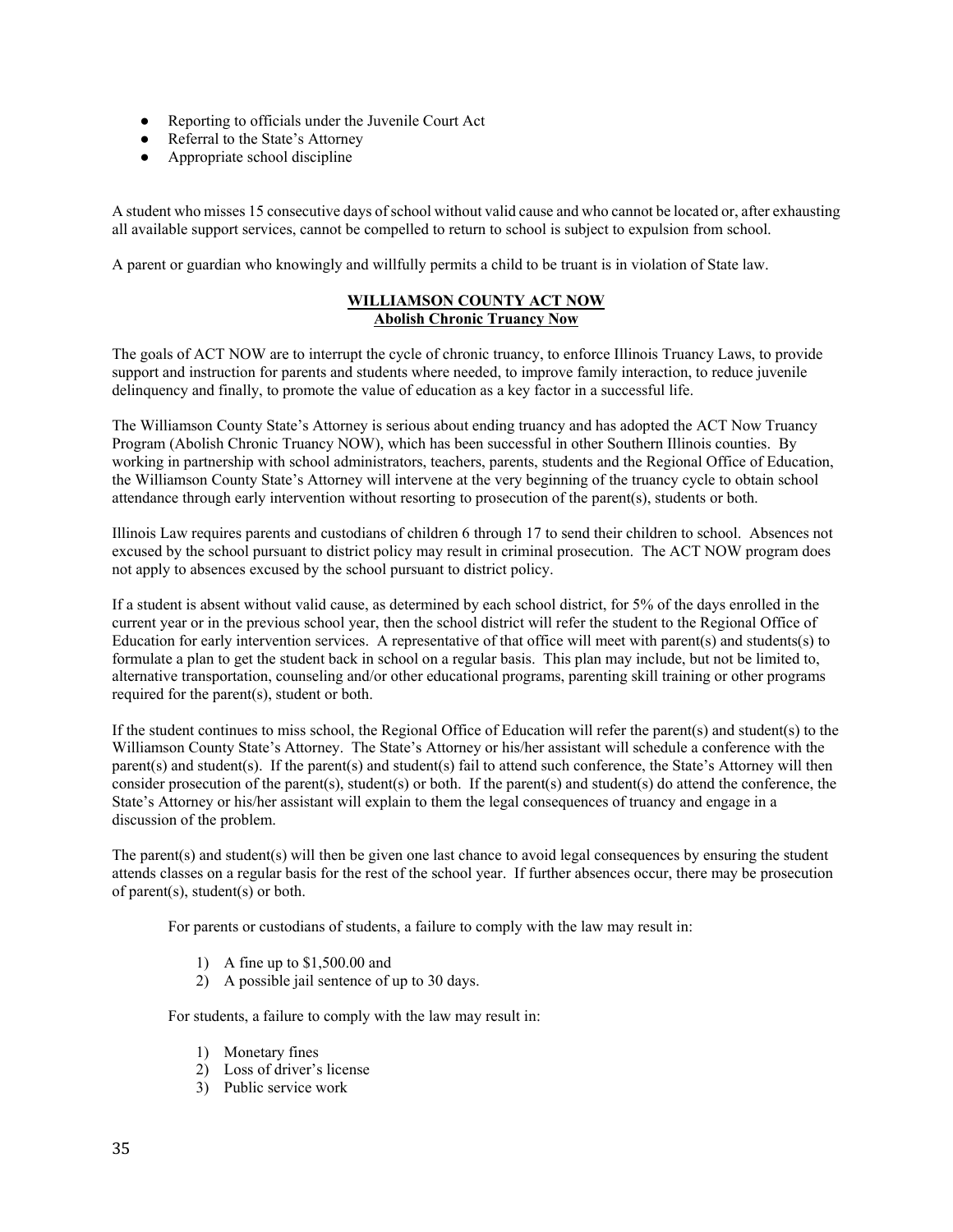#### **UNPAID FEES AND END OF THE YEAR FIELD TRIPS**

Administration has the right to restrict access to end of the year activities, including field trips, if students have an outstanding balance (lunch fees, books, etc…) in excess of \$20.00. Any questions may be directed to the Building Principal.

#### **VANDALISM**

The Board of Education may seek restitution from students and their parent(s)/guardian(s) for vandalism or other student acts which cause damage to school property.

#### **VIDEO SURVEILLANCE POLICY**

#### Purpose:

Maintaining the health, welfare, and safety of students, staff, and visitors while on school district property and the protection of school district property are important functions of the school district. The behavior of individuals who come on to school property is a significant factor in maintaining order and discipline and protecting students, staff, visitors, and school district property. The school board recognizes the value of video/electronic surveillance systems in monitoring activity on school property in furtherance of protecting the health, welfare, and safety of students, staff, visitors, and school district property.

#### Placement:

School district buildings and grounds may be equipped with video cameras.

Video surveillance may occur in any school district building or on any school district property.

Video cameras may be used to monitor student behavior on school vehicles transporting students to and from school or extracurricular activities.

#### Use of Video:

Video will be viewed by school district personnel on a random basis and/or when problems have been brought to the attention of the school district.

#### **VIOLENT OFFENDER AND SEX OFFENDER COMMUNITY NOTIFICATION**

State law requires schools to notify parents/guardians during school registration or parent-teacher conferences that information about sex offenders and violent offenders against youth is available to the public on the Illinois Department of State Police (ISP) website. The ISP website contains the following;

 Illinois Sex Offender Registry, www.isp.state.il.us/sor/ Illinois Murderer and Violent Offender Against Youth Registry, www.isp.state.il.us/cmvo/ Frequently Asked Questions Concerning Sex Offenders, www.isp.state.il.us/sor/faq.cfm

#### **VISITORS**

All visitors, including parents and siblings, are required to enter through the front door of the building and proceed immediately to the main office. Visitors should identify themselves and inform office personnel of their reason for being at school.

Visitors must sign in, identifying their name, the date and time of arrival, provide state or government photo ID, and the classroom or location they are visiting. Approved visitors must take a tag identifying themselves as a guest and place the tag to their outer clothing in a clearly visible location. Visitors are required to proceed immediately to their location in a quiet manner. All visitors must return to the main office and sign out before leaving the school.

Any person wishing to confer with a staff member should contact that staff member to make an appointment. Conferences with teachers are held, to the extent possible, outside school hours or during the teacher's conference/preparation period.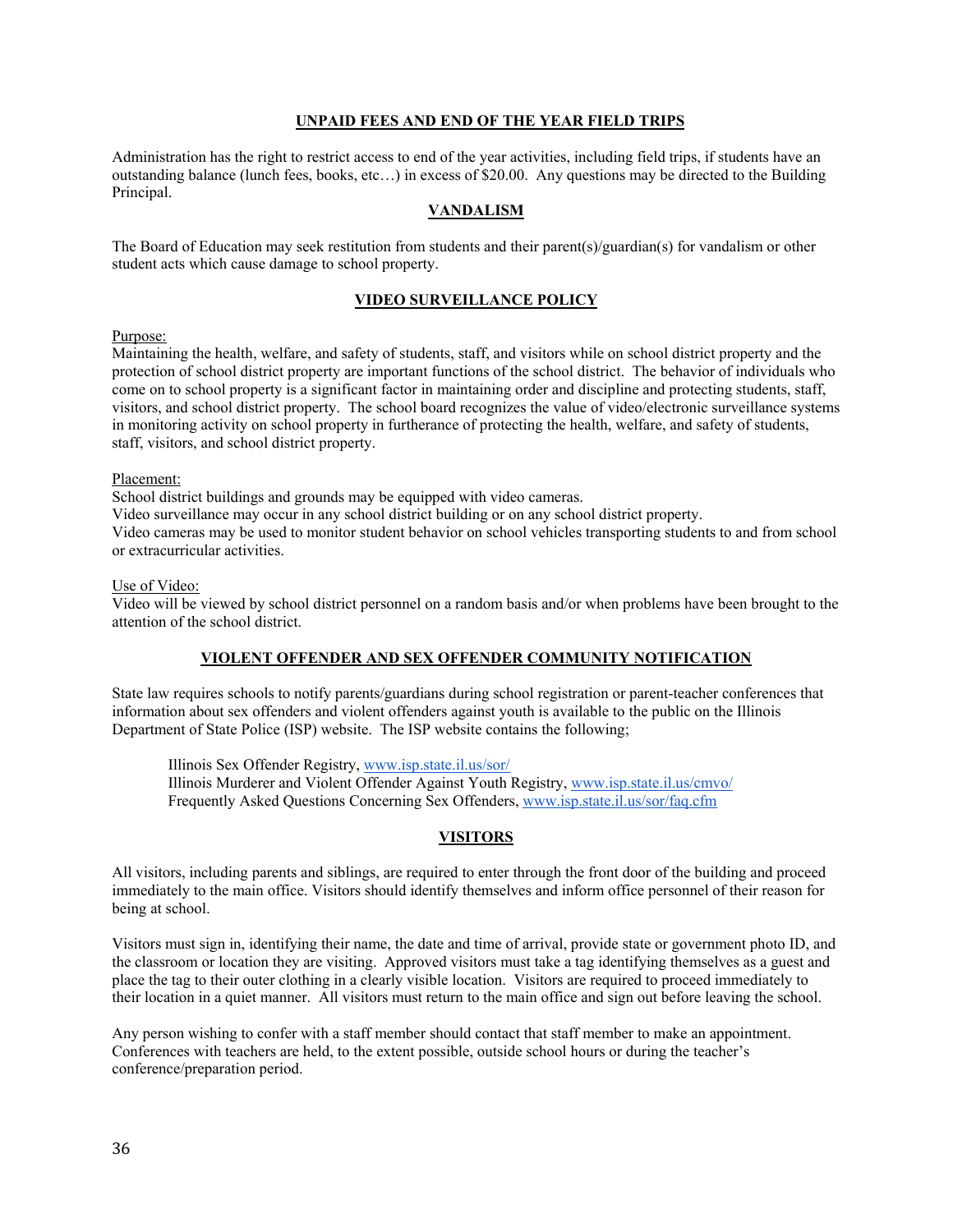Visitors are expected to abide by all school rules during their time on school property. A visitor who fails to conduct himself or herself in a manner that is appropriate will be asked to leave and may be subject to criminal penalties for trespass and/or disruptive behavior.

No person on school property or at a school event shall perform any of the following acts:

- 1. Strike, injure, threaten, harass, or intimidate a staff member, board member, sports official or coach, or any other person.
- 2. Behave in an unsportsmanlike manner or use vulgar or obscene language.
- 3. Unless specifically permitted by State law, possess a weapon, any object that can reasonably be considered a weapon or looks like a weapon, or any dangerous device.
- 4. Damage or threaten to damage another's property.
- 5. Damage or deface school property.
- 6. Violate any Illinois law or municipal, local or county ordinance.
- 7. Smoke or otherwise use tobacco products.
- 8. Distribute, consume, use, possess, or be impaired by or under the influence of an alcoholic beverage, cannabis, other lawful product, or illegal drug.
- 9. Be present when the person's alcoholic beverage, cannabis, other lawful product, or illegal drug consumption is detectible, regardless of when and/or where the use occurred.
- 10. Use or possess medical cannabis, unless he or she has complied Illinois' Compassionate Use of Medical Cannabis Act and district policies.
- 11. Impede, delay, disrupt, or otherwise interfere with any school activity or function (including using cellular phones in a disruptive manner).
- 12. Enter upon any portion of school premises at any time for purposes other than those that are lawful and authorized by the board.
- 13. Operate a motor vehicle: (a) in a risky manner, (b) in excess of 20 miles per hour, or (c) in violation of an authorized district employee's directive.
- 14. Engage in any risky behavior, including roller-blading, roller-skating, or skateboarding.
- 15. Violate other district policies or regulations, or a directive from an authorized security officer or district employee.
- 16. Engage in any conduct that interferes with, disrupts, or adversely affects the district or a school function.

#### **Visitation Rights**

The School Visitation Rights Act permits employed parents/guardians, who are unable to meet with educators because of a work conflict, the right to time off from work under certain conditions to attend necessary school functions such as parent-teacher conferences, academic meetings and behavioral meetings. Letters verifying participation in this program are available from the school office upon request.

#### **WEB PAGE**

The Johnston City Community Unit School District No. 1 has a website designed to enhance our communication with parents and the community. The website provides information on classroom and extracurricular activities, school calendars, breakfast and lunch menus, necessary school forms, school report cards and policies, closings and cancellations. School and teacher web pages have links to their email accounts so that you will be able to communicate with them easily using that medium.

The website address is www.jcindians.org.

The website will enhance communication between home and school. We are always looking for better ways to provide you with the information that you need. If you have ideas/comments about the website please feel free to contact us by using the contact form provided on the district homepage.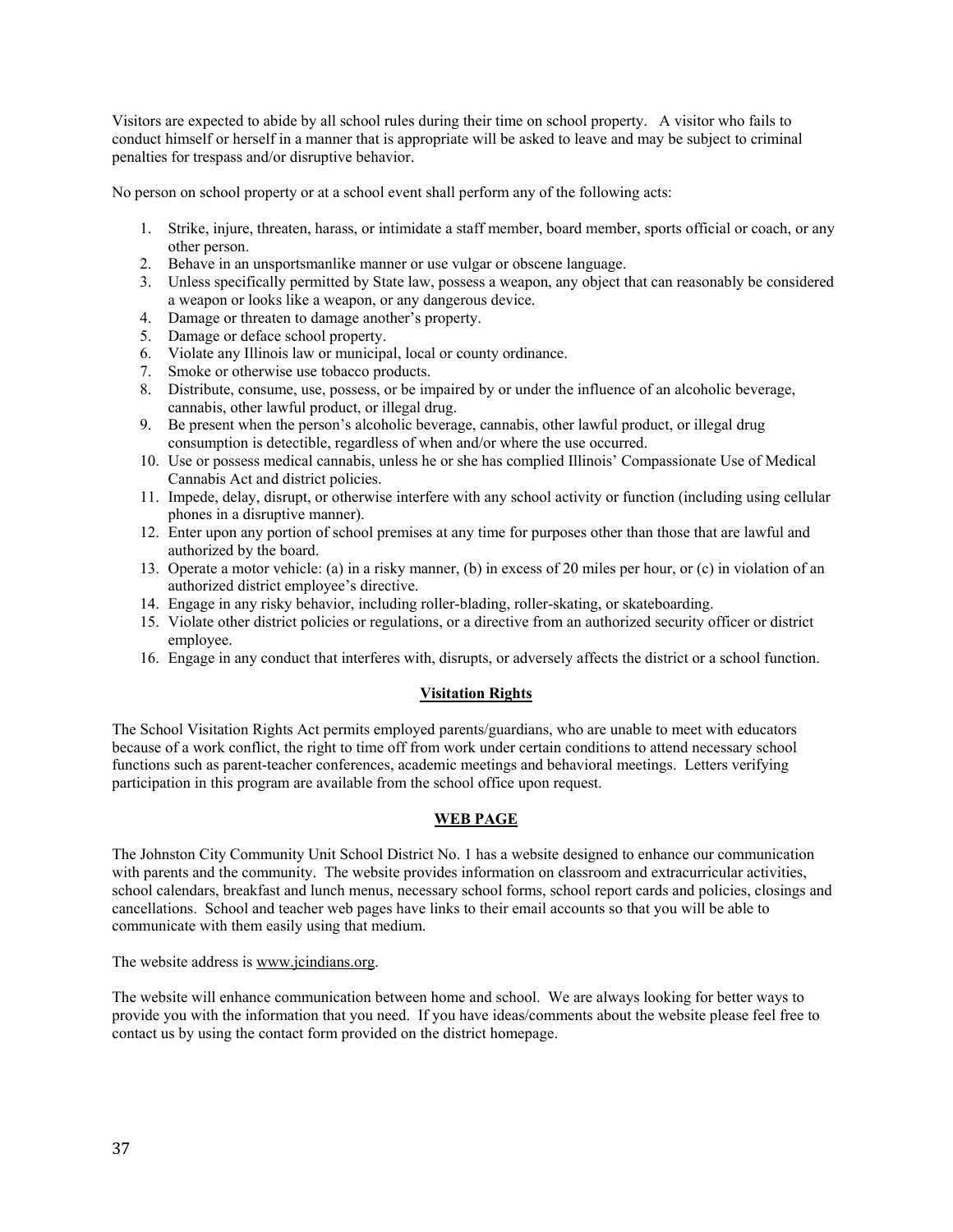# **Johnston City Community Unit School District #1 1:1 with Chromebooks Procedures and Info For Students and Parents**

The mission of the 1:1 program in the Johnston City Community Unit School District #1 is to create a collaborative learning environment for all learners. This environment will enable and support students and teachers to implement transformative uses of technology while enhancing students' engagement with content and promoting the development of self-directed and lifelong learners. Students will transition from consumers of information to creative producers and owners of knowledge.

Johnston City Community Unit School District #1 feels obligated to prepare students for an everchanging world that sees technological advancements happening at a rapid rate and is committed to preparing them for whatever path they choose after high school.

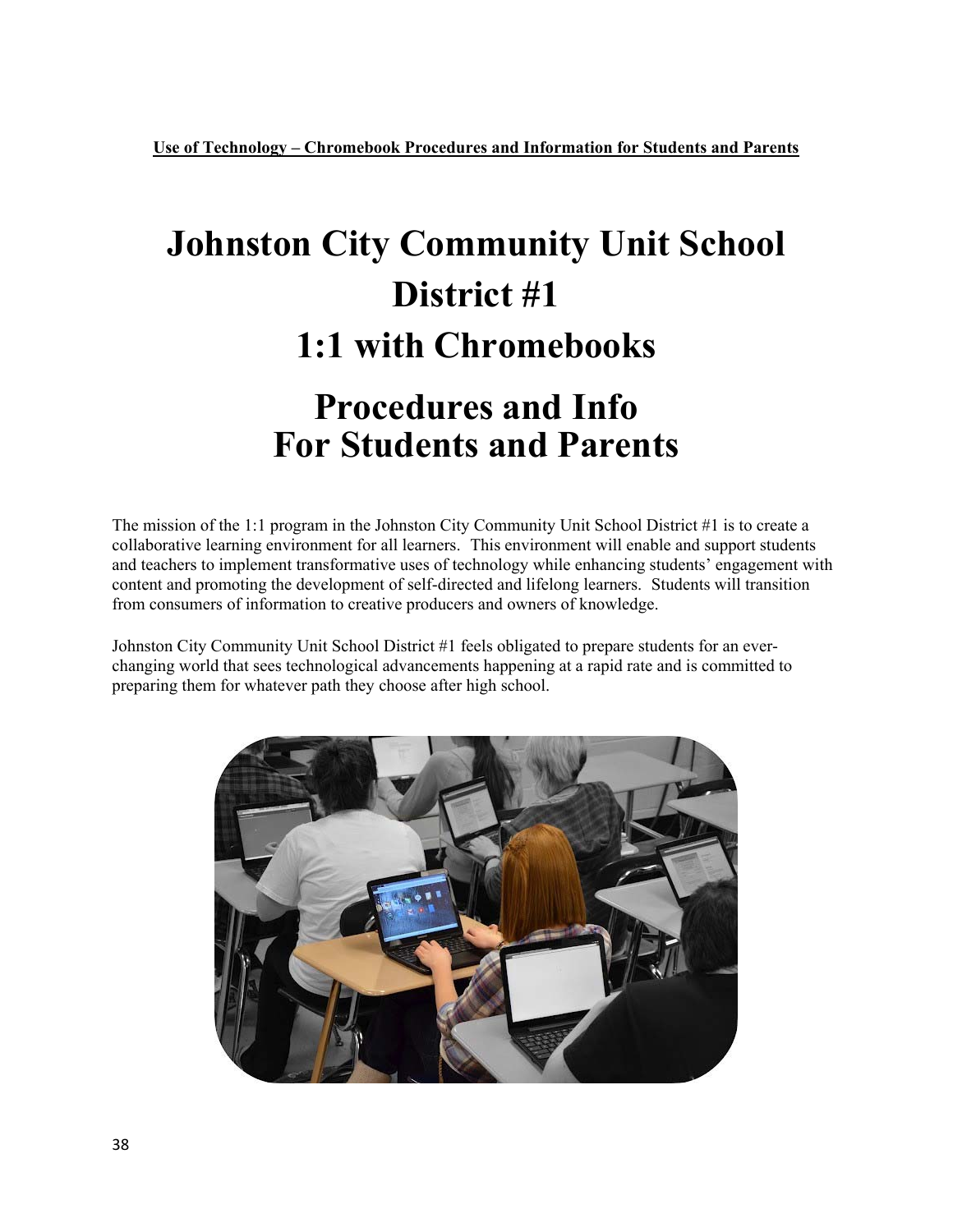#### **1. Receiving Your Chromebook**

#### **a. Parent/Guardian Orientation**

Parents/guardians will be required to read, review, and sign the Johnston City Community Unit School District #1 Chromebook Agreement before a Chromebook can be issued to their student.

#### **b. Transfer/New Student Distribution**

Transfer/new students will be issued their Chromebooks and cases on their first day of attendance and after their parents/guardians read, review, and sign the Johnston City Community Unit School District #1 Chromebook Agreement.

#### **2. Returning Your Chromebook**

#### **a. End of Year**

At the end of the school year, if requested, students will turn in their Chromebooks, chargers, and cases. Failure to turn in a Chromebook will result in a student being charged the full \$300.00 replacement cost. A report of stolen property may also be filed with the local law enforcement agency.

#### **b. Transferring/Withdrawing Students**

Students that transfer out or withdraw from Johnston City Community Unit School District #1 must turn in their Chromebooks and cases to the school office on their last day of attendance. Failure to turn in the Chromebook will result in the student being charged the full \$300.00 replacement cost. Unpaid fines and fees of students leaving Johnston City Community Unit School District #1 may be turned over to a collection agency. A report of stolen property may also be filed with the local law enforcement agency.

#### **3. Taking Care of Your Chromebook**

Students are responsible for the general care of the Chromebook they have been issued by the school. Chromebooks that are broken or fail to work properly must be reported to the teacher as soon as possible so that they can be taken care of properly. District owned Chromebooks should never be taken to an outside computer service for any type of repairs or maintenance. Students should never leave their Chromebook unattended unless it is locked in their hallway locker.

#### **a. General Precautions**

- No food or drink should be next to a Chromebook.
- Cords, cables, and removable storage devices must be inserted carefully into a Chromebook.
- Chromebooks should not be used or stored near pets.
- Chromebooks should not be used with their power cords plugged in when the cords may be a tripping hazard.
- Chromebooks must remain free of any writing, drawing, stickers, and labels.
- Heavy objects should never be placed on top of Chromebooks.

#### **b. Cases**

- All students will be issued a protective case for their Chromebooks that should be used whenever the Chromebooks are being transported or not in use.
- Although the cases are reinforced to help protect the Chromebooks, they are not guaranteed to prevent damage. It remains the students' responsibility to care for and protect their devices.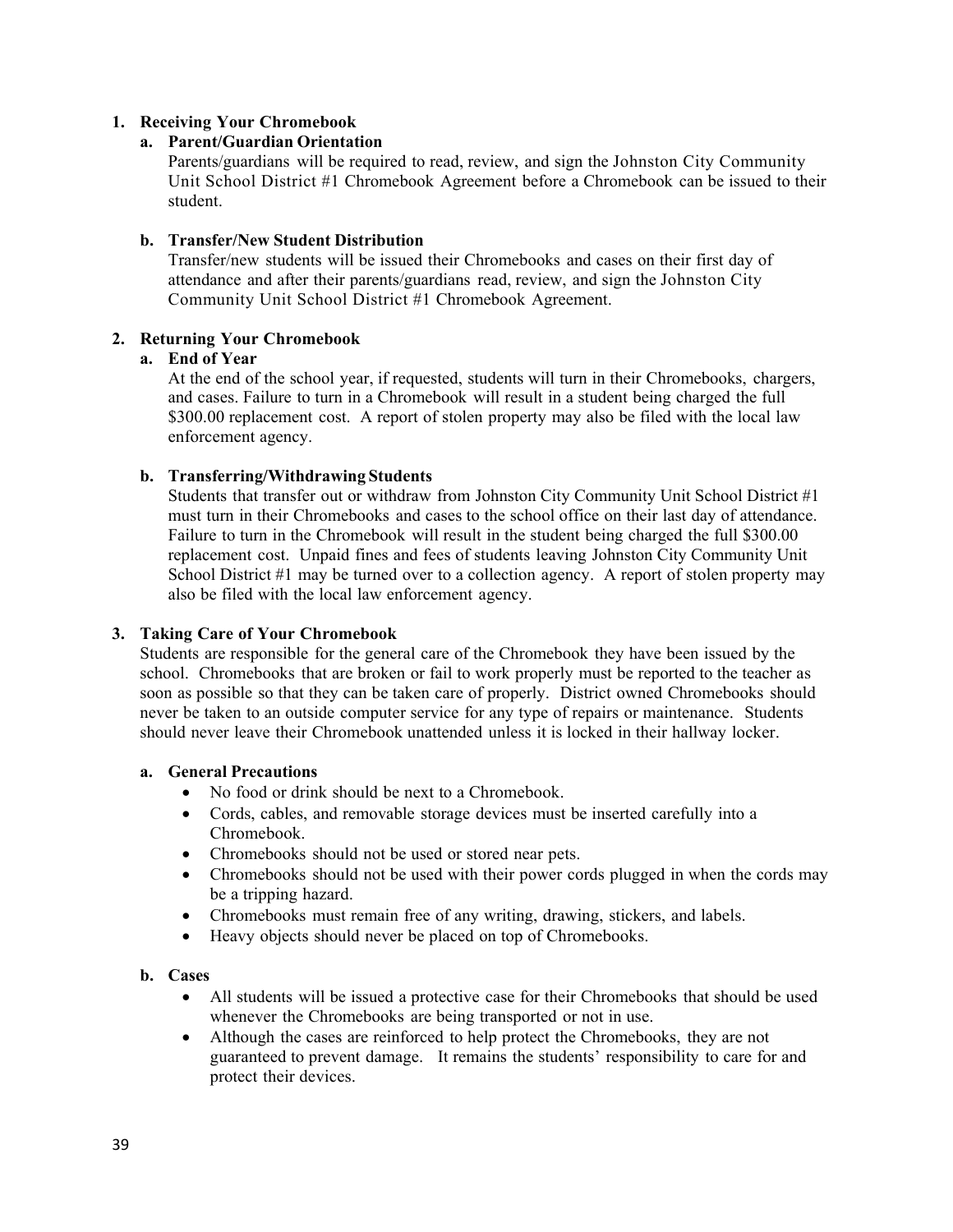#### **c. Carrying Chromebooks**

- Chromebooks should always be transported with care in a Johnston City Community Unit School District #1 issued protective case. Failure to do so may result in disciplinary action.
- Chromebooks should never be lifted by the screen.
- Chromebooks should never be carried with their screens open.

#### **d. Screen Care**

The Chromebook screens can be damaged if subjected to heavy objects, rough treatment, some cleaning solvents, and other liquids. The screens are particularly sensitive to damage from excessive pressure.

- Do not put pressure on the top of a Chromebook when it is closed.
- Do not store a Chromebook with the screen open.
- Do not place anything in the protective case that will press against the cover.
- Make sure there is nothing on the keyboard before closing the lid (e.g. pens, pencils, or disks).
- Only clean the screen with a soft, dry microfiber cloth or anti-static cloth.

#### **e. Asset Tags**

- All Chromebooks will be labeled with a district asset tag.
- Asset tags may not be modified or tampered with in any way.
- Students may be charged up to the full replacement cost of a Chromebook for tampering with a district asset tag or turning in a Chromebook without a district asset tag.

#### **4. Using Your Chromebook at School**

Students are expected to bring a fully charged Chromebook to school every day and bring their Chromebooks to all classes unless specifically advised not to do so by their teacher.

#### **a. Chromebooks being repaired or forgotten at home**

- Loaner Chromebooks may be issued to students when they leave their school-issued Chromebook for repair or forgotten at home.
- A student borrowing a Chromebook must sign a loaner agreement and will be responsible for any damage to or loss of the loaned device. Students and their parents/guardians are responsible for its safe return.
- The teacher will document the number of times a loaner is issued to each student for not having his/her own Chromebook at school and send reports to the principal's office for those students that have more than one occurrence.
- Loaner Chromebooks MUST NOT BE TAKEN home from the school, unless permitted by the school administration, and MUST BE RETURNED on the same day borrowed.

#### **b. Backgrounds and Themes**

• Inappropriate media may not be used as Chromebook backgrounds or themes. The presence of such media will result in disciplinary action.

#### **c. Sound**

- Sound must be muted at all times unless permission is obtained from a teacher.
- Headphones may be used at the discretion of the teachers.
- Students should have their own personal set of headphones for sanitary purposes.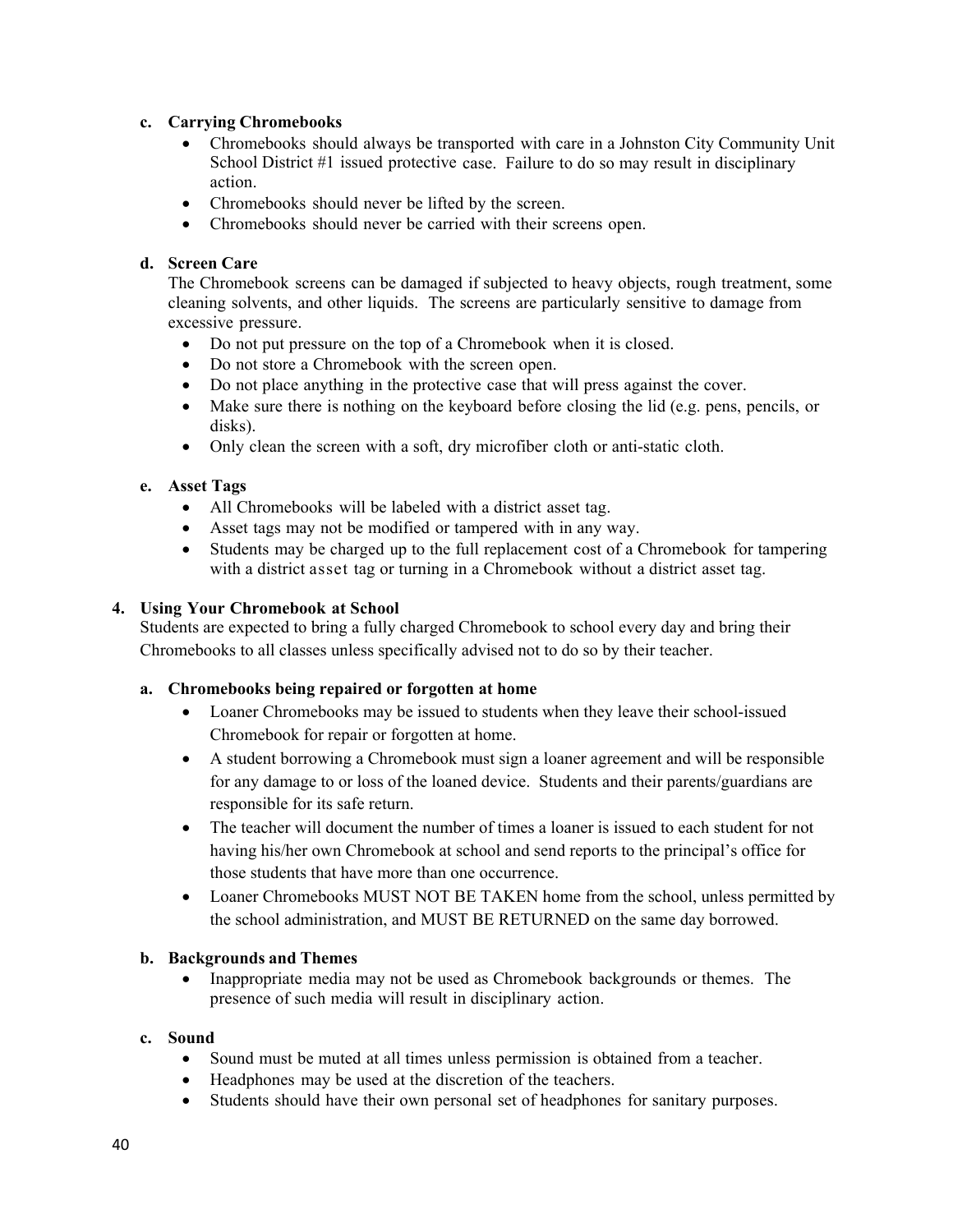#### **d. Printing**

 Students will be encouraged to digitally publish and share their work with their teachers and peers when appropriate.

#### **e. Logging into a Chromebook**

- Students will log into their Chromebooks using their school issued username/password.
- Students should never share their account passwords with others.

#### **f. Managing and Saving Your Digital Work with a Chromebook**

- The majority of student work will be stored in their Internet/cloud based applications and can be accessed from any computer with an Internet connection and most mobile Internet devices.
- Some files may be stored on the Chromebook's hard drive.
- Students should always remember to save frequently when working on digital media.
- The district will not be responsible for the loss of any student work.
- Students are encouraged to maintain backups of their important work on a portable storage device or by having multiple copies stored in different Internet storage solutions.

#### **5. Using Your Chromebook Outside of School**

Students are encouraged to use their Chromebooks at home and other locations outside of school. A Wi-Fi Internet connection will be required for the majority of Chromebook use, however there are some applications that can be used while offline and not connected to the Internet. Students will be bound by the Johnston City Community Unit School District #1 Access to Electronic Networks Policy (6:235), administrative procedures, acceptable use agreement, and all other guidelines in this document wherever they use their Chromebooks.

#### **6. Operating System and Security**

Students may not use or install any operating system on their Chromebook other than the current version of ChromeOS that is supported and managed by the district.

#### **a. Updates**

• The Chromebook operating system, ChromeOS, updates itself automatically. There is no need for students to manually update their Chromebook.

#### **b. Virus Protection**

- Chromebooks use the principle of "defense in depth" to provide multiple layers of protection against viruses and malware, including data encryption and verified boot.
- There is no need for additional virus protection.

#### **7. Content Filter**

The district utilizes an Internet content filter that is in compliance with the federally mandated Children's Internet Protection Act (CIPA). All Chromebooks, regardless of physical location (in or out of school), will have all Internet activity protected and monitored by the district. If it's blocked in school then it will be blocked out of school. If an educationally valuable site is blocked, students should contact their teacher to request the site be unblocked.

#### **8. Software**

#### **a. Google Apps for Education**

 Chromebooks seamlessly integrate with the Google Apps for Education suite of productivity and collaboration tools. This suite includes Google Docs (word processing),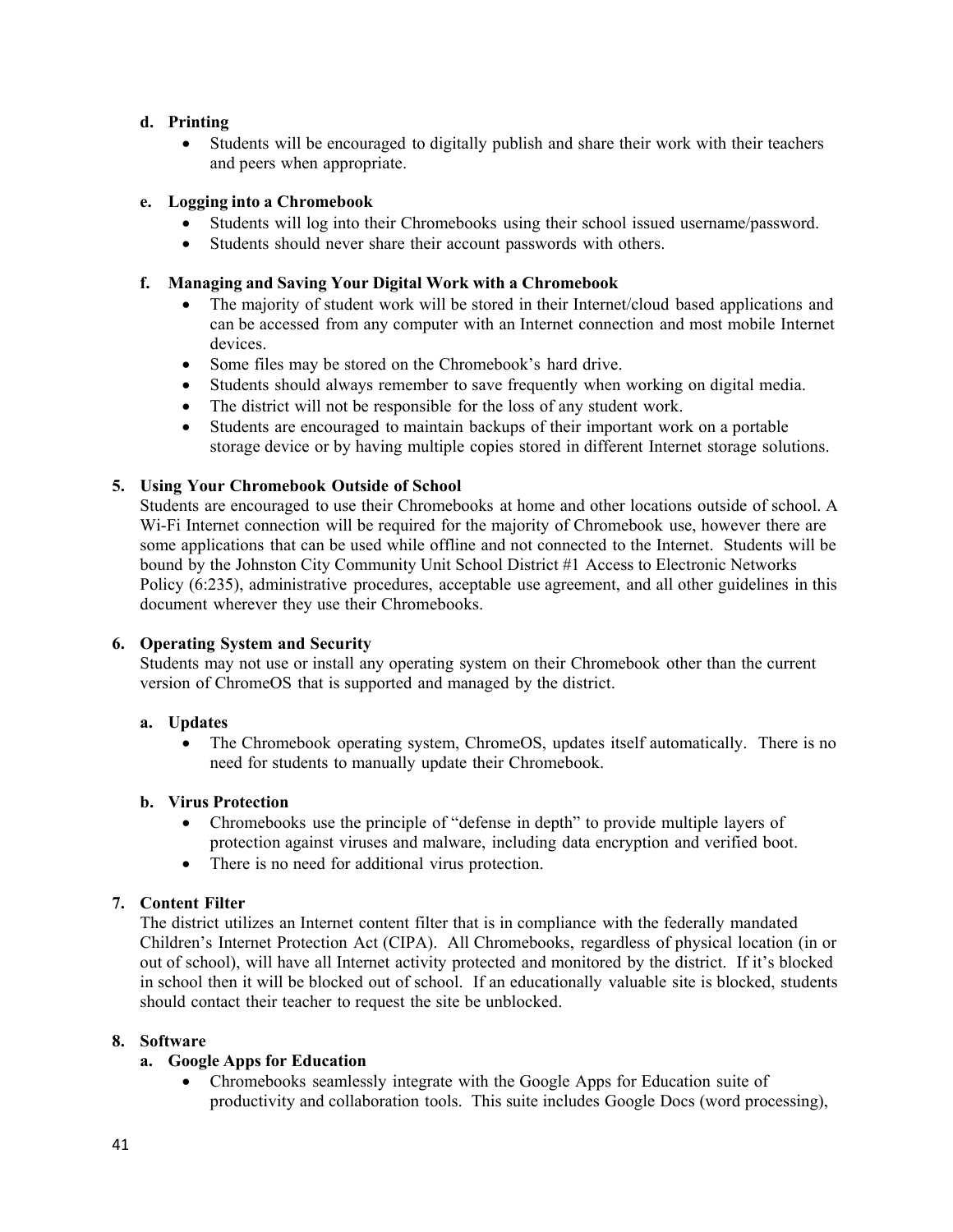Spreadsheets, Presentations, Drawings, and Forms.

• All work is stored in the cloud.

#### **b. Chrome Web Apps and Extensions**

- Any additional apps or extensions that are needed must be submitted to the teacher for approval.
- Students are responsible for the web apps and extensions they install on their Chromebooks.
- Inappropriate material will result in disciplinary action.
- Some web apps will be available to use when the Chromebook is offline or not connected to the Internet.

#### **9. Chromebook Identification**

#### **a. Records**

 The district will maintain a log of all Chromebooks that includes the Chromebook serial number, asset tag code, and name and ID number of the student assigned to the device.

#### **b. Users**

 Students will be assigned the same Chromebook for the duration of their time at Johnston City Community Unit School District #1. *Take good care of it!*

#### **10. Repairing/Replacing Your Chromebook**

- **a. QNS**
	- All Chromebooks in need of repair must be brought to the teacher as soon as possible.
	- QNS will analyze and fix the problems.

#### **b. Vendor Warranty**

- Chromebooks include a one year hardware warranty from the vendor.
- The vendor warrants the Chromebook from defects in materials and workmanship.
- The limited warranty covers normal use, mechanical breakdown, and faulty construction. The vendor will provide normal replacement parts necessary to repair the Chromebook or, if required, a Chromebook replacement.
- The vendor warranty does not warrant against damage caused by misuse, abuse, or accidents.

#### **c. Estimated Costs (subject to change)**

The following are estimated costs of Chromebook parts and replacements:

- Replacement \$300.00
- Screen  $$70.00 $200.00$  (depending on model)
- Keyboard/touchpad \$60.00
- Power cord  $$25.00$
- Case \$24.00

#### **11. No Expectation of Privacy**

Students have no expectation of confidentiality or privacy with respect to any usage of a Chromebook, regardless of whether that use is for district related or personal purposes, other than as specifically provided by law. The District may, without prior notice or consent, log, supervise, access, view, monitor and record use of student Chromebooks (including reviewing files and other materials) at any time for any reason related to the operation of the District and/or for any purpose that furthers the interests of the District. By using a Chromebook, students agree to such access,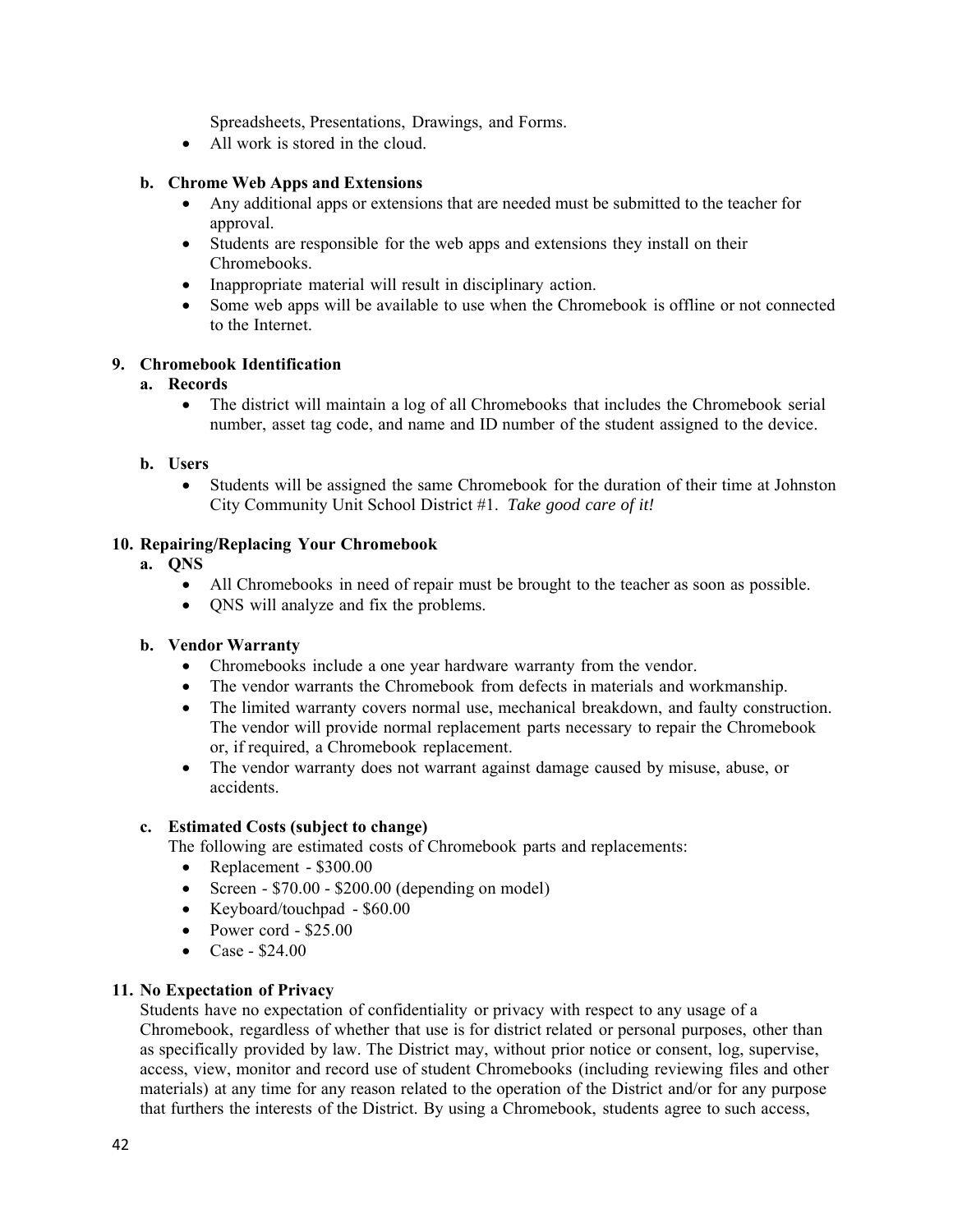monitoring and/or recording of their use.

#### **a. Monitoring Software**

• Teachers, school administrators, and the technology department staff may use monitoring software that allows them to view the screens and activity on student Chromebooks.

#### **12. Appropriate Uses and Digital Citizenship**

In general, the school issued Chromebooks should be used for educational purposes and students are to adhere to the Access to Electronic Networks Policy (6:235) and all of its corresponding administrative procedures at all times.

While working in a digital and collaborative environment, students should always conduct themselves as good digital citizens by adhering to the following:

- **1. Respect Yourself**. I will show respect for myself through my actions. I will select online names that are appropriate. I will consider the information, images, and other media that I post online. I will consider what personal information about my life, experiences, experimentation or relationships I post. I will not be obscene.
- **2. Protect Yourself**. I will ensure that the information, images and materials I post online will not put me at risk. I will not publish my personal details, contact details or a schedule of my activities. I will report any attacks or inappropriate behavior directed at me while online. I will protect passwords, accounts and resources.
- **3. Respect Others**. I will show respect to others. I will not use electronic mediums to antagonize, bully, harass or stalk other people. I will show respect for other people in my choice of websites. I will not visit sites that are degrading to others, pornographic, racist or inappropriate. I will not abuse my rights of access and I will not enter other people's private spaces or areas.
- **4. Protect Others**. I will protect others by reporting abuse, not forwarding inappropriate materials or communications; I will moderate unacceptable materials and conversations, and not visit sites that are degrading, pornographic, racist or inappropriate.
- **5. Respect Intellectual property**. I will request permission to use resources. I will suitably cite any and all use of websites, books, media etc. I will acknowledge all primary sources. I will validate information. I will use and abide by the fair use rules.
- **6. Protect Intellectual Property**. I will request to use the software and media others produce. I will use free and open source alternatives rather than pirating software. I will purchase, license and register all software. I will purchase my music and media, and refrain from distributing these in a manner that violates their licenses. I will act with integrity.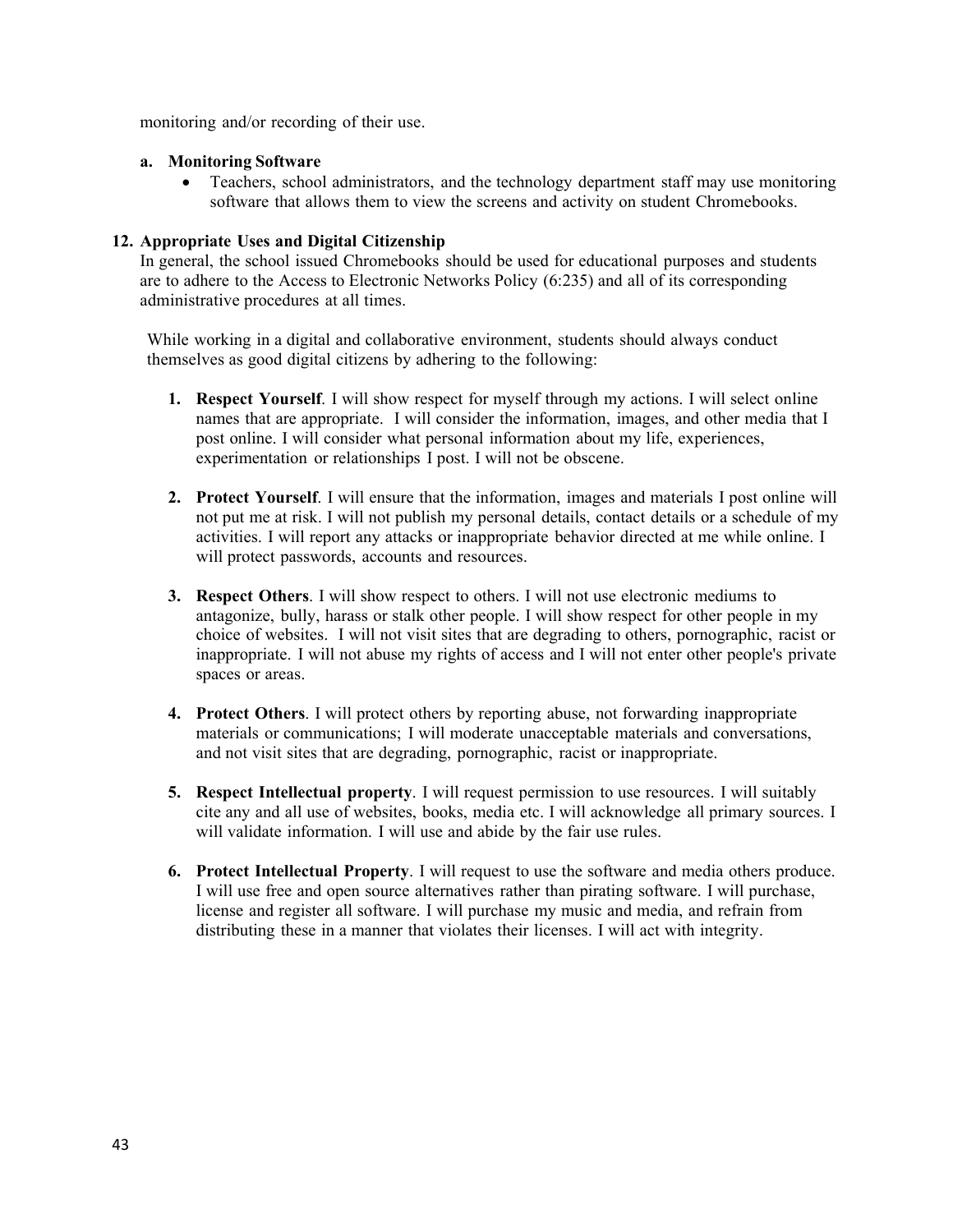### **Use of Technology – Chromebook Agreement**

All students across the district will be issued Google Chromebooks for use in school and at home. This document provides students and their parents/guardians with information about taking care of the equipment, using it to complete assignments, and being a good digital citizen.

*Students and their parents/guardians are reminded that use of District Technology is a privilege and not a right and that everything done on any District owned computer, network, or electronic communication device may be monitored by school authorities. Inappropriate use of District Technology can result in limited or banned computer use, disciplinary consequences, removal from courses, loss of credit, receiving a failing grade, and/or legal action.*

To understand the expectations of Johnston City Community Unit School District #1, students and their parents/guardians are responsible for reviewing the District's Access to Electronic Networks Policy (6:235).

### **Ownership of the Chromebook**

Johnston City Community Unit School District #1 retains sole right of possession of the Chromebook. The Chromebooks are lent to the students for educational purposes only for the academic year. Moreover, Johnston City Community Unit School District #1 administrative staff and faculty retain the right to collect and/or inspect Chromebooks at any time, including via electronic remote access and to alter, add or delete installed software or hardware.

#### **Responsibility for the Chromebook**

Students are solely responsible for the Chromebooks issued to them and must adhere to the following:

- Students must comply with the District's Access to Electronic Networks Policy (6:235) when using their Chromebooks.
- Students must bring their Chromebooks to school every day and make sure it is fully charged. Failure to do so may result in disciplinary action. (Note: A fully charged Johnston City Community Unit School District #1 Chromebook should last at least 8 hours.)
- Students must treat their device with care and never leave it in an unsecured location.
- Students must keep their District issued device in a District issued a protective case when traveling.
- Students must promptly report any problems with their Chromebook to the teacher.
- Students may not remove or interfere with the serial number and other identification tags.
- Students may not attempt to remove or change the physical structure of the Chromebook, including the keys, screen cover or plastic casing.
- Students may not attempt to install or run any operating system on the Chromebook other than the ChromeOS operating system supported by the district.
- $\bullet$  Students must keep their device clean and must not touch the screen with anything (e.g., pen, pencil, etc.) other than approved computer screen cleaners.

#### **Responsibility for Electronic Data**

The students are solely responsible for any apps or extensions on their Chromebooks that are not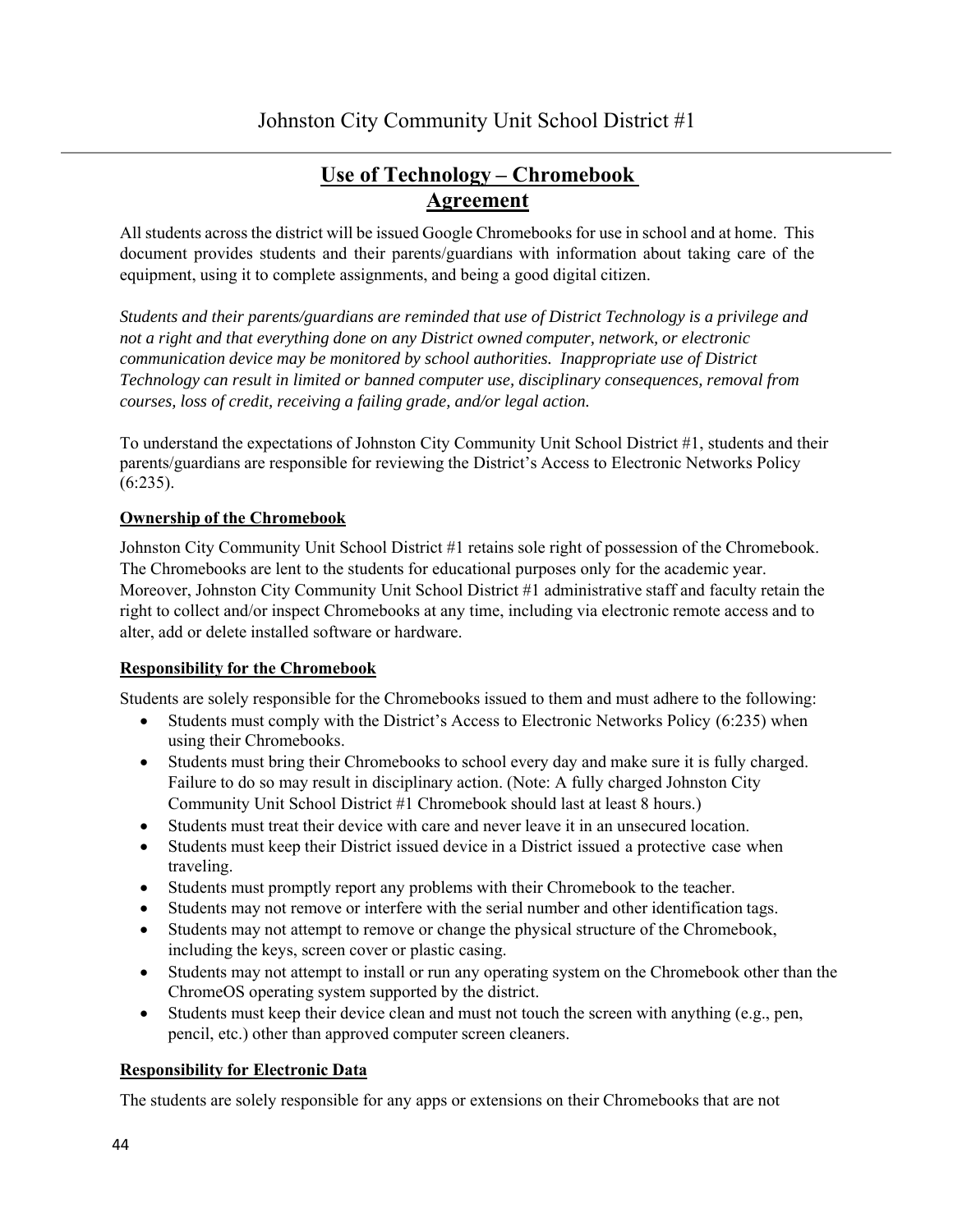installed by a member of the Johnston City Community Unit School District #1 technology staff. Students are responsible for backing up their data to protect from loss. Users of District Technology have no rights, ownership, or expectations of privacy to any data that is, or was, stored on the Chromebook, school network, or any school issued applications and are given no guarantees that data will be retained or destroyed.

#### **Digital Citizenship**

Students must follow the six conditions of being a good digital citizen:

- 1. **Respect Yourself.** I will show respect for myself through my actions. I will select online names that are appropriate, I will consider the information and images that I post online. I will consider what personal information about my life, experiences, experimentation or relationships I post. I will not be obscene.
- 2. **Protect Yourself**. I will ensure that the information, images and materials I post online will not put me at risk. I will not publish my personal details, contact details or a schedule of my activities. I will report any attacks or inappropriate behavior directed at me. I will protect passwords, accounts and resources.
- 3. **Respect Others**. I will show respect to others. I will not use electronic mediums to antagonize, bully, harass or stalk other people. I will show respect for other people in my choice of websites, I will not visit sites that are degrading, pornographic, racist or inappropriate. I will not abuse my rights of access and I will not enter other people's private spaces or areas.
- 4. **Protect Others**. I will protect others by reporting abuse, not forwarding inappropriate materials or communications; I will moderate unacceptable materials and conversations, and not visiting sites that are degrading, pornographic, racist or inappropriate.
- 5. **Respect Intellectual Property**. I will request permission to use resources. I will suitably cite any and all use of websites, books, media etc. I will acknowledge all primary sources. I will validate information. I will use and abide by the fair use rules.
- 6. **Protect Intellectual Property**. I will request to use the software and media others produce. I will use free and open source alternatives rather than pirating software. I will purchase, license and register all software. I will purchase my music and media, and refrain from distributing these in a manner that violates their licenses. I will act with integrity.

#### **Copyright and File Sharing**

Students are required to follow all copyright laws around all media including text, images, programs, music, and video. Downloading, sharing, and posting online illegally obtained media is against the Use of Technology policy.

#### **Spare Equipment and Lending**

If a student's Chromebook is inoperable, the school has a limited number of spare devices for use while the student's Chromebook is repaired or replaced. This agreement remains in effect for loaner computers. The student may not opt to keep an inoperable Chromebook to avoid doing class work due to loss or damage. If a student does not bring his/her Chromebook to school, the student may be required to borrow a device from the school based on the direction from his/her teacher. Disciplinary action may result for failure to bring a fully charged Chromebook to school.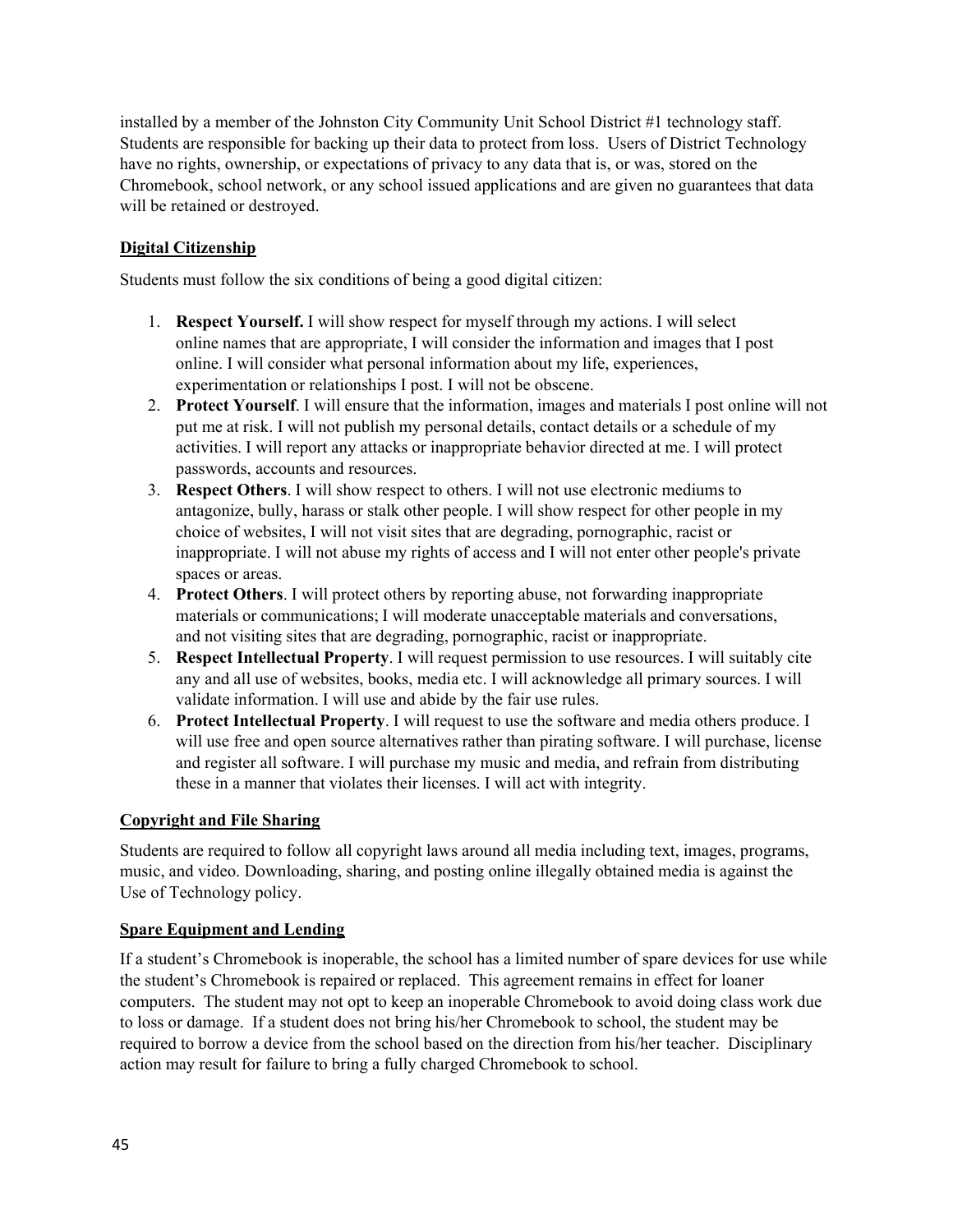#### **Warranty**

The District will repair or replace damaged equipment resulting from normal use. All other breakages will be the responsibility of the student to pay for. The District will make its best attempt to purchase replacement parts at the best possible price. Loss or theft of the device is also the student's responsibility and will result in the student being charged the full replacement cost to purchase a new device.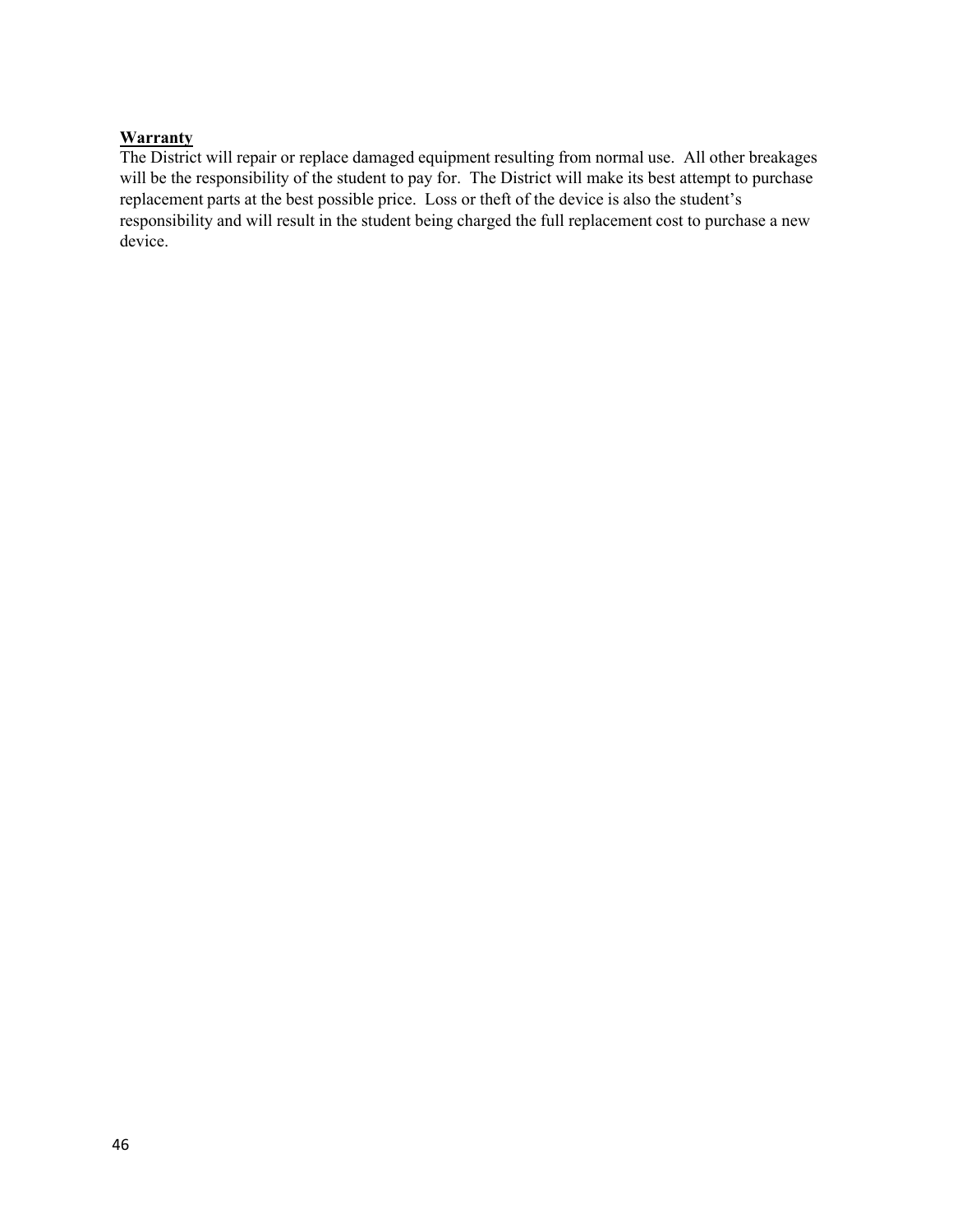#### **Signature Form**

By signing the below, the student and their parent/guardian agree to follow and accept:

- Access to Electronic Networks Policy (6:235).
- The Chromebook Agreement.
- The Chromebook Procedures and Information for Students and Parents Guide/Handbook.
- The Website and Social Media Guidelines (below).
- That Johnston City Community Unit School District #1 owns the Chromebook, software and issued peripherals.
- If the student ceases to be enrolled in Johnston City Community Unit School District #1, the student/parents will return the Chromebook in good working order or pay the full replacement cost of the computer.
- In no event shall Johnston City Community Unit School District #1 be held liable to any claim of damage, negligence, or breach of duty.

| Print Student Name         |                      |
|----------------------------|----------------------|
|                            |                      |
| Student Signature          |                      |
| Print Parent/Guardian Name |                      |
|                            |                      |
|                            |                      |
|                            | Date $\qquad \qquad$ |

#### **Website & Social Media Guidelines:** *Think before you act because your virtual actions are real and permanent!*

| Guideline                                                                                                                                                                                                                                                                           | Student<br>Initials | Parent<br>Initials |
|-------------------------------------------------------------------------------------------------------------------------------------------------------------------------------------------------------------------------------------------------------------------------------------|---------------------|--------------------|
| Be aware of what you post online. Website and social media venues are very<br>public. What you contribute leaves a digital footprint for all to see. Do not post<br>anything you wouldn't want friends, enemies, parents, teachers, future colleges,<br>or employers to see.        |                     |                    |
| Follow the school's code of conduct when writing online. It is acceptable to<br>disagree with other's opinions; however, do it in a respectful way. Make sure<br>that criticism is constructive and not hurtful. What is inappropriate in the<br>classroom is inappropriate online. |                     |                    |
| Be safe online. Never give out personal information, including, but not<br>limited to, last names, phone numbers, addresses, exact birthdates, and<br>pictures. Do not share your password with anyone besides your teachers and<br>parents.                                        |                     |                    |